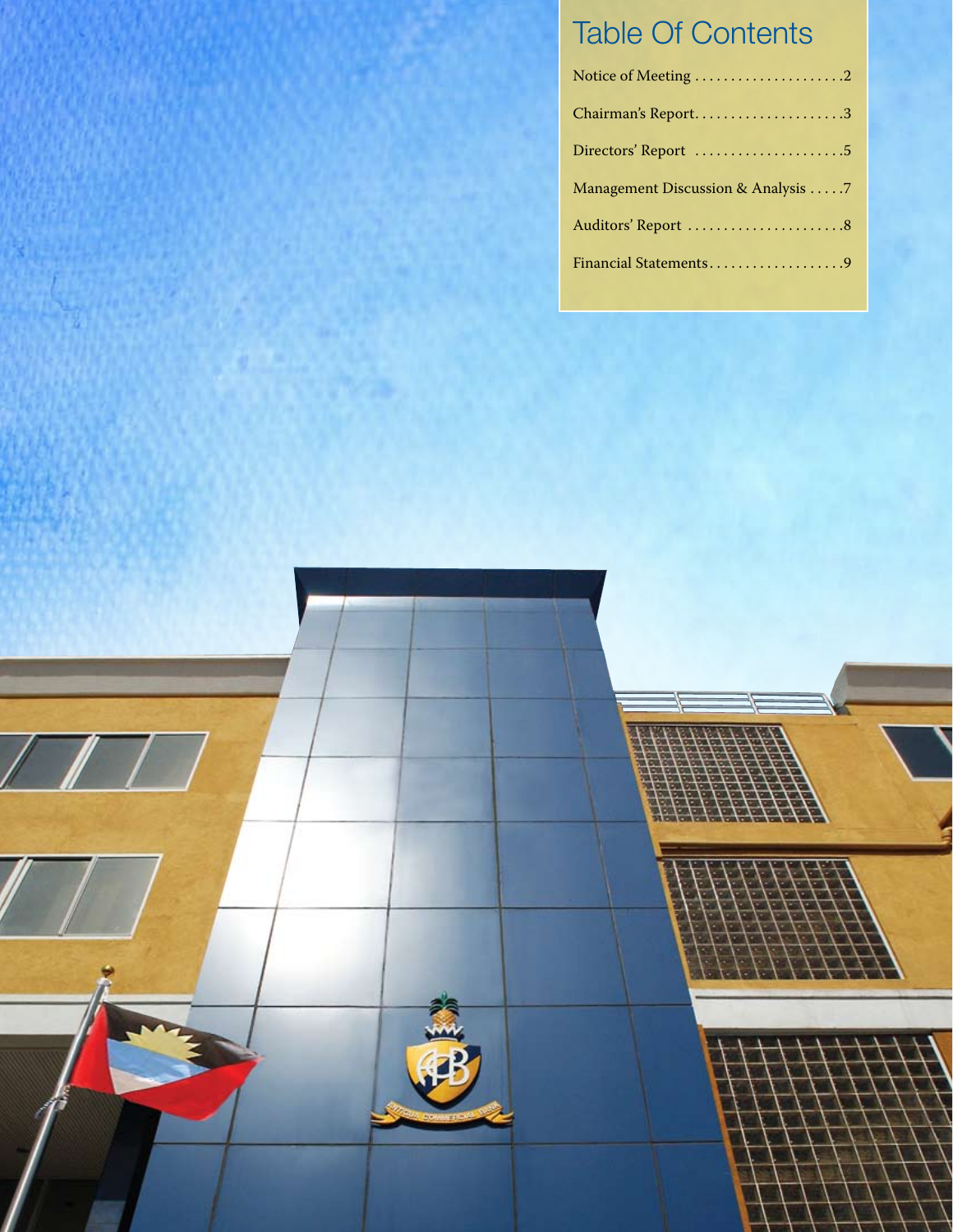Notice is hereby given that the Fifty-First Annual General Meeting of the Antigua Commercial Bank will be held at the Conference Room at the City View Hotel, Newgate Street, St. John's, Antigua on Thursday, September 25, 2008 at 3:00 p.m. to:

- 1. Confirm the Minutes
- 2. Consider Matters arising from Minutes
- 3. Present the Directors' and the Chairman's Report
- 4. Consider the Financial Statements for the year ended September 30, 2006 and the Auditors' report
- 5. Declare a dividend
- 6. Elect directors and fix their remuneration
- 7. Re-appoint the incumbent Auditors for the year ending September 30, 2007 and to authorize the Board of Directors to fix their remuneration
- 8. Transact any other business which may properly come before an annual meeting of shareholders

#### BY ORDER OF THE BOARD

Alincia Williams-Grant (Mrs.) Legal Counsel/Corporate Secretary

6th March 2008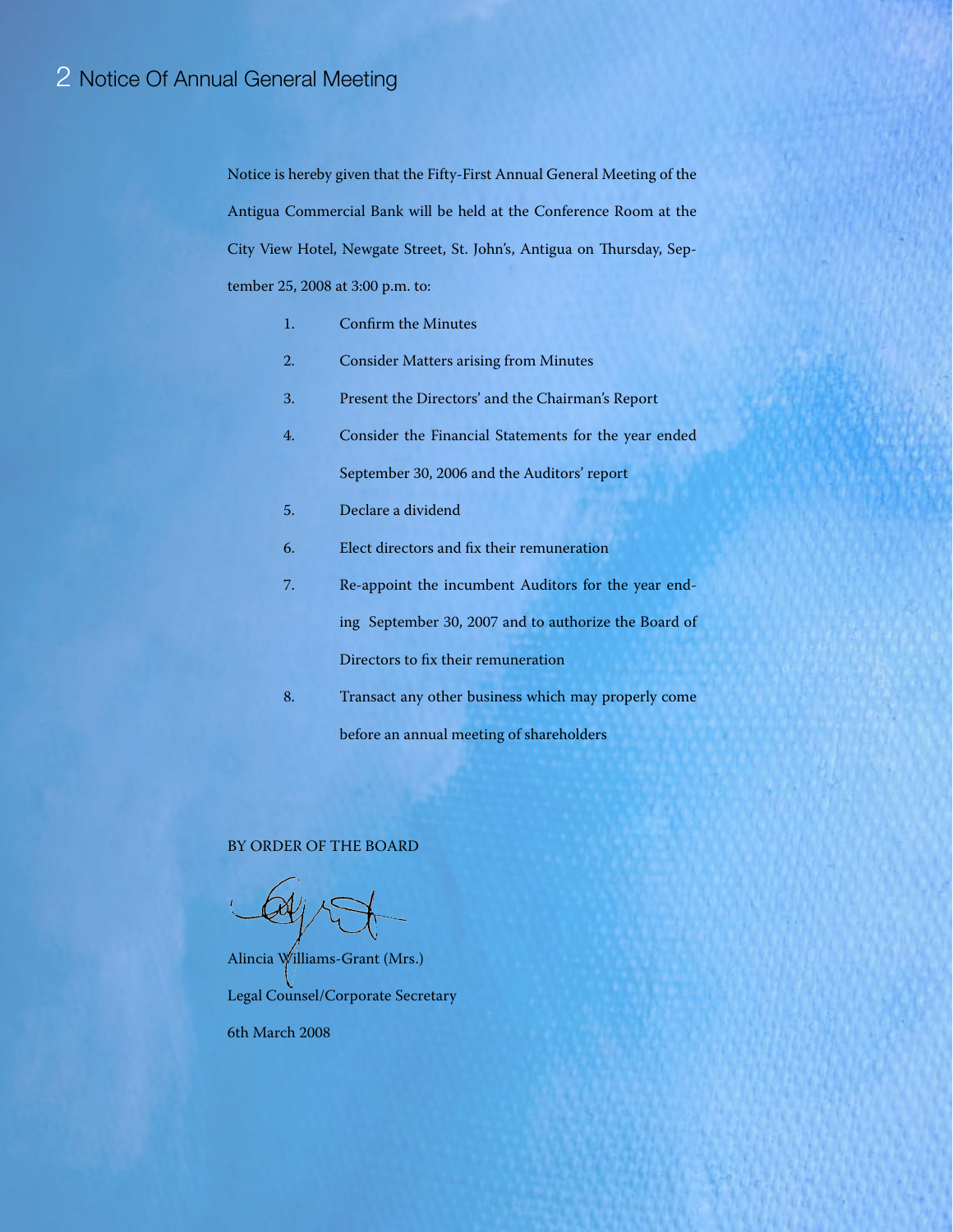# Chairman's Review 3

#### **Performance**

I am happy to report that the Bank performed creditably for a second consecutive year recording after tax profit of \$8.2 million. This is below the \$10.3 million generated for fiscal 2005 and is due to a higher tax liability of \$5.8 million compared to \$2.6 million the previous year. Based on our performance, the Board of Directors recommends that a final dividend of 40% be paid . Earnings per share was \$2.18 compared to \$2.74 for 2005.

Despite market pressures to lower interest rates on mortgages, increasingly aggressive competitors with attractive mortgage takeover offers, the internal and external challenges resulting from the conversion to a new banking software, our subsidiary company, ACB Mortgage and Trust Company Limited was able to expand its asset base by 4.8% to \$177.6 million and increase its core activity mortgage loans by 10.7% to \$113.8M. Despite the expansion in the mortgage loan portfolio, total operating income declined by 2.1.% as a result of the challenges with the downward movement of mortgage interest rates. In 2005 the company fully adopted Standard 39 of the International Financial Reporting Standards (IFRS) which resulted in an Income Statement transfer of \$1.2 million (provision for loan impairment) from operating expenses to a statutory reserve on the Balance Sheet. The operating income for 2006 declined by 12.65% to \$4,054,567 as compared to the Standard 39 adjusted \$4.6 million in 2005.

In fiscal 2007, Antigua & Barbuda's economy is expected to record significant growth from tourism and increased construction activity due to Cricket World Cup 2007. It is therefore anticipated that the Bank will benefit as a result yielding growth in both our balance sheet and overall profit position.

#### Civic Responsibility

During the fiscal, our Company continued to recognize the importance of its role as a good corporate citizen. It continued its sponsorship and support of sports, culture and education including its commitment to Parish League Cricket, and the sponsorship of the female calypso competition, the latter of which is an integral part of our annual carnival celebrations. The Bank also conceptualized and spearheaded the first time event dubbed "Christmas in the Park", which was held at the Botanical Gardens and allowed families the opportunity to share in "ole time" Christmas festivities. Our Company takes its corporate responsibilities seriously and will continue to be involved in these and other areas.



*Sir Clare K. Roberts Chairman ACB*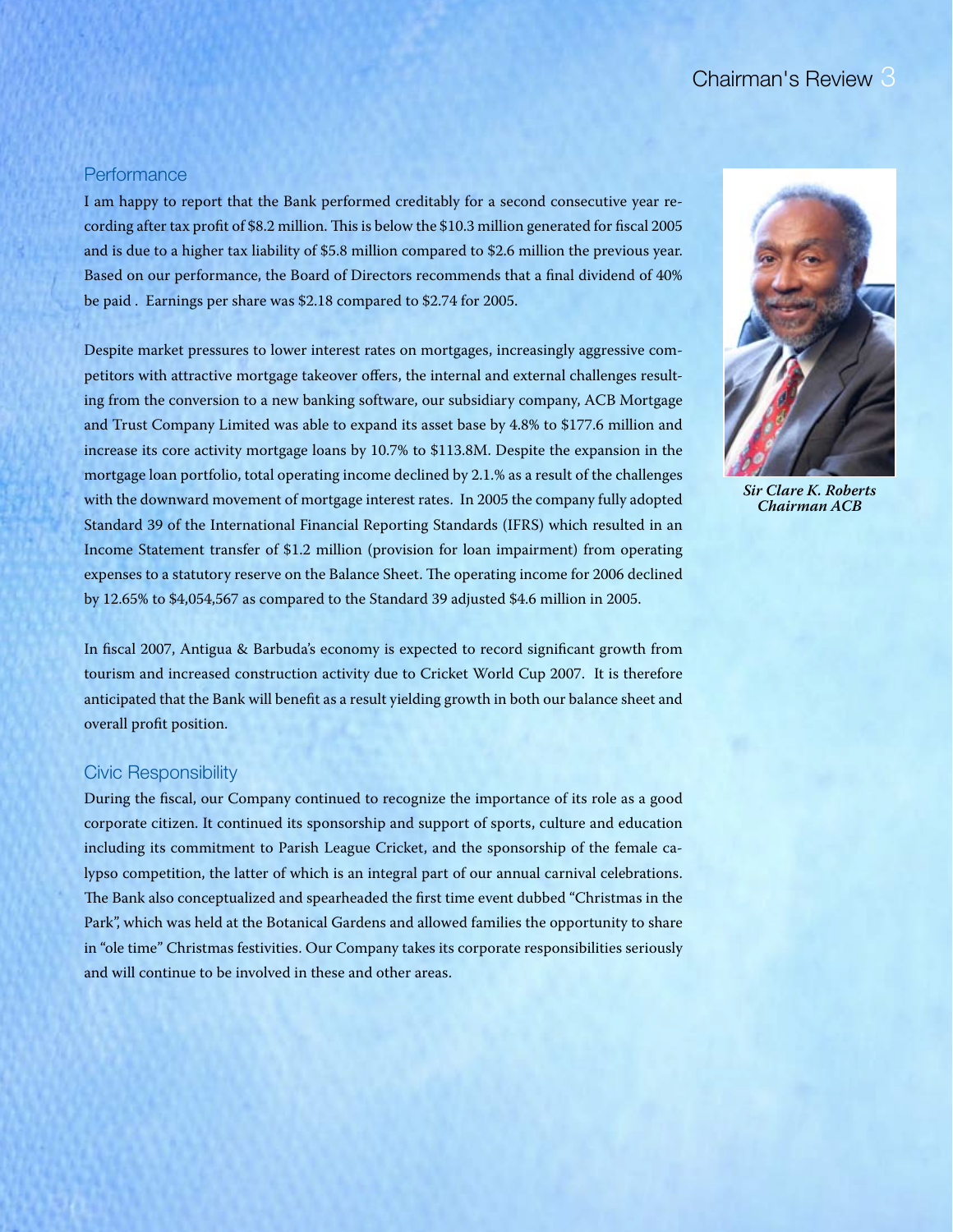#### Corporate Capacity

We continued our focus on building the Bank's capacity. In pursuance of this objective, Directors attended corporate governance training sessions including seminars conducted by the Eastern Caribbean Central Bank. It will be recalled that the law passed on 24th October 2004 restricts a director from serving on our Board for more than 6 years at a time. Consequently, I will not be eligible for reappointment on my retirement at the end of this fiscal. We will also lose the services of Directors Reginald Peterson, Heather Labadie, and Jasper Scotland at the 51st AGM.

I take this opportunity to pay tribute to these Directors who have worked tirelessly and conscientiously throughout their tenure on the Board. I thank them for their hard work and tremendous effort in moving the Bank forward and wish them well in every respect. It is noteworthy that Mr. Reginald Peterson would have served 16 years at the end of this fiscal.

#### HR Achievements

As a consequence of the performance incentive programme implemented last fiscal, eligible staff members were, for the first time in the company's history, paid bonuses in recognition of their performance. This was a very gratifying development for the institution as our deserving employees shared in its financial gains. We recognize the importance of our employees in achieving the Bank's objectives and we thank the management and staff for another successful year of operations.

#### Acknowledgements

We also thank all our customers for their continued patronage as we work to provide them with the best possible service. Appreciation must also be given to our shareholders who continue to offer support, encouragement and understanding to the management and Board. There have been many challenges but together we maintain our resolve and efforts to realize our mission and resulting increased returns for our shareholders.

#### Looking Ahead

Our focus in the upcoming fiscal will be on enhancing the ACB brand, further capacity building at both corporate and staff levels while buttressing our service and financial strengths. The core banking software and recruitment of competent and diligent employees will play key roles in ACB continuing as a safe, sound, and solid institution on which its stakeholders can continue to depend.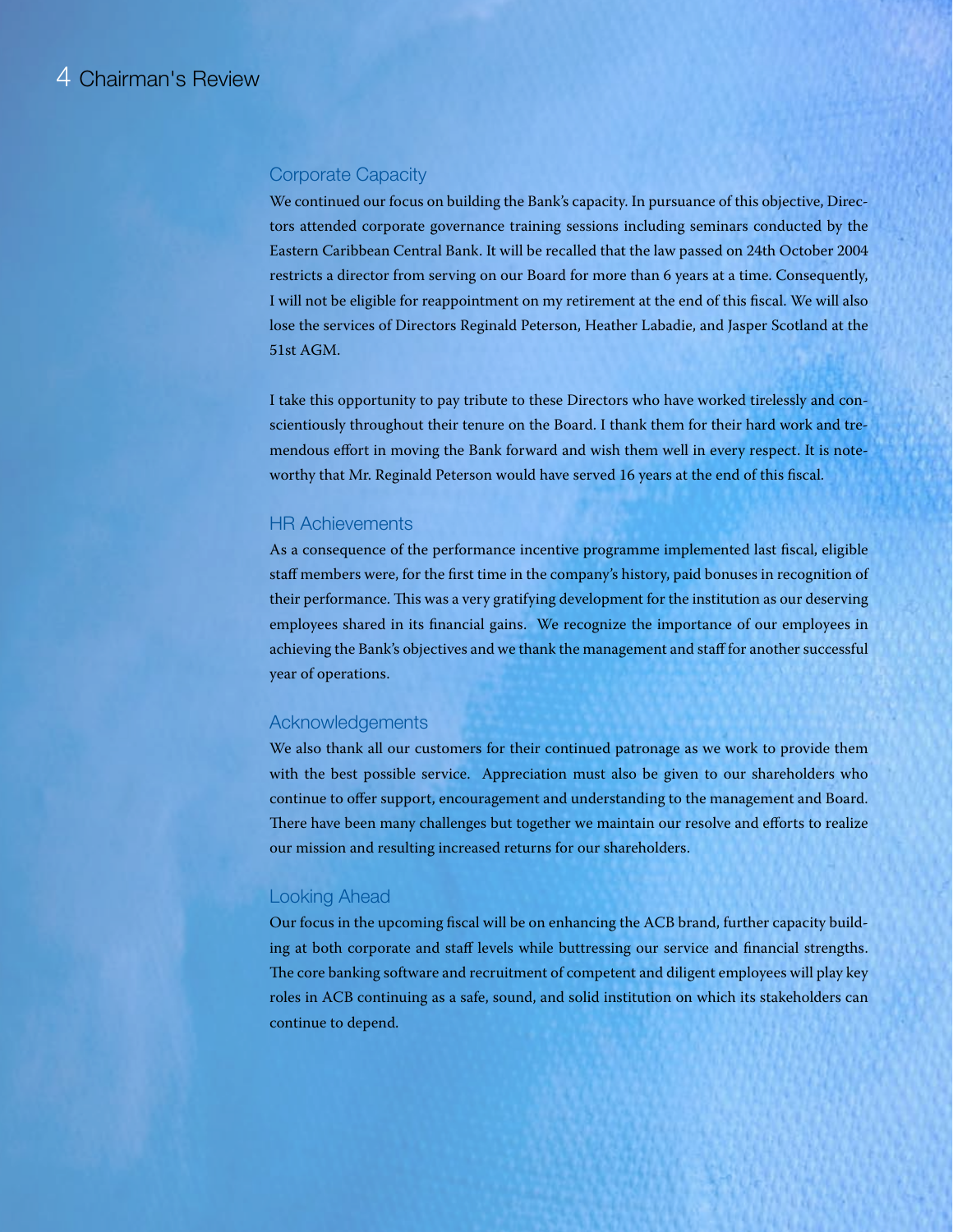The Directors and Management of the Bank are committed to high standards of corporate governance which allow for the establishment of a framework through which the Board oversees the company and performs its functions on behalf of the shareholders.

### Board Composition

Article 51 of the Company's Articles/Bylaws provides for a minimum of seven directors and a maximum of 15 directors. The Board is comprised of ten (10) directors all of whom are independent non executive members. The Chairman is Sir Clare K. Roberts. Messrs. Reginald Peterson and Jasper Scotland and Mrs. Heather Labadie are the Vice Chairmen. The Board of ACB Mortgage & Trust Company is chaired by Mr. Reginald Peterson and is comprised of five ACB directors together with two directors chosen from the shareholders of ACB.

#### Board Committees

The Board Committees enable the Board to discharge its oversight and development functions. Each member of the Board serves on at least two Board Committees which include the Audit Committee which was chaired by Mr. Davidson Charles, the Credit Committee chaired by Mr. Jasper Scotland and the Human Resource and Compensation Committee chaired by Mr. Reginald Peterson. Sir Clare K. Roberts chaired the Governance & Executive Committee and the Investment Committee. Mrs. Heather Labadie chaired the Marketing and Promotions Committee.

## **Auditors**

The incumbent auditors, PricewaterhouseCoopers offer themselves for reappointment for the ensuing year.



*Mr. Reginald Peterson Vice Chairman ACB & Chairman ACB M&T*



*Mr. Jasper Scotland Vice Chairman ACB & Director ACB M&T*



*Mr. Gordon Derrick Director ACB*



*Mr. Peter Blanchard Director ACB*



*Dr. Carle J. Walter Director ACB*



*Mr. Francis Henry Director ACB M&T*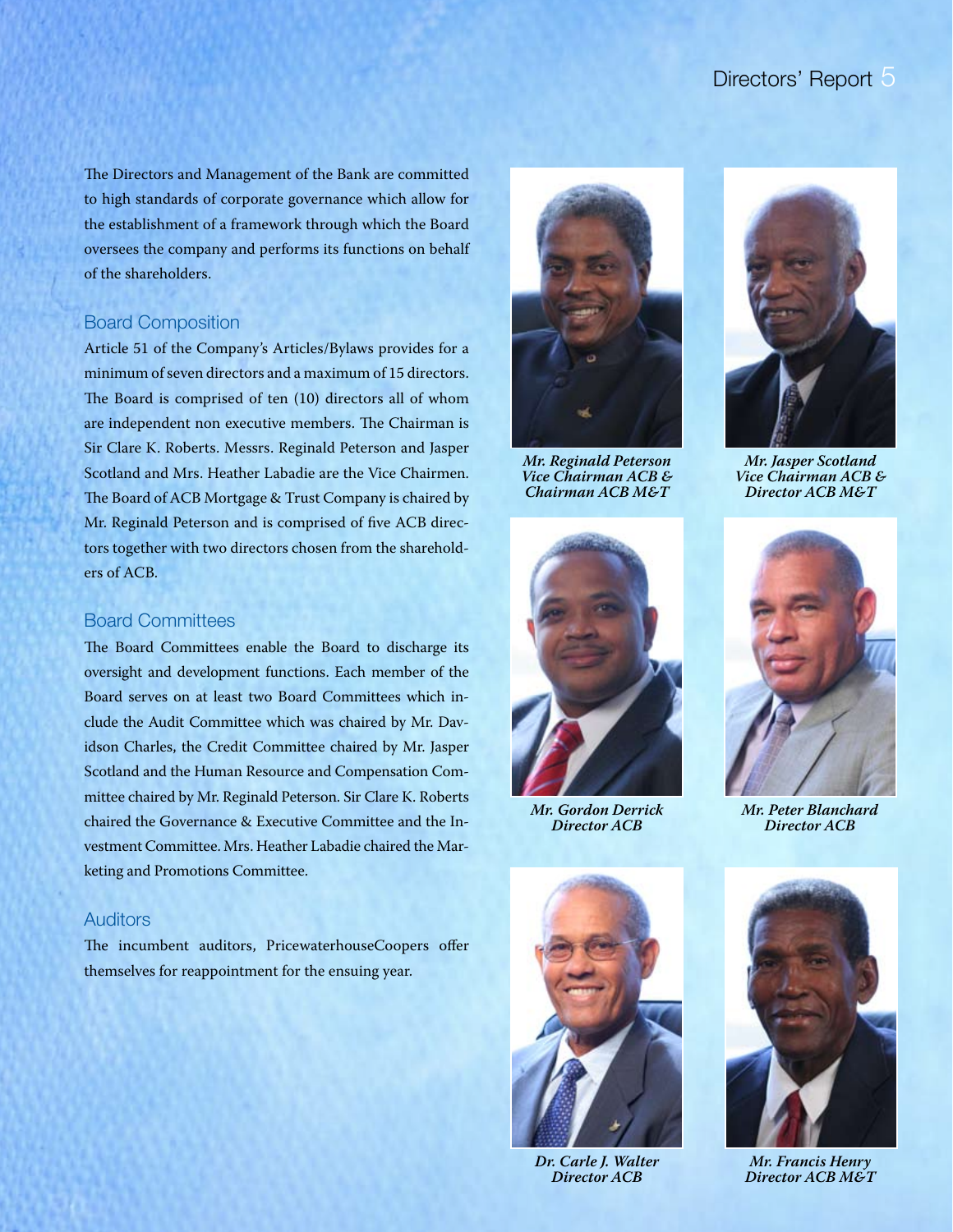# 6 Directors' Report



*Mrs. Heather Labadie Vice Chairman ACB & Director ACB M&T*



*Mr. Reuben Deubry Director ACB*



*Mrs. Evelyn Sheppard Director ACB M&T*



*Mr. Davidson Charles Director ACB & ACB M&T*



*Lt. Col. Edward Croft Director ACB*



*Mrs. Alincia Williams-Grant Legal Counsel/Corporate Secretary*

## **Shareholding**

No shareholder owns more than 5% of the Company. Table A below provides an analysis of shareholders' shareholding as at September 30, 2006. Article 52 requires every director to be a holder of at least \$1000 in value of the shares of the Company. Table B details the directors' shareholding as at September 30, 2006.

**Table A: Analysis of Shareholders as at September 30, 2006**

| <b>Shareholders by Size of Holdings as at</b><br>September 30, 2006 |  |         |              |  |  |  |  |  |  |  |
|---------------------------------------------------------------------|--|---------|--------------|--|--|--|--|--|--|--|
| Size of Holding                                                     |  |         | Shareholders |  |  |  |  |  |  |  |
| 1                                                                   |  | 1,000   | 4,838        |  |  |  |  |  |  |  |
| 1,001                                                               |  | 2,000   | 300          |  |  |  |  |  |  |  |
| 2,001                                                               |  | 5,000   | 224          |  |  |  |  |  |  |  |
| 5,001                                                               |  | 10,000  | 84           |  |  |  |  |  |  |  |
| 10,001                                                              |  | 25,000  | 56           |  |  |  |  |  |  |  |
| 25,001                                                              |  | 100,000 | 27           |  |  |  |  |  |  |  |
| 100.001                                                             |  | 250,000 | 3            |  |  |  |  |  |  |  |
| Total                                                               |  |         | 5,532        |  |  |  |  |  |  |  |

**Table B: Particulars of Directors shareholdings in the issued capital of the Company as at September 30, 2006**

| <b>Directors</b>            | <b>No. of shares held</b> |
|-----------------------------|---------------------------|
| <b>Sir Clare K. Roberts</b> | 234,595                   |
| <b>Reuben Deubry</b>        | 105,000                   |
| Dr. Carle Walter            | 34,659                    |
| <b>Reginald Peterson</b>    | 15,327                    |
| <b>Gordon Derrick</b>       | 3,900                     |
| Peter Blanchard             | 3,200                     |
| Lt. Col. Edward Croft       | 3,195                     |
| <b>Heather Labadie</b>      | 2,800                     |
| Jasper Scotland             | 2,419                     |
| Davidson Charles            | 1.000                     |

By Order of the Board of Directors

**Alincia Williams-Grant** Legal Counsel/Corporate Secretary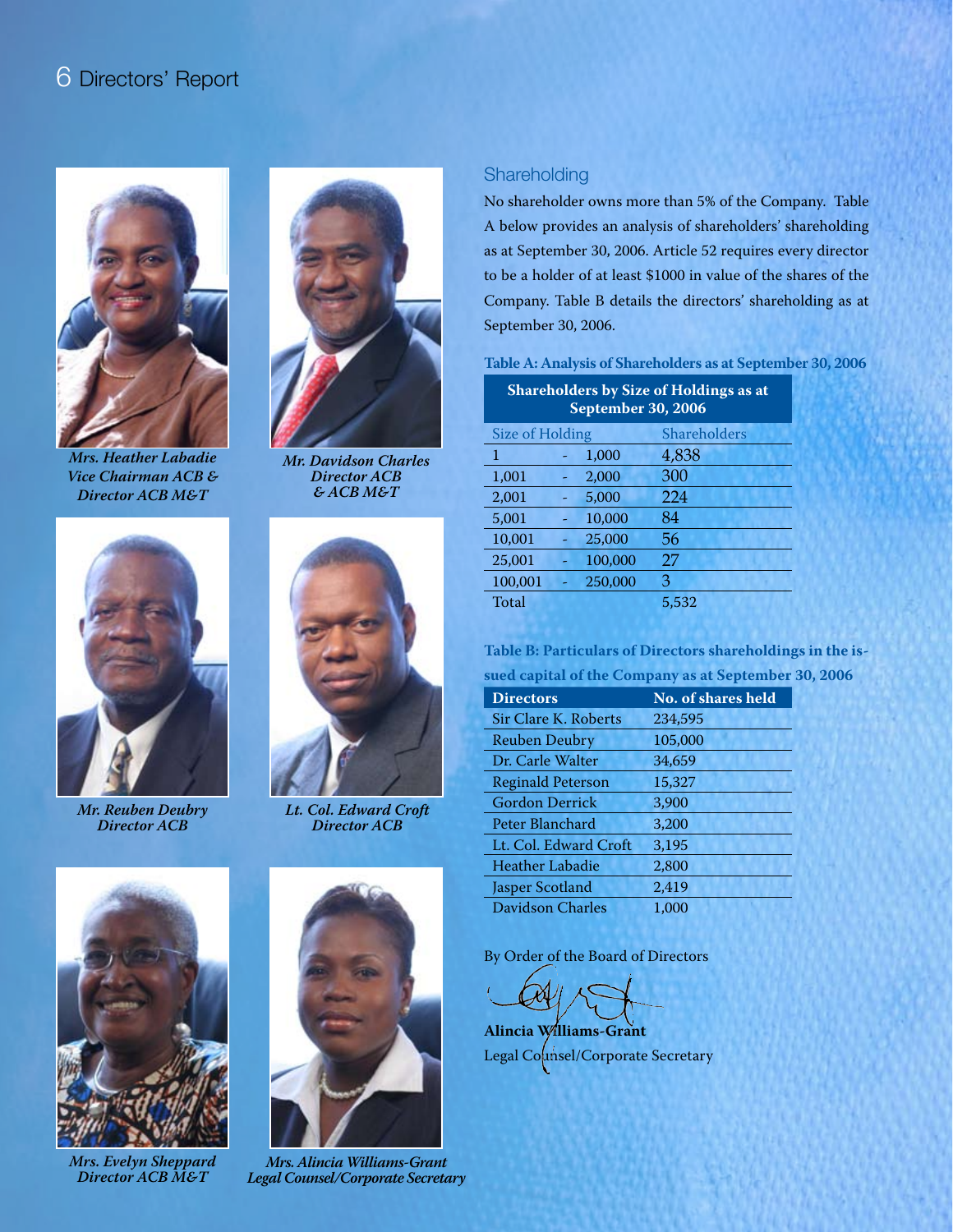#### Operating Environment

Trends in the global economy indicate that economic output for 2006 could grow by 5.1% with strong performances in the People's Republic of China, the United Kingdom Japan and Europe. In fact, the IMF's World Economic Outlook for September 2006 suggested that the People's Republic of China could grow by 10% with inflation remaining at 1.5%. The world outlook is important to us as Antigua & Barbuda is a highly open small economy and as such, positive developments in the global economy , particularly in the United Kingdom and the United States of America should positively impact the local economy, especially tourism.

Closer home, economic growth for the CARICOM Region is projected at 6% fuelled primarily by preparations for Cricket World Cup 2007. Trinidad & Tobago in particular is projected to grow by 12.5% largely on account of activities in the area of natural gas production and processing. In terms of the Eastern Caribbean Currency Union (ECCU), economic prospects are expected to be strong with GDP expected to grow by 7% in 2006 (2005:6%). Increased construction activity in preparation for Cricket World Cup 2007, growth in tourism and expansion in the wholesale and retail trade sector will be the main drivers of this projected growth.

 For Antigua & Barbuda, real economic growth is projected at 12% in 2006 driven by major expansion in the construction sector and a rebound in tourism. World Cup 2007 related activities such as small and large hotel construction and renovation as well as a projected increase of 5% over 2005 in stay over visitors will largely be responsible for this strong performance.

Against the economic backdrop provided above, the group recorded its second consecutive double digit profit as discussed below and we look ahead to even better performance in the new fiscal.

#### Financial Review

Consolidated income before tax for the group amounted to \$18.11 million and represents an increase of \$0.63 million or 3.6% compared to the previous fiscal. Total revenue increased by \$1.94 million or 3.1 % due largely to non interest income increasing by \$2.24 million. Income from loans and advances declined by \$5.77 million or 12 % but this was partially offset by an increase in income from investments and deposits with other financial institutions of \$5.48 million or 77 %. The decrease in income from loans is largely as a result of a decline in collection of non-performing loan interest while our strong liquidity allowed for increased investments and consequently higher income from this source. The result of all this is that total interest income declined marginally by \$298,000 or 0.54%.

In terms of cost, interest expense declined to \$22.5 million from \$22.8 and reflects some success in reducing the rates paid on term deposits while focusing on acquiring lower cost savings deposits. Additionally, non interest income increased significantly by \$2.24 million or 27.7 % as alluded to above. This is encouraging particularly as this category now represents 16 % of total income and points to our continued success in diversifying our revenue sources.

Operating expenses increased by 5.7 % or \$1.12 million resulting from higher depreciation cost and a provision for specific receivables considered to be impaired.

The group's total assets increased by \$8.71 million to \$690.7 million. Loans, which are the single major component, increased by only \$14.2 million to \$405.1 million (2005: 390.9 million).This is attributed to our focus on consolidation with the primary goal being reduction in the level of non-performing loans. Deposit liabilities, which are the major source of funding for the above, declined by 1.9 % to \$543.1million and reflect our decision not to aggressively pursue deposits at the same time non-performing loans, were being exited.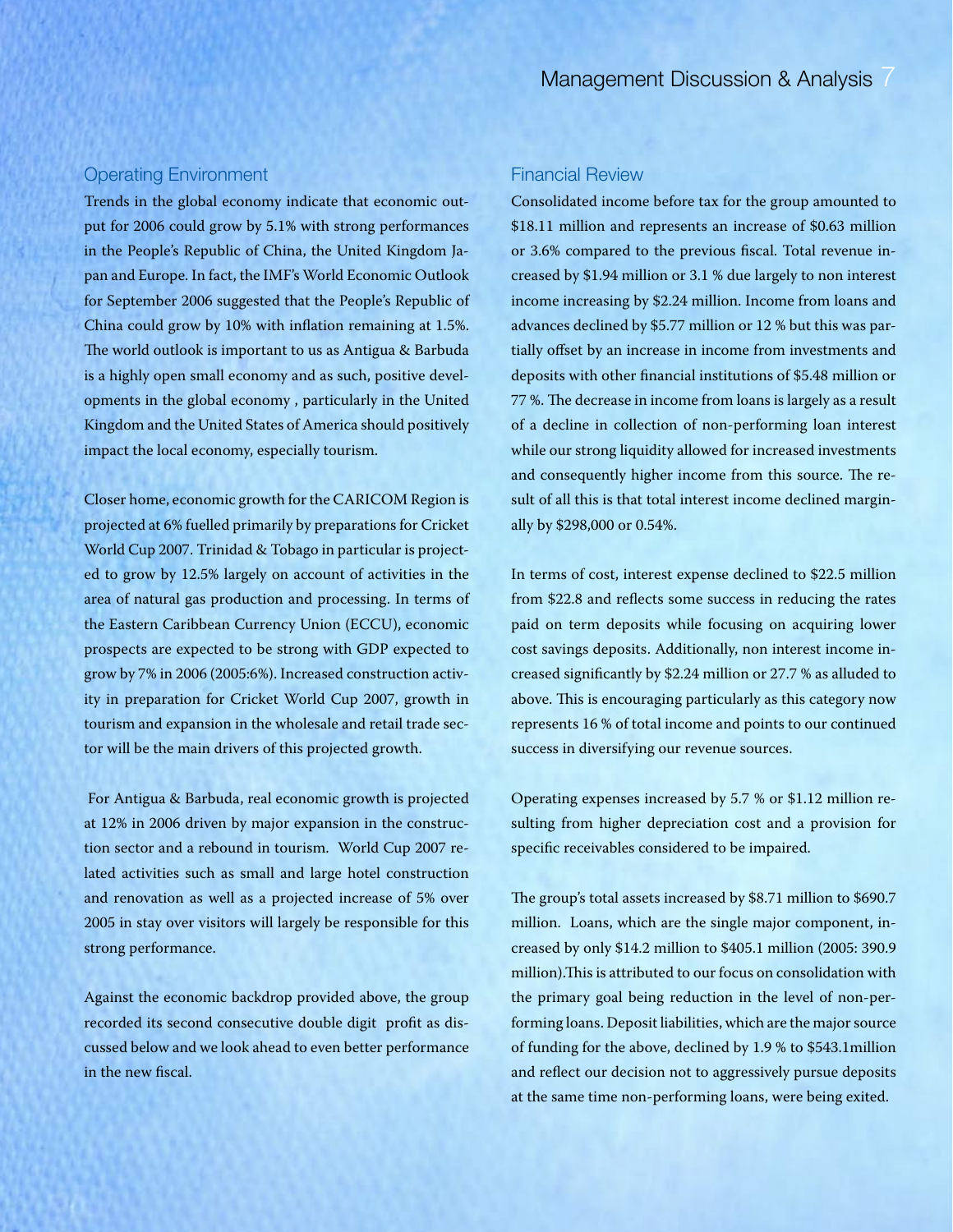# 8 Auditors' ReportPRICEWATERHOUSE COPERS

**July 16, 2008** 

**Independent Auditors' Report** 

#### **To the Shareholders of Antigua Commercial Bank Ltd**

We have audited the accompanying consolidated financial statements of **Antigua Commercial Bank Ltd**, which comprise the consolidated balance sheet as at September 30, 2006, and the consolidated income statement, statement of changes in equity and cash flow statement for the year then ended, and a summary of significant accounting policies and other explanatory notes.

#### *Management's Responsibility for the Financial Statements*

Management is responsible for the preparation and fair presentation of these financial statements in accordance with International Financial Reporting Standards. This responsibility includes: designing, implementing and maintaining internal control relevant to the preparation and fair presentation of financial statements that are free from material misstatement, whether due to fraud or error; selecting and applying appropriate accounting policies; and making accounting estimates that are reasonable in the circumstances.

#### *Auditors' Responsibility*

Our responsibility is to express an opinion on these financial statements based on our audit. We conducted our audit in accordance with International Standards on Auditing. Those standards require that we comply with ethical requirements and plan and perform the audit to obtain reasonable assurance whether the financial statements are free from material misstatement.

An audit involves performing procedures to obtain audit evidence about the amounts and disclosures in the financial statements. The procedures selected depend on the auditors' judgement, including the assessment of the risks of material misstatement of the financial statements, whether due to fraud or error. In making those risk assessments, the auditors consider internal control relevant to the entity's preparation and fair presentation of the financial statements in order to design audit procedures that are appropriate in the circumstances, but not for the purpose of expressing an opinion on the effectiveness of the entity's internal control. An audit also includes evaluating the appropriateness of accounting policies used and the reasonableness of accounting estimates made by management, as well as evaluating the overall presentation of the financial statements.

We believe that the audit evidence we have obtained is sufficient and appropriate to provide a basis for our audit opinion.

#### *Opinion*

In our opinion, these consolidated financial statements present fairly, in all material respects, the financial position of the company as at September 30, 2006 and its financial performance and its cash flows for the year then ended in accordance with International Financial Reporting Standards.

PricinatentanseCoopers

Chartered Accountants

Antigua Barbados Charles W. A. Walwyn Robert J. Wilkinson J. Andrew Marryshow Philip St. E. Atkinson R. Michael Bynoe Ashley R. Clarke Gloria R. Eduardo Marcus A. Hatch Stephen A. Jardine Lindell E. Nurse Brian D. Robinson Christopher S. Sambrano Ann M. Wallace-Elcock Michelle J. White-Ying Philip St. E. Atkinson (resident in Barbados) Jefferson E. Hunte Anthony D. Atkinson Richard N. C. Peterkin

**PricewaterhouseCoopers** 11 Old Parham Road P.O. Box 1531 St. John's Antigua, West Indies Telephone (268) 462-3000 Facsimile (268) 462-1902

Grenada St. Kitts & Nevis St. Lucia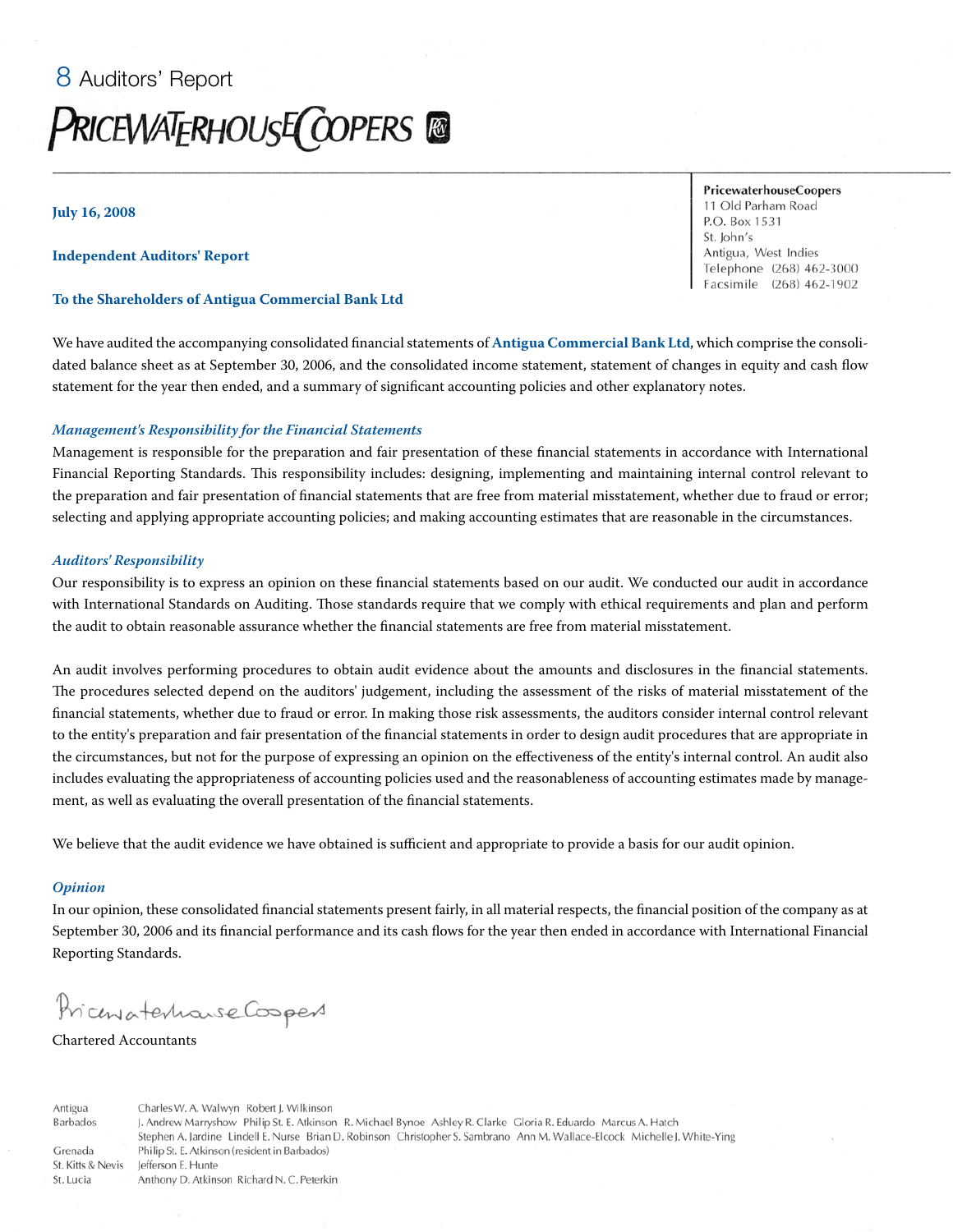#### **Antigua Commercial Bank Ltd**

## Consolidated Balance Sheet *As of September 30,2006*

(expressed in Eastern Caribbean dollars)

|                                                   | 2006        | <b>2005</b>   |
|---------------------------------------------------|-------------|---------------|
|                                                   | \$          | \$            |
| <b>ASSETS</b>                                     |             |               |
| Cash and balances with the Central Bank (note 5)  | 34,525,443  | 31,957,410    |
| Due from other banks (note 6)                     | 56,123,458  | 66,994,877    |
| Treasury bills (note 7)                           | 42,319,442  | 39,812,803    |
| Investment securities (note 8)                    | 96,611,286  | 97,346,224    |
| Investment in joint venture (note 26)             | 259,126     | 2,023,187     |
| Loans and advances (note 9)                       | 405,093,300 | 390,886,316   |
| Other assets (note 10)                            | 11,397,096  | 1,820,458     |
| Income tax recoverable (note 17)                  | 1,850,664   | 3,883,291     |
| Intangible assets (note 12)                       |             | 1,023,330     |
| Property, plant and equipment (note 11)           | 38,260,824  | 39,076,414    |
| Pension asset (note 13)                           | 4,232,871   | 4,289,024     |
| Deferred tax asset (note 17)                      |             | 2,848,772     |
| <b>TOTAL ASSETS</b>                               | 690,673,510 | 681,962,106   |
| <b>LIABILITIES</b>                                |             |               |
| Customers' deposits (note 14)                     | 543,114,185 | 554, 161, 707 |
| Other liabilities and accrued expenses (note 15)  | 12,661,185  | 8,951,014     |
| Due under repurchase agreements (note 19)         | 17,374,034  | 18,544,847    |
| Long term liabilities (note 20)                   | 29,107,500  | 29,362,500    |
| Deferred tax liability (note 17)                  | 2,915,911   | 161,821       |
| <b>TOTAL LIABILITIES</b>                          | 605,172,815 | 611,181,889   |
|                                                   |             |               |
| <b>SHAREHOLDERS' EQUITY</b>                       |             |               |
| Share capital (note 21)                           | 5,000,000   | 5,000,000     |
| Statutory reserve (note 22)                       | 8,859,132   | 8,132,595     |
| Redemption reserve                                | 7,784,662   | 7,784,662     |
| Other reserves (note 23)                          | 66,018,208  | 56,846,580    |
| Deficit                                           | (2,161,307) | (6,983,620)   |
| <b>TOTAL SHAREHOLDERS' EQUITY</b>                 | 85,500,695  | 70,780,217    |
|                                                   |             |               |
| <b>TOTAL LIABILITIES AND SHAREHOLDERS' EQUITY</b> | 690,673,510 | 681,962,106   |
|                                                   |             |               |

The notes on pages 15 to 48 are an integral part of these financial statements.

#### **Approved for issue by the Board of Directors on July 16, 2008**

Vice-Chairman Algler happen RG  $\leq$ Director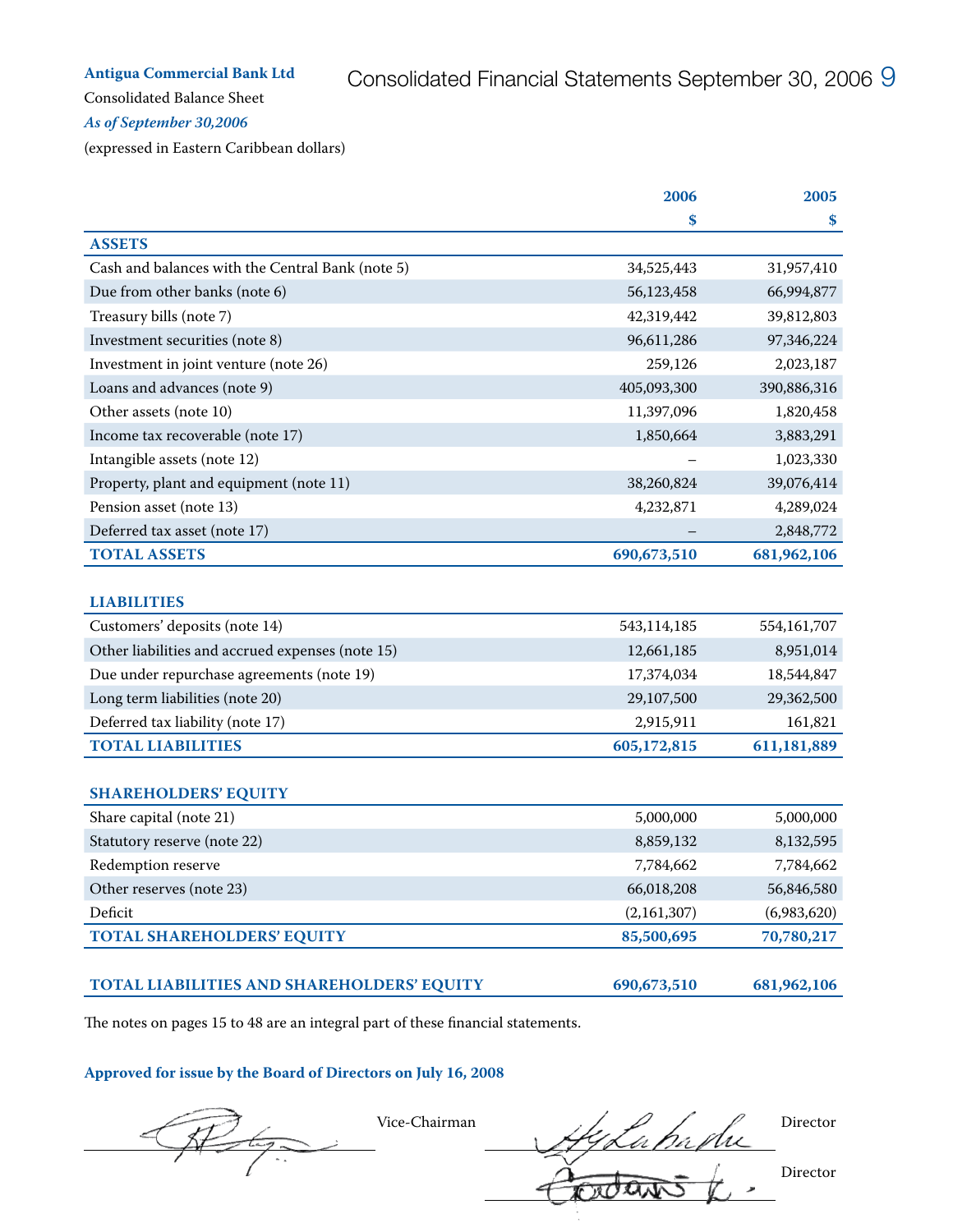# 10 Consolidated Financial Statements September 30, 2006

| <b>Antigua Commercial Bank Ltd</b>                                         |             |             |
|----------------------------------------------------------------------------|-------------|-------------|
| Consolidated Statement of Income                                           |             |             |
| For the year ended September 30, 2006                                      |             |             |
| (expressed in Eastern Caribbean dollars)                                   | 2006        | 2005        |
|                                                                            | \$          | \$          |
| <b>INTEREST INCOME</b>                                                     |             |             |
| Income from loans and advances                                             | 41,725,568  | 47,502,243  |
| Income from deposits with other banks and investments                      | 12,591,153  | 7,112,922   |
|                                                                            | 54,316,721  | 54,615,165  |
| <b>INTEREST EXPENSE</b>                                                    |             |             |
| Savings accounts                                                           | 10,713,562  | 10,872,251  |
| Time deposits and current accounts                                         | 10,074,389  | 10,092,833  |
| Debenture stock and housing bonds                                          | 1,752,067   | 1,850,942   |
|                                                                            | 22,540,018  | 22,816,026  |
| <b>NET INTEREST INCOME</b>                                                 | 31,776,703  | 31,799,139  |
| <b>OTHER OPERATING INCOME (NOTE 24)</b>                                    | 10,347,322  | 8,103,180   |
| <b>OPERATING INCOME</b>                                                    | 42,124,025  | 39,902,319  |
|                                                                            |             |             |
| <b>OPERATING EXPENSES</b><br>General and administrative expenses (note 25) | 18,508,342  | 16,732,995  |
| Depreciation (notes 11)                                                    | 2,990,369   | 1,843,937   |
| Directors' fees and expenses                                               | 684,000     | 729,999     |
| Audit fees and expenses                                                    | 322,500     | 191,997     |
| Provision for impairment of joint venture                                  | 259,126     |             |
| (Recovery from) provision for loan impairment expense - net (note 9)       | (256, 160)  | 966,379     |
| Provision for impairment of securities (note 8)                            |             | 921,999     |
|                                                                            | 22,508,177  | 21,387,306  |
| <b>SHARE OF LOSS OF JOINT VENTURE (NOTE 26)</b>                            | (1,504,935) | (1,030,746) |
|                                                                            |             |             |
| <b>OPERATING INCOME FOR THE YEAR</b>                                       | 18,110,913  | 17,484,267  |
| <b>TAXATION (NOTE 17)</b>                                                  |             |             |
| Current tax expense                                                        | 1,689,863   | 1,809,533   |
| Prior year under (over) accrual                                            | 467,963     | (213, 117)  |
| Deferred tax charge                                                        | 4,113,410   | 1,466,901   |
|                                                                            | 6,271,236   | 3,063,317   |
| <b>NET INCOME FOR THE YEAR</b>                                             | 11,839,677  | 14,420,950  |
| <b>EARNINGS PER SHARE (NOTE 27)</b>                                        | 3.15        | 3.83        |
|                                                                            |             |             |

The notes on pages 15 to 48 are an integral part of these financial statements. .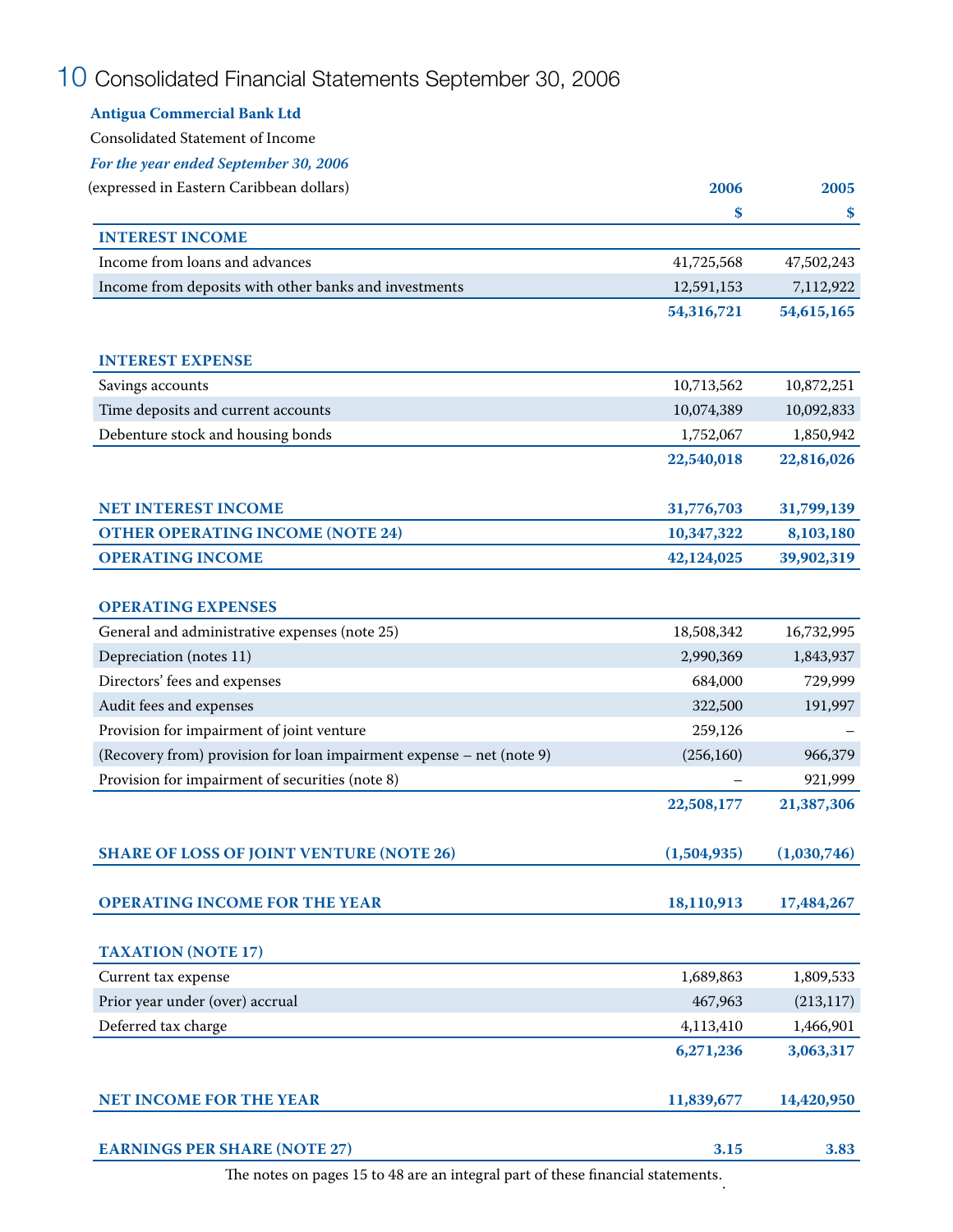# Consolidated Financial Statements September 30, 2006 11

#### **Antigua Commercial Bank Ltd**

Consolidated Statement of Cash Flows

# *For the year ended September 30, 2006*

 $\epsilon$ d in Eastern Caribbean dollars)

| (expressed in Eastern Caribbean dollars)                              | 2006           | 2005           |
|-----------------------------------------------------------------------|----------------|----------------|
|                                                                       | \$             | \$             |
| <b>CASH FLOWS FROM OPERATING ACTIVITIES</b>                           |                |                |
| Operating income for the year                                         | 18,110,913     | 17,484,267     |
| Items not affecting cash                                              |                |                |
| Depreciation                                                          | 2,990,369      | 1,843,937      |
| Loss on disposal of property, plant and equipment                     | 37,227         | 28,972         |
| Provision for impairment on investment securities                     | 259,126        | 921,999        |
| (Recovery from) provision for loan loss impairment                    | (256, 160)     | 966,379        |
| Decrease in pension asset                                             | 56,153         | 64,864         |
| Share of results of joint venture                                     | 1,504,935      | 1,030,746      |
| Interest income                                                       | (54,316,721)   | (54,615,165)   |
| Interest expense                                                      | 22,540,018     | 22,816,026     |
|                                                                       |                |                |
| <b>CASH FLOWS FROM OPERATING ACTIVITIES BEFORE</b>                    |                |                |
| <b>CHANGES IN OPERATING ASSETS AND LIABILITIES</b>                    | (9,074,140)    | (9,457,975)    |
| Increase in other receivables and other assets                        | (16, 367, 359) | (1,073,198)    |
| (Increase) decrease in loans and advances                             | (10,078,010)   | 27,414,294     |
| (Decrease) increase in customer deposits                              | (11,889,859)   | 17,907,581     |
| Increase (decrease) in other liabilities and accrued liabilities      | 3,710,171      | (776, 025)     |
|                                                                       |                |                |
| <b>CASH FLOWS (USED IN) FROM OPERATING ACTIVITIES BEFORE INTEREST</b> | (43,699,197)   | 34,014,677     |
| Taxes paid                                                            | (125,200)      | (1,502,394)    |
| Interest paid                                                         | (21,697,681)   | (21,000,594)   |
| Interest received                                                     | 49,989,564     | 50,265,076     |
|                                                                       |                |                |
| NET CASH FLOWS (USED IN) FROM OPERATING ACTIVITIES                    | (15, 532, 514) | 61,776,765     |
|                                                                       |                |                |
| <b>CASH FLOWS FROM INVESTING ACTIVITIES</b>                           |                |                |
| Disposals (purchases) of investments                                  | 6,275,626      | (9,844,197)    |
| Purchase of property, plant & equipment                               | (1, 188, 676)  | (1,785,834)    |
| Intangible assets                                                     |                | (407, 272)     |
| Advances to joint venture                                             |                | (540,000)      |
|                                                                       |                |                |
| NET CASH FLOWS FROM (USED IN) INVESTING ACTIVITIES                    | 5,086,950      | (12, 577, 303) |
|                                                                       |                |                |
| <b>CASH FLOWS FROM FINANCING ACTIVITIES</b>                           |                |                |
| Redemption of repurchase agreements                                   | (1,170,813)    | (7,623,705)    |
| Dividends paid                                                        | (750,000)      |                |
| Decrease in long-term liabilities                                     | (255,000)      | 6,207,500      |
|                                                                       |                |                |

**Net cash flows used in financing activities (2,175,813) (1,416,205)**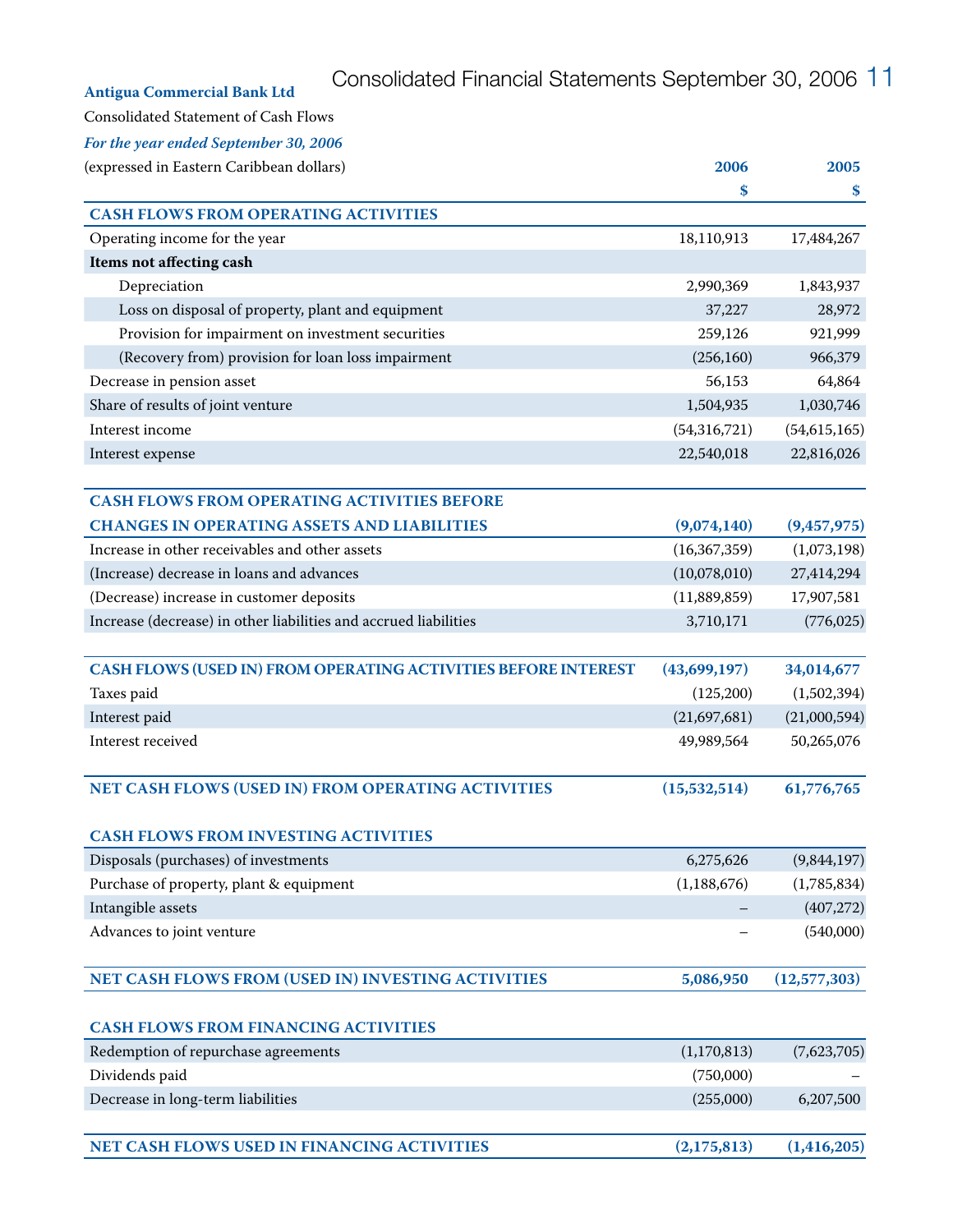#### **Antigua Commercial Bank Ltd**

Consolidated Statement of Cash Flows (cont'd) *For the year ended September 30, 2006*  (expressed in Eastern Caribbean dollars)

| expressed in Eastern Caribbean dollars)                 | 2006         | 2005        |
|---------------------------------------------------------|--------------|-------------|
|                                                         |              |             |
| <b>NET (DECREASE) INCREASE IN CASH</b>                  | (12,621,377) | 47,783,257  |
| Cash and cash equivalents, beginning of year            | 114,148,426  | 66,365,169  |
| <b>CASH AND CASH EQUIVALENTS, END OF YEAR (NOTE 28)</b> | 101,527,049  | 114,148,426 |

The notes on pages 15 to 48 are an integral part of these financial statements.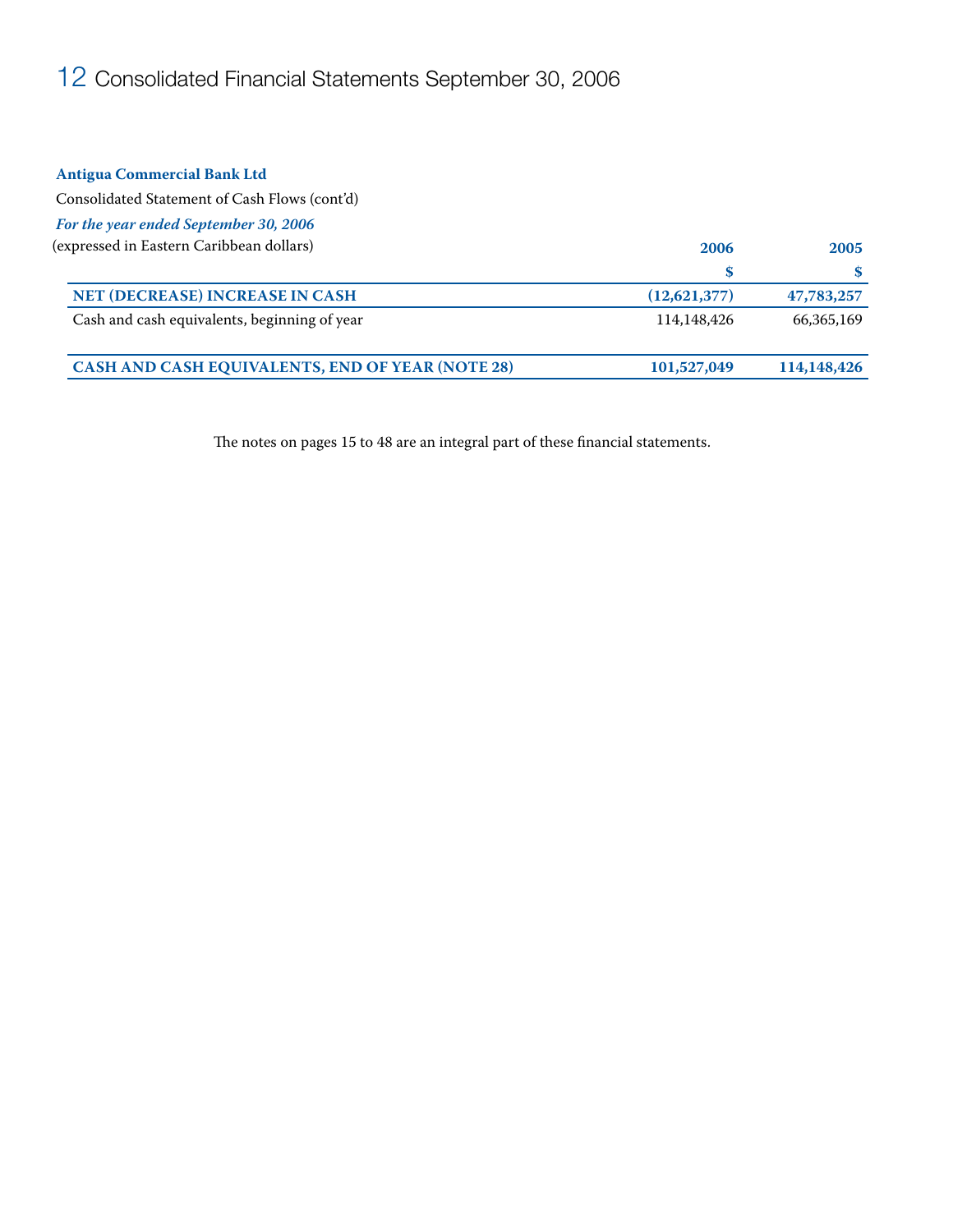| į             |
|---------------|
| <b>CHOMPS</b> |
|               |
| ci crir-<br>أ |

# Consolidated Statement of Changes in Equity Consolidated Statement of Changes in Equity

For the year ended September 30, 2006<br>(expressed in Eastern Caribbean dollars) *For the year ended September 30, 2006*  (expressed in Eastern Caribbean dollars)

|                           | <b>SHARE</b><br><b>CAPITAL</b><br>₩ | <b>RESERVE</b><br>₩<br>STATUTORY | <b>RESERVE</b><br>Ø<br>REDEMP-<br>TION | <b>GENERAL</b><br><b>RESERVE</b><br>₩ | <b>CAPITAL</b><br><b>RESERVE</b><br>₩ | <b>LOSS</b><br><b>RESERVE</b><br><b>FOR LOAN</b><br>₩ | ₩<br>REVALUA-<br>TION<br>RESERVE-<br><b>PROPERTY</b>                                                                                                                                                                                                                                                                                                                             | <b>AVAILABLE</b><br><b>FOR SALE</b><br><b>SECURITIES</b><br>REVALUATION<br>RESERVE-<br>₩ | <b>RESERVE</b><br><b>PENSION</b><br>Đ | Đ<br><b>DEFICIT</b>      | ₩<br><b>TOTAL</b> |
|---------------------------|-------------------------------------|----------------------------------|----------------------------------------|---------------------------------------|---------------------------------------|-------------------------------------------------------|----------------------------------------------------------------------------------------------------------------------------------------------------------------------------------------------------------------------------------------------------------------------------------------------------------------------------------------------------------------------------------|------------------------------------------------------------------------------------------|---------------------------------------|--------------------------|-------------------|
| SEPTEMBER 30,<br>BALANCE, |                                     |                                  |                                        |                                       |                                       |                                                       |                                                                                                                                                                                                                                                                                                                                                                                  |                                                                                          |                                       |                          |                   |
| 2004                      | 5,000,000                           | 7,291,056                        | 7,784,662                              | 26,723,105                            | 7,461,949                             |                                                       | T                                                                                                                                                                                                                                                                                                                                                                                | 1,379,881                                                                                | Ī.                                    | (4,846,461)              | 50,794,192        |
| Adjustment upon           |                                     |                                  |                                        |                                       |                                       |                                                       |                                                                                                                                                                                                                                                                                                                                                                                  |                                                                                          |                                       |                          |                   |
| adoption of IFRS          | $\mathsf{I}$                        | H                                | $\overline{\phantom{a}}$               | т                                     | Т                                     | $\overline{1}$                                        |                                                                                                                                                                                                                                                                                                                                                                                  |                                                                                          | $\mathbf{I}$                          | (1,728,436)              | (1,728,436)       |
| BALANCE,                  |                                     |                                  |                                        |                                       |                                       |                                                       |                                                                                                                                                                                                                                                                                                                                                                                  |                                                                                          |                                       |                          |                   |
| OCTOBER 1,                |                                     |                                  |                                        |                                       |                                       |                                                       |                                                                                                                                                                                                                                                                                                                                                                                  |                                                                                          |                                       |                          |                   |
| 2004                      | 5,000,000                           | 7,291,056                        | 7,784,662                              | 26,723,105                            | 7,461,949                             | Т                                                     | T                                                                                                                                                                                                                                                                                                                                                                                | 1,379,881                                                                                | T                                     | (6,574,897)              | 49,065,756        |
| Net income for the        |                                     |                                  |                                        |                                       |                                       |                                                       |                                                                                                                                                                                                                                                                                                                                                                                  |                                                                                          |                                       |                          |                   |
| year                      | T                                   | T                                | I                                      | T                                     | T                                     | T                                                     | I                                                                                                                                                                                                                                                                                                                                                                                | т                                                                                        | I                                     | 14,420,950               | 14,420,950        |
| Reserve for loan          |                                     |                                  |                                        |                                       |                                       |                                                       |                                                                                                                                                                                                                                                                                                                                                                                  |                                                                                          |                                       |                          |                   |
| loss (note 23)            |                                     |                                  |                                        |                                       |                                       | 7,771,107                                             |                                                                                                                                                                                                                                                                                                                                                                                  |                                                                                          |                                       | (9,699,110)              | (1,928,003)       |
| Appreciation              |                                     |                                  |                                        |                                       |                                       |                                                       |                                                                                                                                                                                                                                                                                                                                                                                  |                                                                                          |                                       |                          |                   |
| in market value           |                                     |                                  |                                        |                                       |                                       |                                                       |                                                                                                                                                                                                                                                                                                                                                                                  |                                                                                          |                                       |                          |                   |
| of investment             |                                     |                                  |                                        |                                       |                                       |                                                       |                                                                                                                                                                                                                                                                                                                                                                                  |                                                                                          |                                       |                          |                   |
| securities (net of        |                                     |                                  |                                        |                                       |                                       |                                                       |                                                                                                                                                                                                                                                                                                                                                                                  |                                                                                          |                                       |                          |                   |
| tax of \$618,710)         | I                                   | I                                | I                                      | $\overline{1}$                        | $\overline{\phantom{a}}$              | $\overline{\phantom{a}}$                              | $\begin{array}{c} \rule{0pt}{2.5ex} \rule{0pt}{2.5ex} \rule{0pt}{2.5ex} \rule{0pt}{2.5ex} \rule{0pt}{2.5ex} \rule{0pt}{2.5ex} \rule{0pt}{2.5ex} \rule{0pt}{2.5ex} \rule{0pt}{2.5ex} \rule{0pt}{2.5ex} \rule{0pt}{2.5ex} \rule{0pt}{2.5ex} \rule{0pt}{2.5ex} \rule{0pt}{2.5ex} \rule{0pt}{2.5ex} \rule{0pt}{2.5ex} \rule{0pt}{2.5ex} \rule{0pt}{2.5ex} \rule{0pt}{2.5ex} \rule{0$ | 1,458,991                                                                                | T                                     | $\overline{\phantom{a}}$ | 1,458,991         |
| Revaluation of            |                                     |                                  |                                        |                                       |                                       |                                                       |                                                                                                                                                                                                                                                                                                                                                                                  |                                                                                          |                                       |                          |                   |
| property, plant and       |                                     |                                  |                                        |                                       |                                       |                                                       |                                                                                                                                                                                                                                                                                                                                                                                  |                                                                                          |                                       |                          |                   |
| equipment (net of         |                                     |                                  |                                        |                                       |                                       |                                                       |                                                                                                                                                                                                                                                                                                                                                                                  |                                                                                          |                                       |                          |                   |
| tax of \$201,730)         |                                     |                                  |                                        |                                       |                                       | $\overline{\phantom{a}}$                              | 7,762,523                                                                                                                                                                                                                                                                                                                                                                        |                                                                                          |                                       |                          | 7,762,523         |
| Transfer to               |                                     |                                  |                                        |                                       |                                       |                                                       |                                                                                                                                                                                                                                                                                                                                                                                  |                                                                                          |                                       |                          |                   |
| statutory reserve         | L                                   | 841,539                          | I                                      | I                                     | I                                     | $\mathsf{I}$                                          | I                                                                                                                                                                                                                                                                                                                                                                                | I                                                                                        | L                                     | (841, 539)               | I                 |
| Allocation to             |                                     |                                  |                                        |                                       |                                       |                                                       |                                                                                                                                                                                                                                                                                                                                                                                  |                                                                                          |                                       |                          |                   |
| pension reserve           |                                     |                                  | T                                      |                                       |                                       | ı                                                     |                                                                                                                                                                                                                                                                                                                                                                                  |                                                                                          | 4,289,024                             | (4,289,024)              |                   |
| <b>BALANCE,</b>           |                                     |                                  |                                        |                                       |                                       |                                                       |                                                                                                                                                                                                                                                                                                                                                                                  |                                                                                          |                                       |                          |                   |
| SEPTEMBER 30,             |                                     |                                  |                                        |                                       |                                       |                                                       |                                                                                                                                                                                                                                                                                                                                                                                  |                                                                                          |                                       |                          |                   |
| 2005                      | 5,000,000                           | 8,132,595                        | 7,784,662                              | 26,723,105                            | 7,461,949                             | 7,771,107                                             | 7,762,523                                                                                                                                                                                                                                                                                                                                                                        | 2,838,872                                                                                | 4,289,024                             | (6,983,620)              | 70,780,217        |

Consolidated Financial Statements September 30, 2006 13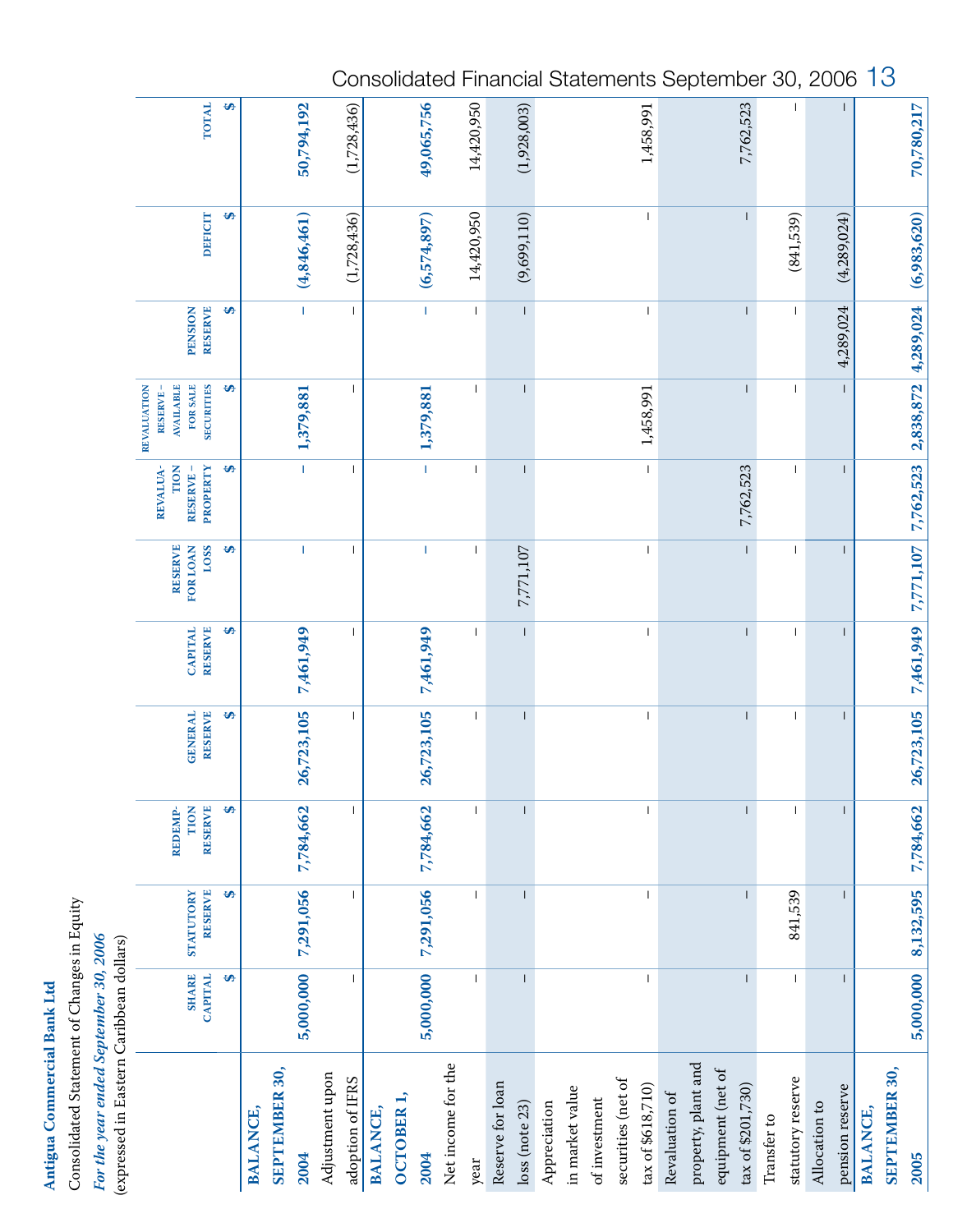Antigua Commercial Bank Ltd **Antigua Commercial Bank Ltd** 

Consolidated Statement of Changes in Equity (cont'd) Consolidated Statement of Changes in Equity (cont'd)

For the year ended September 30, 2006 (expressed in Eastern Caribbean dollars) *For the year ended September 30, 2006*  (expressed in Eastern Caribbean dollars)

| TOTAL                                                                        | Đ |                | 11,839,677   | (750,000) |                  | $\overline{\phantom{a}}$ |              |                 |               |                    | 3,610,628           |             |                |                 |               |              | 20,173                                |               | I               |             |              |              |                  | 85,500,695  |           |            |
|------------------------------------------------------------------------------|---|----------------|--------------|-----------|------------------|--------------------------|--------------|-----------------|---------------|--------------------|---------------------|-------------|----------------|-----------------|---------------|--------------|---------------------------------------|---------------|-----------------|-------------|--------------|--------------|------------------|-------------|-----------|------------|
| <b>DEFICIT</b>                                                               | Đ |                | 11,839,677   | (750,000) |                  | (5,664,223)              |              |                 |               |                    | т                   |             |                |                 |               |              | 67,243                                |               | 56,153          |             | (726, 537)   |              |                  | (2,161,307) |           |            |
| <b>PENSION</b><br><b>RESERVE</b>                                             | Đ |                | $\mathsf{I}$ | T         |                  | $\overline{\phantom{a}}$ |              |                 |               |                    |                     |             |                |                 |               |              | $\overline{\phantom{a}}$              |               | (56, 153)       |             | $\mathsf{I}$ |              |                  | 4,232,871   |           |            |
| <b>AVAILABLE</b><br>FOR SALE<br><b>SECURITIES</b><br>REVALUATION<br>RESERVE- | Đ |                | ı            | ı         |                  | $\overline{\phantom{a}}$ |              |                 |               |                    | 3,610,628           |             |                |                 |               |              | $\overline{\phantom{a}}$              |               | $\mathsf{I}$    |             | 1            |              |                  | 6,449,500   |           |            |
| <b>REVALUATION</b><br><b>PROPERTY</b><br>RESERVE-                            | Đ |                | ı            | ı         |                  | $\overline{\phantom{a}}$ | $\mathbf{I}$ |                 |               |                    |                     |             |                |                 |               | (47,070)     |                                       | ı             |                 | 1           |              |              | 7,715,453        |             |           |            |
| LOAN LOSS<br><b>RESERVE FOR</b>                                              | Đ |                | ı            | т         |                  | 5,664,223                | ı            |                 |               |                    |                     |             |                |                 |               |              |                                       |               | $\mathsf{I}$    |             | ı            |              | 1                |             |           | 13,435,330 |
| <b>CAPITAL</b><br><b>RESERVE</b>                                             | Đ |                | ı            | т         |                  | $\mathsf{I}$             | ı            |                 |               |                    |                     |             |                |                 |               | $\mathsf{I}$ |                                       | ı             |                 | 1           |              |              | 7,461,949        |             |           |            |
| <b>GENERAL</b><br><b>RESERVE</b>                                             | Đ |                | I            | т         |                  | $\overline{\phantom{a}}$ | $\mathsf{I}$ |                 |               |                    |                     |             |                |                 |               | $\mathsf{I}$ |                                       | I             |                 | 1           |              |              | 23,105<br> 26,7  |             |           |            |
| REDEMP-<br><b>RESERVE</b><br>TION                                            | Đ |                | T            | I         |                  | I                        | $\mathsf{I}$ |                 |               |                    |                     |             |                |                 |               |              |                                       | $\mathsf{I}$  |                 | T           |              | $\mathsf{I}$ |                  |             | 7,784,662 |            |
| <b>RESERVE</b><br><b>STATUTORY</b>                                           | ₩ |                | L            | T         |                  | I                        |              |                 |               |                    | $\mathsf{I}$        |             |                |                 |               |              | $\begin{array}{c} \hline \end{array}$ |               | T               |             | 726,537      |              |                  | 8,859,132   |           |            |
| <b>SHARE</b><br><b>CAPITAL</b>                                               | Đ |                | $\mathsf{I}$ |           |                  | I                        |              |                 |               |                    | $\mathbf{I}$        |             |                |                 |               |              | I                                     |               | T               |             | $\mathbf{I}$ |              |                  | 5,000,000   |           |            |
|                                                                              |   | Net income for | the year     | Dividends | Reserve for loan | loss (note 23)           | Appreciation | in market value | of investment | securities (net of | tax of \$1,509,626) | Reversal of | revaluation of | property, plant | and equipment | (net of tax  | \$20,173                              | Adjustment to | pension reserve | Transfer to | reserve fund | BALANCE,     | <b>SEPTEMBER</b> | 30, 2006    |           |            |

The notes on pages 15 to 48 are an integral part of these financial statements. The notes on pages 15 to 48 are an integral part of these financial statements.

# 14 Consolidated Financial Statements September 30, 2006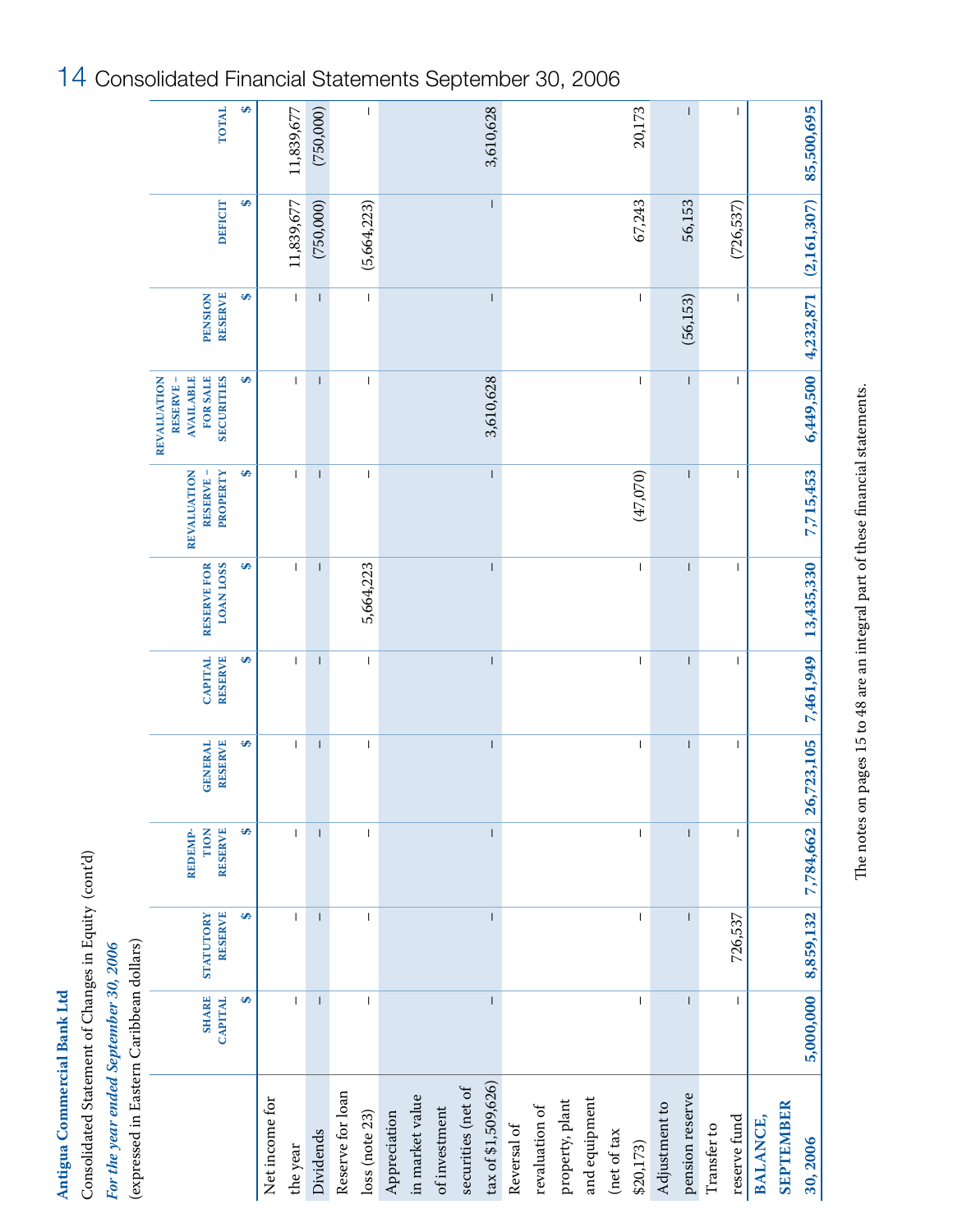## 1. Incorporation And Principal Activity

The Bank is a limited liability company incorporated on 19th October 1955 under caption 358 of the laws of Antigua and Barbuda. The Bank is also governed by the Banking Act No. 14 of 2005 and the Eastern Caribbean Central Bank Act No. 10 of 1983. The Bank and its subsidiaries offer a complete range of commercial banking and related services.

The Bank's registered office is located at P.O. Box 95, corner of St. Mary's and Thames Streets, St. John's, Antigua.

#### 2. Significant Accounting Policies

The principal accounting policies adopted in the preparation of the financial statements are set out below:

#### a) Basis of preparation

These consolidated financial statements are prepared in accordance with International Financial Reporting Standards and under the historical cost convention, as modified by the revaluation of property and available-for-sale investment securities.

The preparation of financial statements in conformity with International Financial Reporting Standards requires management to make estimates and assumptions that affect the reported amounts of assets and liabilities and disclosure of contingent assets and liabilities at the date of the financial statements and the reported amounts of revenues and expenses during the reporting period. Although these estimates are based on management's best knowledge of current events and actions, actual results may differ from those estimates. The areas involving a high degree of judgement or complexity or areas where assumptions and estimates are significant to the financial statements are disclosed in note 4.

*Standards, amendments and interpretations to existing standards that are not yet effective and have not been early adopted by the Bank.*

The following standards, amendments and interpretations to existing standards have been published and are mandatory for the Bank's accounting periods beginning on or after October 1, 2006 or later periods, but the Bank has not early adopted them:

IAS 39 (Amendment), The Fair Value Option (effective from 1 January 2006), changes the definition of financial instruments classified at fair value through profit or loss and restricts the ability to designate financial instruments as part of this category. This amendment does not have a significant impact on the Bank's financial statements.

IFRIC 8, 'Scope of IFRS 2' (effective May 1, 2007), requires consideration of transactions involving the issuance of equity instruments, where the identifiable consideration received is less than the fair value of the equity instruments issued in order to establish whether or not they fall within the scope of IFRS 2. This interpretation does not have any impact on the Bank's financial statements.

IFRS 7, 'Financial instruments: Disclosures', and the complementary amendment to IAS 1, 'Presentation of financial statements – Capital disclosures', introduces new disclosures relating to financial instruments and capital management and does not have any impact on the classification and valuation of the Bank's financial instruments, or the disclosures relating to taxation and trade and other payables.

IFRIC 11, 'IFRS 2 – Bank and treasury share transactions', provides guidance on whether share-based transactions involving treasury shares or involving Bank entities (for example, options over a parent's shares) should be accounted for as equity-settled or cash-settled share-based payment transactions in the separate accounts of the parent and Bank companies. This interpretation does not have an impact on the Bank's financial statements.

IFRS 8, 'Operating segments' (effective from 1 January 2009). IFRS 8 replaces IAS 14 and aligns segment report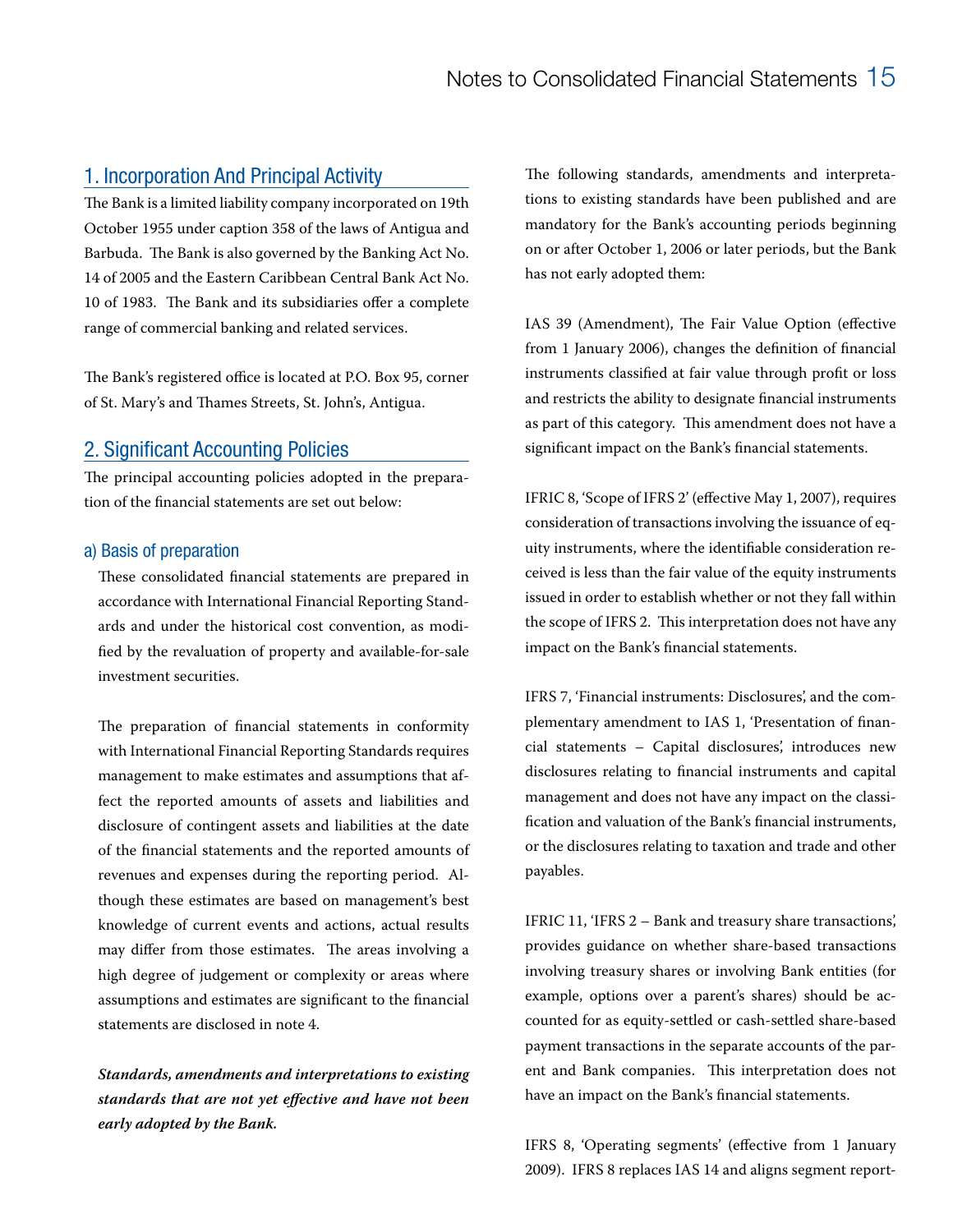ing with the requirements of the US standard SFAS 131, 'Disclosures about segments of an enterprise and related information'. The new standard requires a 'management approach', under which segment information is presented on the same basis as that used for internal reporting purposes. The Bank will apply IFRS 8 from 1 January 2009. This standard is not expected to have an impact on the Bank's financial statements.

IFRIC 14, 'IAS 19 – The limit on a defined benefit asset, minimum funding requirements and their interaction' (effective from 1 January 2008). IFRIC 14 provides guidance on assessing the limit in IAS 19 on the amount of the surplus that can be recognised as an asset. It also explains how the pension asset or liability may be affected by a statutory or contractual minimum funding requirement. The Bank will review its impact on the pension asset in the period in which the standard becomes effective.

*Standards and interpretations to existing standards that are not yet effective and not relevant for the Bank's operations.*

The following interpretations to existing standards have been published and are mandatory for the Bank's accounting periods beginning on or after October 1, 2006 or later periods but are not relevant for the Bank's operations:

IAS 19 Amendment – Actuarial Gains and Losses, Group Plans and Disclosures (effective January 2006)

IAS 21 Amendment – Net Investment in Foreign Operations (effective January 2006)

IAS 23 Amendment – Borrowing costs (effective from 1 January 2009)

IAS 39 Amendment – Cash Flow Hedge Accounting of Forecast Intragroup Transactions (effective January 2006)

IAS 39 and IFRS 4 Amendment – Financial Guarantee Contracts (effective January 2006)

IFRS 1 Amendment – First-time Adoption of International Financial Reporting Standards and IFRS 6 Amendment – Exploration for an Evaluation of Mineral Resources (effective January 2006)

IFRIC 4 – Determining whether an Arrangement contains a Lease (effective January 2006)

IFRIC 5 – Rights to Interest arising from Decommissioning, Restoration and Environmental Rehabilitation Funds (effective January 2006)

IFRIC 7 – Applying the Restatement Approach under IAS 29 (effective March 1, 2006)

IFRIC 9 – Reassessment of Embedded Derivative (effective June 2006)

IFRIC 10 – Interim Financial Reporting and Impairment (effective November 2006)

IFRIC 12 – Service concession arrangements (effective from January 2008)

IFRIC 13 – Customer loyalty programmes (effective from 1 July 2008)

#### b) Basis of consolidation

The consolidated financial statements include the accounts of the company and its subsidiaries, ACB Mortgage and Trust Company Limited and ACB Investment Co. Limited. Subsidiaries are all entities over which the Group has the power to govern the financial and operating policies generally accompanying a shareholding of more than one half of the voting rights. The existence and effect of potential voting rights that are currently exercisable or convertible are considered when assessing whether the Group controls another entity. Subsidiaries are fully consolidated from the date on which control is transferred to the Group. They are de-consolidated from the date that control ceases.

Inter-company transactions, balances and unrealised gains on transactions between group companies are eliminated. Unrealised losses are also eliminated unless the transaction provides evidence of an impairment of the asset transferred.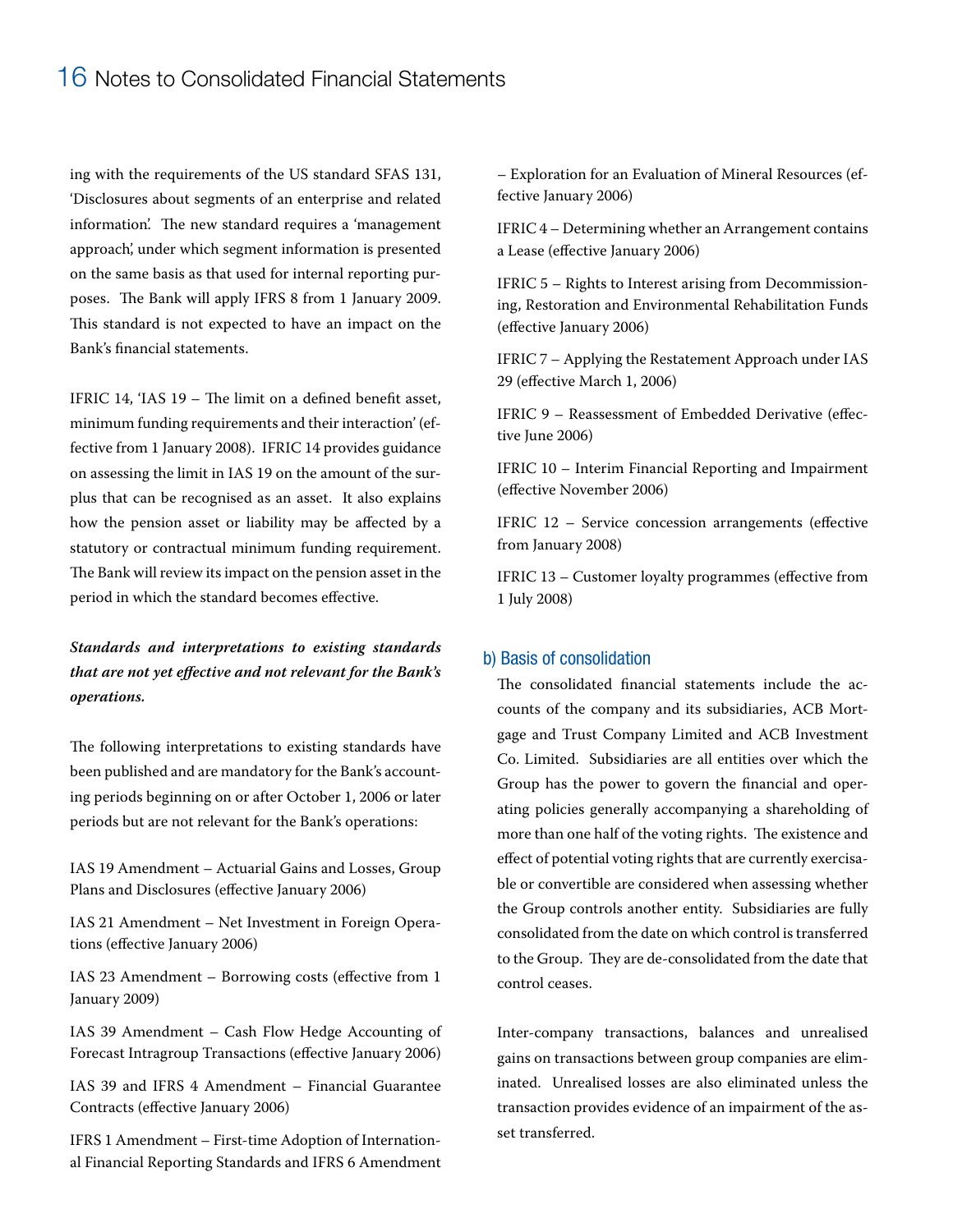#### c) Cash and cash equivalents

For the purpose of the cash flow statement, cash and cash equivalents consist of cash on hand, non-mandatory deposits with the Central Bank and other banks, treasury bills and other eligible bills, short-term funds and investments with original maturities of less than or equal to ninety days.

#### d) Financial assets

The Bank classifies its financial assets in the following categories: loans and advances and available-for-sale financial assets. Management determines the classification of its investments at initial recognition.

#### **(i) Loans and receivables**

Loans and receivables are non-derivative financial assets with fixed or determinable payments that are not quoted in an active market. They arise when the Bank provides money, goods or services directly to a debtor with no intention of trading the receivable.

Loans originated by the Bank by providing money directly to the borrower at draw down are categorised as originated loans and are carried at amortised cost which is defined as the fair value of cash consideration given to originate those loans as is determined by reference to market prices at origination date. Loans and receivables are carried at amortised cost using the effective interest method. Originated loans are carried at amortised cost using the effective yield method, less any provision for impairment. Expenses, such as legal fees, incurred in securing a loan are treated as part of the cost of the transaction.

#### **(ii) Available-for-sale financial assets**

Available-for-sale investments are those intended to be held for an indefinite period of time, which may be sold in response to needs for liquidity or changes in interest rates, exchange rates or equity prices.

Regular-way purchases and sales of financial assets are recognised on trade-date, the date on which the Bank commits to purchase or sell the asset.

Financial assets are initially recognised at fair value plus transaction costs. Financial assets are derecognised when the rights to receive cash flows from the financial assets have expired or where the Bank has transferred substantially all risks and rewards of ownership. Financial liabilities are derecognised when they are extinguished – that is, when the obligation is discharged, cancelled or expires.

Available-for-sale financial assets are subsequently carried at fair value. Gains and losses arising from changes in the fair value of available-for-sale financial assets are recognised directly in equity, until the financial asset is derecognised or impaired. At this time, the cumulative gain or loss previously recognised in equity is recognised in profit or loss. However, interest calculated using the effective interest method and foreign currency gains and losses on monetary assets classified as available for sale are recognised in the income statement. Dividends on available-for-sale equity instruments are recognised in the income statement when the entity's right to receive payment is established.

The fair values of quoted investments in active markets are based on current bid prices. If there is no active market for a financial asset, the Bank establishes fair value using valuation techniques or at cost if the asset is not impaired.

Financial assets are de-recognised when the rights to receive cash flows from the financial assets have expired or where the Bank has transferred substantially all risks and rewards of ownership.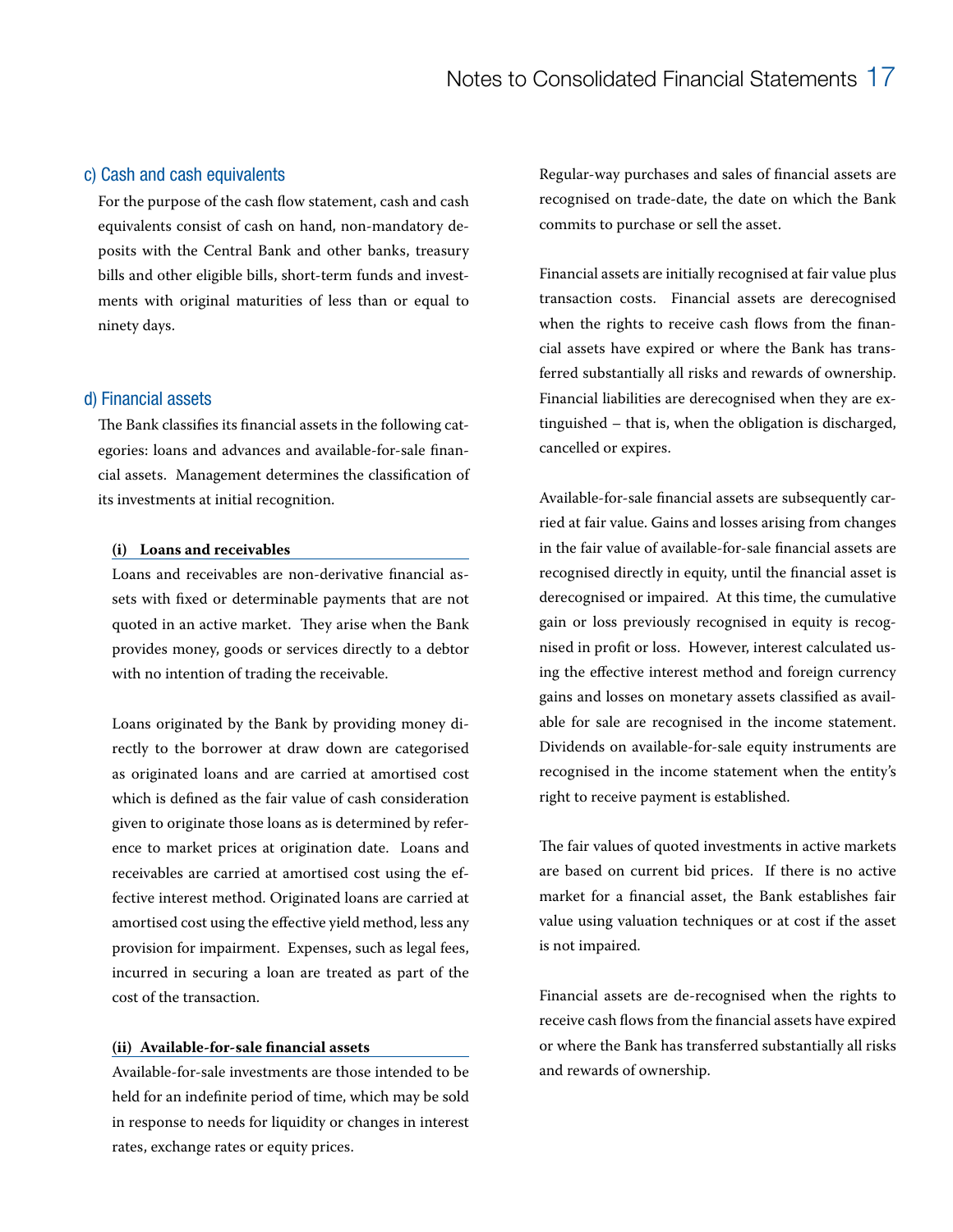#### e) Impairment of financial assets

#### **(i) Assets carried at amortised cost**

The Bank assesses at each balance sheet date whether there is objective evidence that a financial asset or group of financial assets is impaired. A financial asset or a group of financial assets is impaired and impairment losses are incurred if, and only if, there is objective evidence of impairment as a result of one or more events that occurred after the initial recognition of the asset (a 'loss event') and that loss event (or events) has an impact on the estimated future cash flows of the financial asset or group of financial assets that can be reliably estimated. Objective evidence that a financial asset or group of assets is impaired includes observable data that comes to the attention of the Bank about the following loss events:

- (i) significant financial difficulty of the issuer or obligor;
- (ii) a breach of contract, such as a default or delinquency in interest or principal payments;
- (iii) the Bank granting to the borrower, for economic or legal reasons relating to the borrower's financial difficulty, a concession that the lender would not otherwise consider;
- (iv) it becoming probable that the borrower will enter bankruptcy or other financial reorganisation;
- (v) the disappearance of an active market for that financial asset because of financial difficulties; or
- (vi) observable data indicating that there is a measurable decrease in the estimated future cash flows from a group of financial assets since the initial recognition of those assets, although the decrease cannot yet be identified with the individual financial assets in the group, including: – adverse changes in the payment status of borrowers in the group; or

– national or local economic conditions that correlate with defaults on the assets in the group. The Bank first assesses whether objective evidence of impairment exists individually for financial assets that are individually significant, and individually or collectively for financial assets that are not individually significant. If the Bank determines that no objective evidence of impairment exists for an individually assessed financial asset, whether significant or not, it includes the asset in a group of financial assets with similar credit risk characteristics and collectively assesses them for impairment.

Assets that are individually assessed for impairment and for which an impairment loss is or continues to be recognised are not included in a collective assessment of impairment.

The amount of the loss is measured as the difference between the asset's carrying amount and the present value of estimated future cash flows (excluding future credit losses that have not been incurred) discounted at the financial asset's original effective interest rate. The carrying amount of the asset is reduced through the use of an allowance account and the amount of the loss is recognised in the income statement. If a loan has a variable interest rate, the discount rate for measuring any impairment loss is the current effective interest rate determined under the contract. As a practical expedient, the Bank may measure impairment on the basis of an instrument's fair value using an observable market price.

The calculation of the present value of the estimated future cash flows of a collateralised financial asset reflects the cash flows that may result from foreclosure less costs for obtaining and selling the collateral, whether or not foreclosure is probable.

For the purposes of a collective evaluation of impairment, financial assets are grouped on the basis of similar credit risk characteristics (ie, on the basis of the Bank's grading process that considers asset type, industry, geo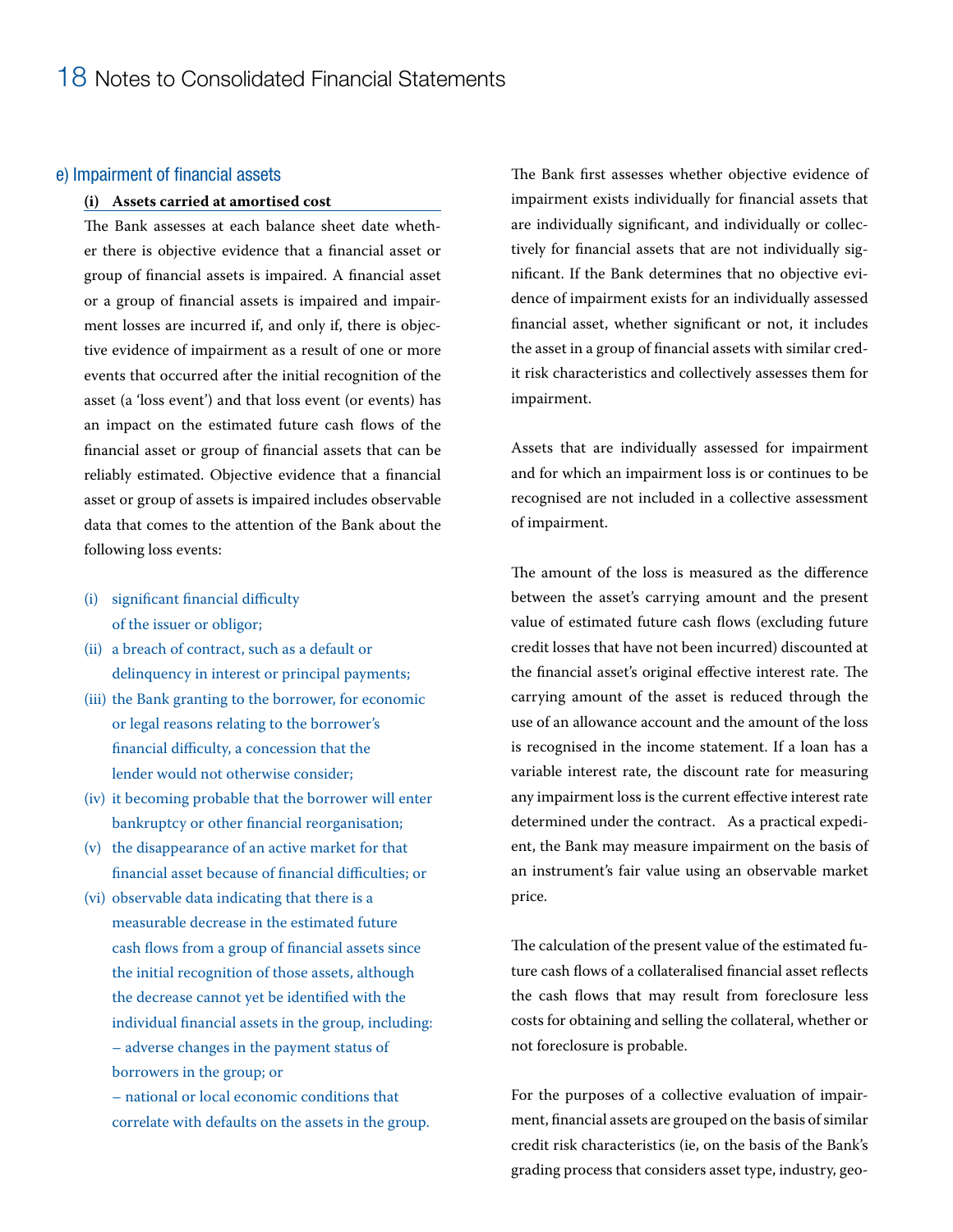graphical location, collateral type, past-due status and other relevant factors). Those characteristics are relevant to the estimation of future cash flows for groups of such assets by being indicative of the debtors' ability to pay all amounts due according to the contractual terms of the assets being evaluated.

Future cash flows in a group of financial assets that are collectively evaluated for impairment are estimated on the basis of the contractual cash flows of the assets in the Bank and historical loss experience for assets with credit risk characteristics similar to those in the Bank.

Historical loss experience is adjusted on the basis of current observable data to reflect the effects of current conditions that did not affect the period on which the historical loss experience is based and to remove the effects of conditions in the historical period that do not exist currently.

Estimates of changes in future cash flows for groups of assets should reflect and be directionally consistent with changes in related observable data from period to period (for example, changes in unemployment rates, property prices, payment status, or other factors indicative of changes in the probability of losses in the Bank and their magnitude). The methodology and assumptions used for estimating future cash flows are reviewed regularly by the Bank to reduce any differences between loss estimates and actual loss experience.

When a loan is uncollectible, it is written off against the related provision for loan impairment. Such loans are written off after all the necessary procedures have been completed and the amount of the loss has been determined.

Statutory and other regulatory loan loss reserve requirements that exceed these amounts are dealt with in reserves as an appropriation of retained earnings.

If, in a subsequent period, the amount of the impairment loss decreases and the decrease can be related objectively to an event occurring after the impairment was recognised (such as an improvement in the debtor's credit rating), the previously recognised impairment loss is reversed by adjusting the allowance account. The amount of the reversal is recognised in the income statement in impairment charge for credit losses.

#### **(ii) Assets classified as available for sale**

The Bank assesses at each balance sheet date whether there is objective evidence that a financial asset or a group of financial assets is impaired. In the case of equity investments classified as available for sale, a significant or prolonged decline in the fair value of the security below its cost is considered in determining whether the assets are impaired. If any such evidence exists for available-for-sale financial assets, the cumulative loss - measured as the difference between the acquisition cost and the current fair value, less any impairment loss on that financial asset previously recognised in profit or loss - is removed from equity and recognised in the income statement. Impairment losses recognised in the income statement on equity instruments are not reversed through the income statement. If, in a subsequent period, the fair value of a debt instrument classified as available for sale increases and the increase can be objectively related to an event occurring after the impairment loss was recognised in profit or loss, the impairment loss is reversed through the income statement.

#### f) Provisions

Provisions are recognised when the Bank has a present legal or constructive obligation as a result of past events, it is probable that an outflow of resources embodying economic benefits will be required to settle the obligation, and a reliable estimate of the amount of the obligation can be made. Provisions are not recognised for future operational losses.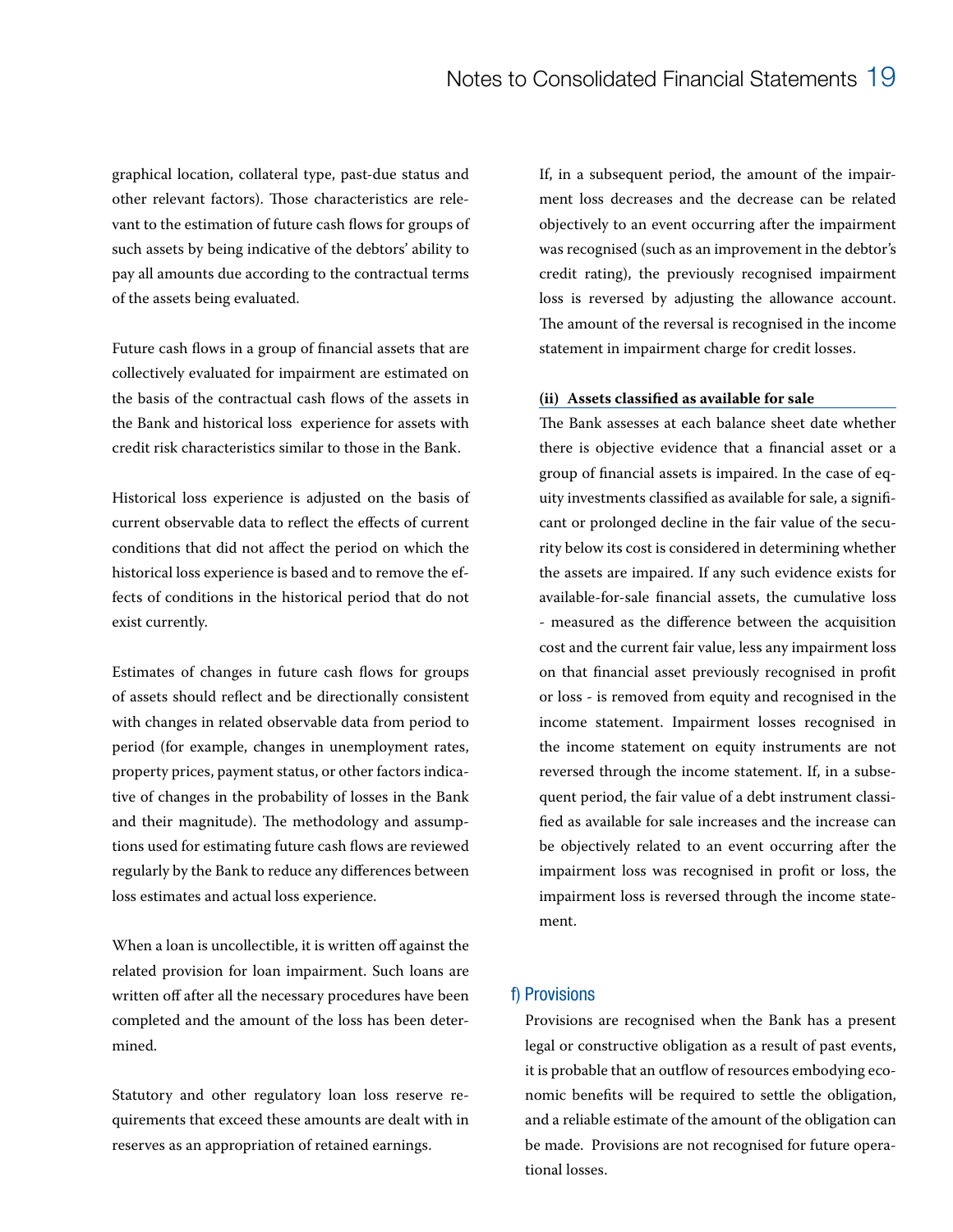Where there are a number of similar obligations, the likelihood that an outflow will be required in settlement is determined by considering the class of obligations as a whole. A provision is recognised even if the likelihood of an outflow with respect to any one item included in the same class of obligations may be small.

Provisions are measured at the present value of the expenditure expected to be required to settle the obligation using a pre-tax rate that reflects current market assessments of the time value of money and the risks specific to the obligation. The increase in the provision due to passage of time is recognised as interest expense.

#### g) Property, plant and equipment and depreciation

Property, plant and equipment are stated at historical cost or valuation, less accumulated depreciation. Depreciation is calculated on the straight-line method at rates estimated to write down the cost or valuation of such assets to their residual values over their estimated useful lives at the following annual rates:

| <b>Buildings</b>                        | 2.5%  |
|-----------------------------------------|-------|
| ATM buildings and building improvements | 10%   |
| Furniture and fixtures                  | 15%   |
| Equipment                               | 10%   |
| Motor vehicles                          | 20%   |
| Computer hardware                       | 20%   |
| Computer software                       | 33.3% |
| Car park                                | 33.3% |

Subsequent costs are included in the asset's carrying amount or are recognised as a separate asset, as appropriate, only when it is probable that future economic benefits associated with the item will flow to the company and the cost of the item can be measured reliably. Repairs and renewals are charged to the income statement when the expenditure is incurred.

Property, plant and equipment are periodically reviewed for impairment. When the carrying amount of an asset is greater than its estimated recoverable amount, it is written down immediately to its recoverable amount.

Gains and losses on the disposal of property, plant and equipment are determined by reference to their carrying amount and are taken into account in determining operating profit.

Revaluations of property are carried out every  $3 - 5$  years based on independent valuations.

#### h) Intangible assets

Acquired computer software licences are capitalised on the basis of the costs incurred to acquire and bring to use the specific software. These costs are amortised over their estimated useful lives of three years. The company's intangible assets were put into use during the year, thus this was reclassified as property, plant and equipment as at September 30, 2006.

#### i) Deferred income tax

Deferred income tax is provided in full, using the liability method, on temporary differences arising between the tax bases of assets and liabilities and their carrying amounts in the financial statements. Currently enacted tax rates are used in the determination of deferred income tax.

The principal temporary differences arise from the depreciation of property, plant and equipment and the revaluation of certain financial assets and liabilities.

Income tax payable on profits, based on the applicable tax law in each jurisdiction is recognised as an expense in the period in which profits arise. Deferred tax assets are recognised to the extent that it is probable that future taxable profits will be available against which the temporary differences can be utilised. The tax effects of income tax losses available for carry-forward are recognised as an asset when it is probable that future taxable profits will be available against which these losses can be utilised.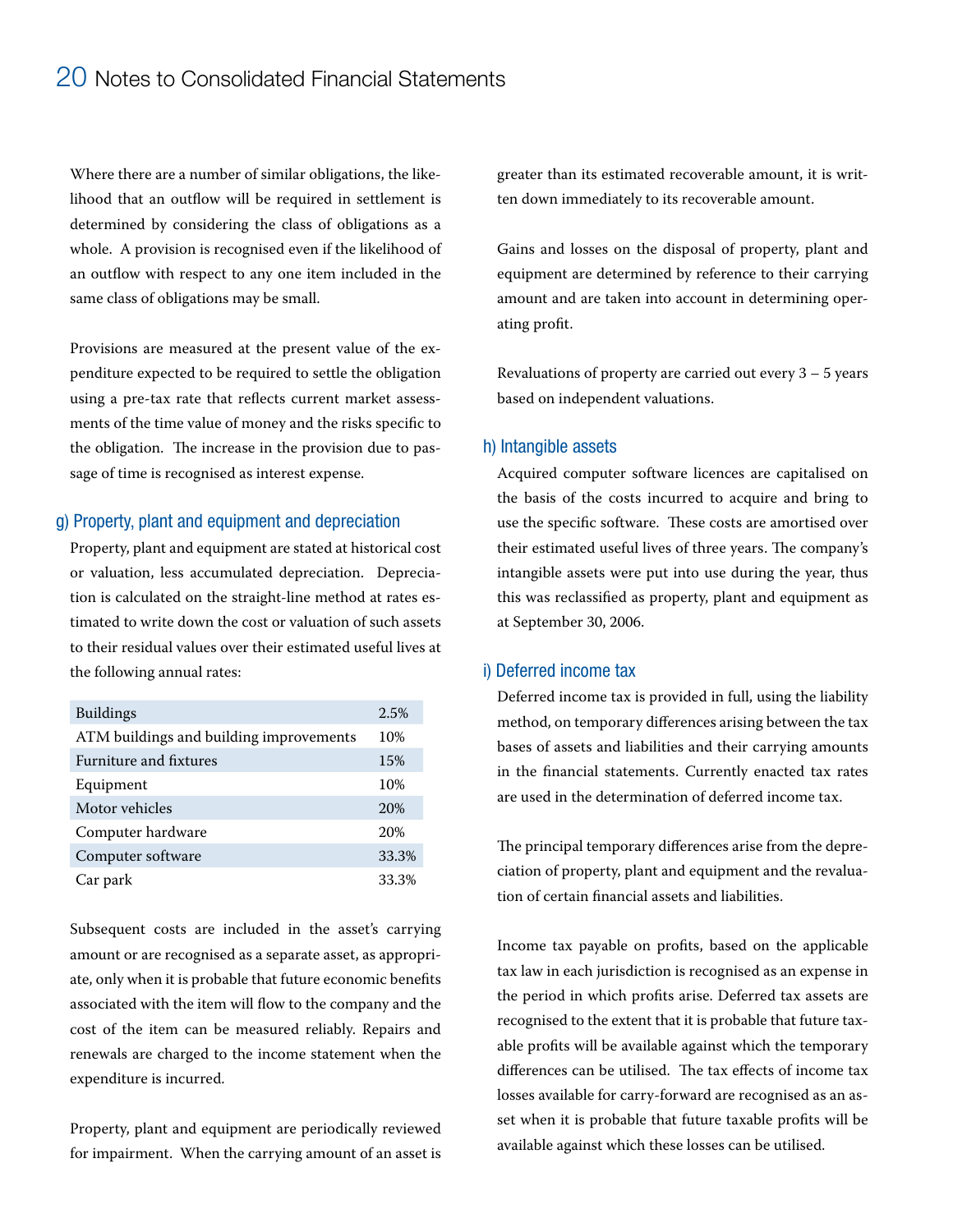Deferred tax related to fair value re-measurements of available-for-sale investments and property which are charged or credited directly to equity, is also credited or charged directly to equity and is subsequently recognised in the income statement on disposal together with the deferred gain or loss.

#### j) Dividends on ordinary shares

Dividends on ordinary shares are recognised in equity in the period in which they are approved by shareholders. Dividends for the year which are approved after the balance sheet date are noted as a subsequent event (note 16).

#### k) Interest income and expense and revenue recognition

Interest income and expense for all interest-bearing financial instruments are measured at amortised cost using the effective interest method.

The effective interest method is a method of calculating the amortised cost of a financial asset or a financial liability and of allocating the interest income or interest expense over the relevant period. The effective interest rate is the rate that exactly discounts estimated future cash payments or receipts through the expected life of the financial instrument or, when appropriate, a shorter period to the net carrying amount of the financial asset or financial liability. When calculating the effective interest rate, the Bank estimates cash flows considering all contractual terms of the financial instrument (for example, prepayment options) but does not consider future credit losses.

The calculation includes all fees paid or received between parties to the contract that are an integral part of the effective interest rate, transaction costs and all other premiums or discounts. Once a financial asset or a group of similar financial assets has been written down as a result of an impairment loss, interest income is recognised using the rate of interest to discount the future cash flows for the purpose of measuring the impairment loss.

#### l) Fees and commissions income

Fees and commissions are generally recognised on an accruals basis when the service has been provided. Loan origination fees for loans which are probable of being drawn down, are deferred (together with related direct costs) and recognised as an adjustment to the effective yield on the loan.

#### m) Foreign currency translation

#### **Functional And Presentation Currency**

Items included in the financial statements are measured using the currency of the primary economic environment in which the Bank operates (the "functional currency"). The consolidated financial statements are presented in Eastern Caribbean dollars, which is the Bank's functional and presentation currency.

#### **Transactions And Balances**

Monetary assets and liabilities denominated in foreign currencies are translated into Eastern Caribbean dollars at the closing rates of exchange prevailing at the balance sheet date. Foreign currency transactions are translated at the rates prevailing on the transaction dates. Foreign exchange gains or losses arising from the settlement of such transactions and from the translation of monetary assets and liabilities denominated in foreign currencies are recognised in the income statement.

#### n) Employee benefits

The Bank operates a defined benefit pension scheme for all its eligible employees which commenced October 1, 1991. The assets of the plan are held in a seven member trustee administered fund, established by the Bank with four of the trustees appointed by the Board of Directors, and three appointed by the employees. The funds of the scheme are invested under the control of the trustees and may be used only for the purposes of the scheme.

A defined benefit plan is a pension plan that defines an amount of pension benefit that an employee will receive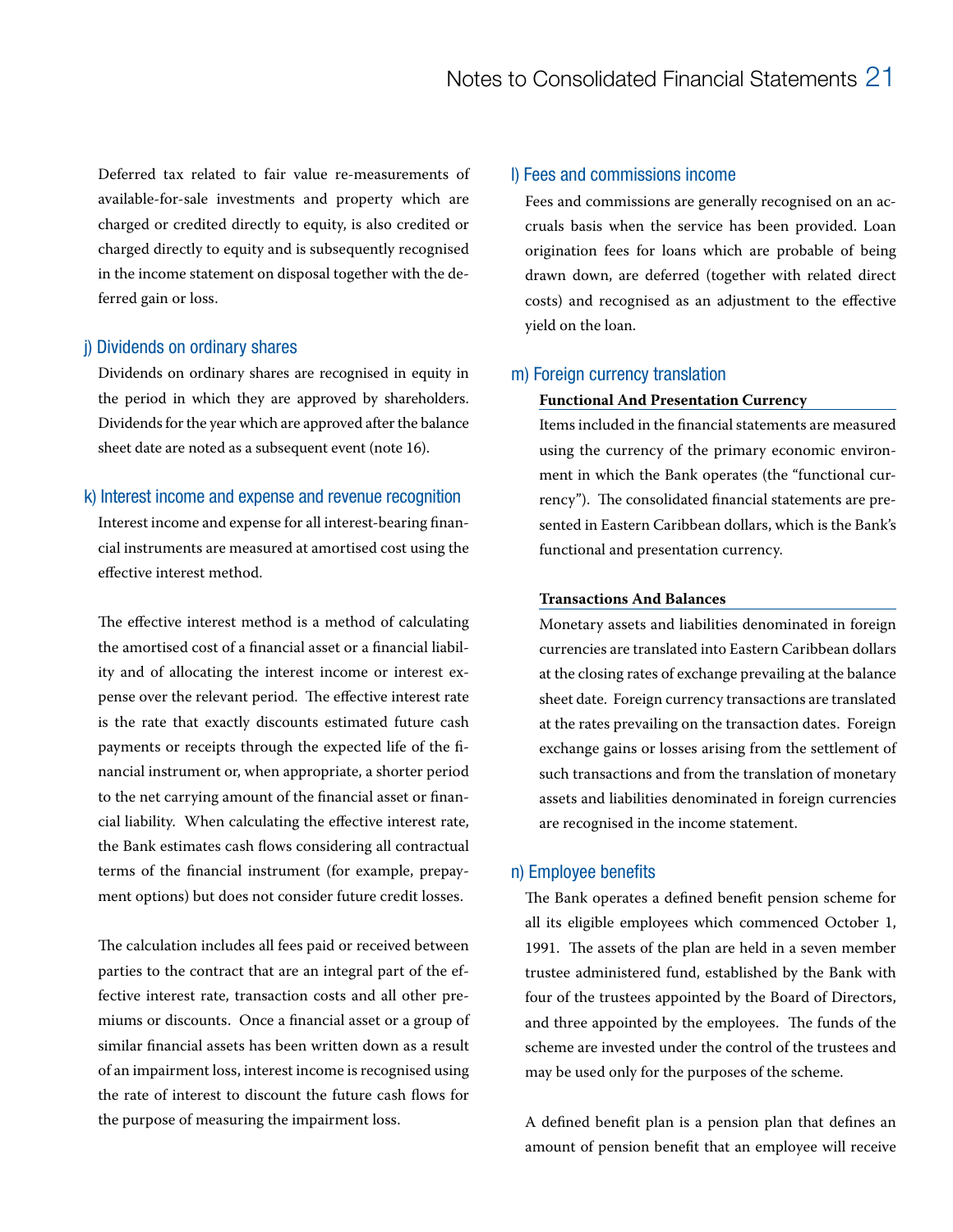on retirement, usually dependent on one or more factors such as age, years of service and compensation. The pension benefit is based on the final salary of the employee.

An asset or liability recognised in the balance sheet in respect of defined benefit pension plans is the present value of the defined benefit obligation at the balance sheet date less the fair value of plan assets, together with adjustments for unrecognised actuarial gains or losses and past service costs. The defined benefit obligation is calculated by independent actuaries using the projected unit credit method. Under this method, the cost of providing pensions is charged to the statement of income so as to spread the regular cost over the service lives of employees in accordance with the advice of qualified actuaries who carry out a full valuation of the plan every three years.

The pension obligation is measured as the present value of the discounted estimated future cash outflows using interest rates of long-term government bonds that are denominated in the currency in which the benefits will be paid, and which have terms to maturity approximating the terms of the related liability.

Actuarial gains and losses arising from experience adjustments and changes in actuarial assumptions are charged or credited to income in the period in which they arise, over the employees' expected average remaining working lives, where these amounts represent an excess over the 10% corridor.

Past-service costs are recognised immediately in the income statement, unless the changes to the pension plan are conditional on the employees remaining in service for a specified period of time (the vesting period). In this case, the past-service costs are amortised on a straightline basis over the vesting period.

The pension plan is funded by payments from employees and the Bank, taking into account the recommendations of independent qualified actuaries.

#### o) Statutory cash deposits

Pursuant to the provisions of the Eastern Caribbean Central Bank Agreement Act 1983 and the Banking Act 2005, the Bank and its subsidiaries are required to maintain with the Central Bank and the Accountant General respectively, non-interest bearing cash balances in relation to its deposit liabilities excluding inter-bank deposits.

#### p) Joint ventures

The Bank's interest in the joint venture is accounted for by the equity method. Under the equity method the investment is initially recognised at cost and the carrying amount is increased or decreased to recognise the venturer's share of the profit or loss of the joint venture after the date of acquisition.

#### q) Leases

Leases in which a significant portion of the risks and rewards of ownership are retained by the lessor are classified as operating leases. Payments made under operating leases are charged to the income statement on a straightline basis over the period of the lease. All of the bank's leases at September 30, 2006 were classified as operating leases.

#### r) Comparatives

Where necessary, comparative figures have been adjusted to conform with changes in presentation in the current year.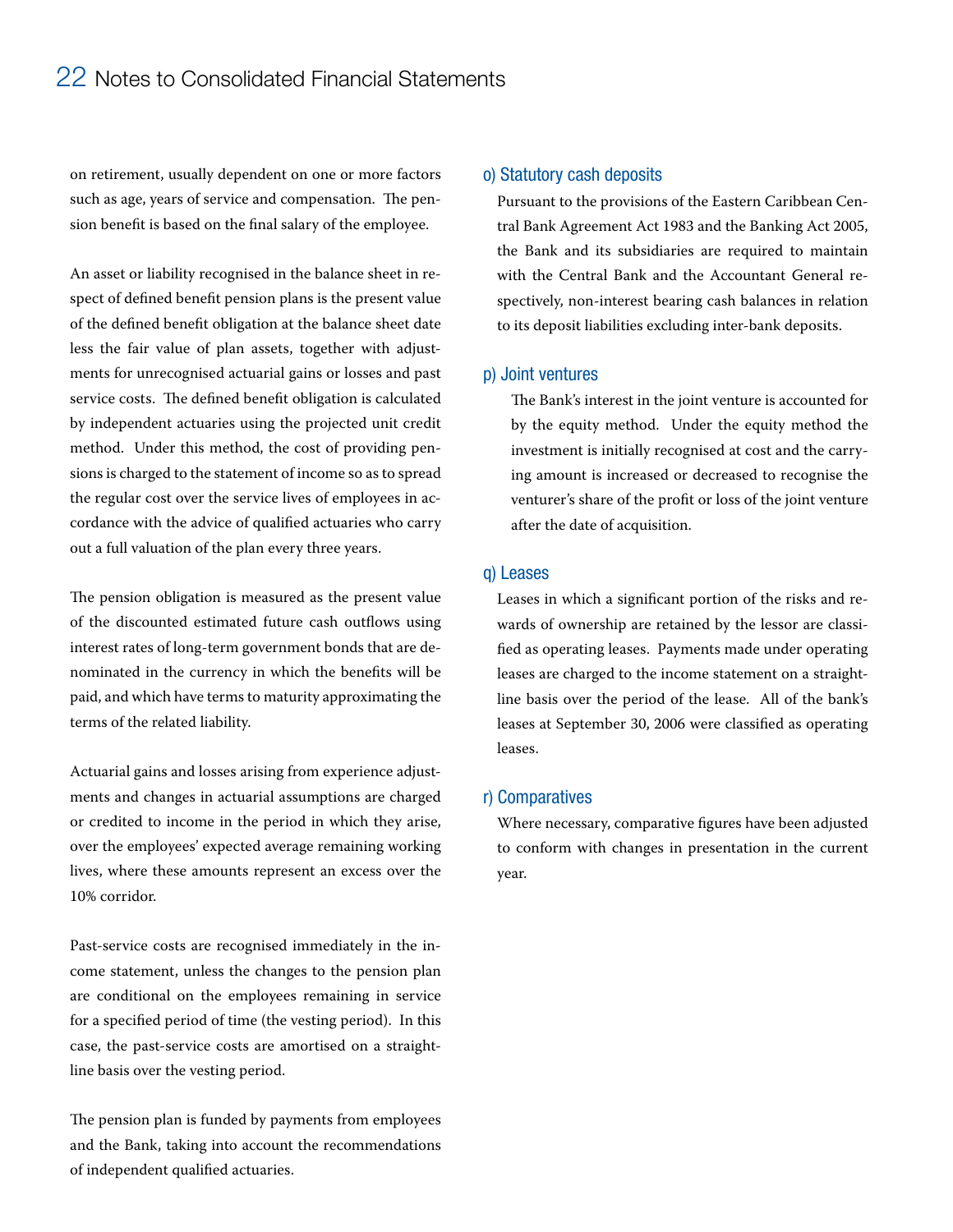#### 3. Financial risk management

#### a) Strategy in using financial instruments

By its nature, the Bank's activities expose it to a variety of financial risks and those activities involve the analysis, evaluation, acceptance and management of some degree of risk or combination of risks. Taking risk is core to the financial business, and the operational risks are an inevitable consequence of being in business. The Bank's aim is therefore to achieve an appropriate balance between risk and return and minimise potential adverse effects on the Bank's financial performance.

The Bank's risk management policies are designed to identify and analyse these risks, to set appropriate risk limits and controls, and to monitor the risks and adherence to limits by means of reliable and up-to-date information systems. The Bank regularly reviews its risk management policies and systems to reflect changes in markets, products and emerging best practice.

Risk management is carried out by the Bank's management under policies approved by the Board of Directors. Management identifies, evaluates and hedges financial risks. The Board provides written principles for overall risk management, as well as written policies covering specific areas, such as foreign exchange risk, interest rate risk and credit risk. The most important types of risk are credit risk, liquidity risk, market risk and other operational risk. Market risk includes currency risk, interest rate and other price risk.

#### b) Credit risk

The Bank takes on exposure to credit risk which is the risk that a counterparty will be unable to pay amounts in full when due. The Bank structures the levels of credit risk it undertakes by placing limits on the amount of risk accepted in relation to one borrower, or groups of borrowers and to geographical and industry segments. Such risks are monitored on a revolving basis and subject to an annual or more frequent review. Limits on the level of credit risk by

product, industry sector and by country are approved by management. Cash deposits with other banks and shortterm investments are placed with reputable regional and international financial institutions and Governments.

Exposure to credit risk is managed through regular analysis of the ability of borrowers and potential borrowers to meet interest and capital repayment obligations and by changing these lending limits where appropriate. Exposure to credit risk is also managed in part by obtaining collateral and corporate and personal guarantees.

#### **Credit related commitments**

Commitments to extend credit represent unused portions of authorizations to extend credit in the form of loans or overdraft facilities. With respect to credit risk on commitments to extend credit, the Bank is potentially exposed to loss. However, the likely amount of loss, though not easy to quantify, is considerably less than the total unused commitments, since most commitments to extend credit are contingent upon customers maintaining specific credit standards. While there is some credit risk associated with the remainder of commitments, the risk is viewed as modest, since it results from the possibility of unused portions of authorised loans and advances being drawn by the customer and, second, from these drawings subsequently not being repaid as due. The total outstanding contractual amount of commitments to extend credit may not necessarily represent future cash requirements specifically in the case of advances, but usually tend to result in such, in the case of loans.

The Bank monitors the term to maturity of credit commitments because of long-term commitments generally have a greater degree of credit risk than shorter term commitments.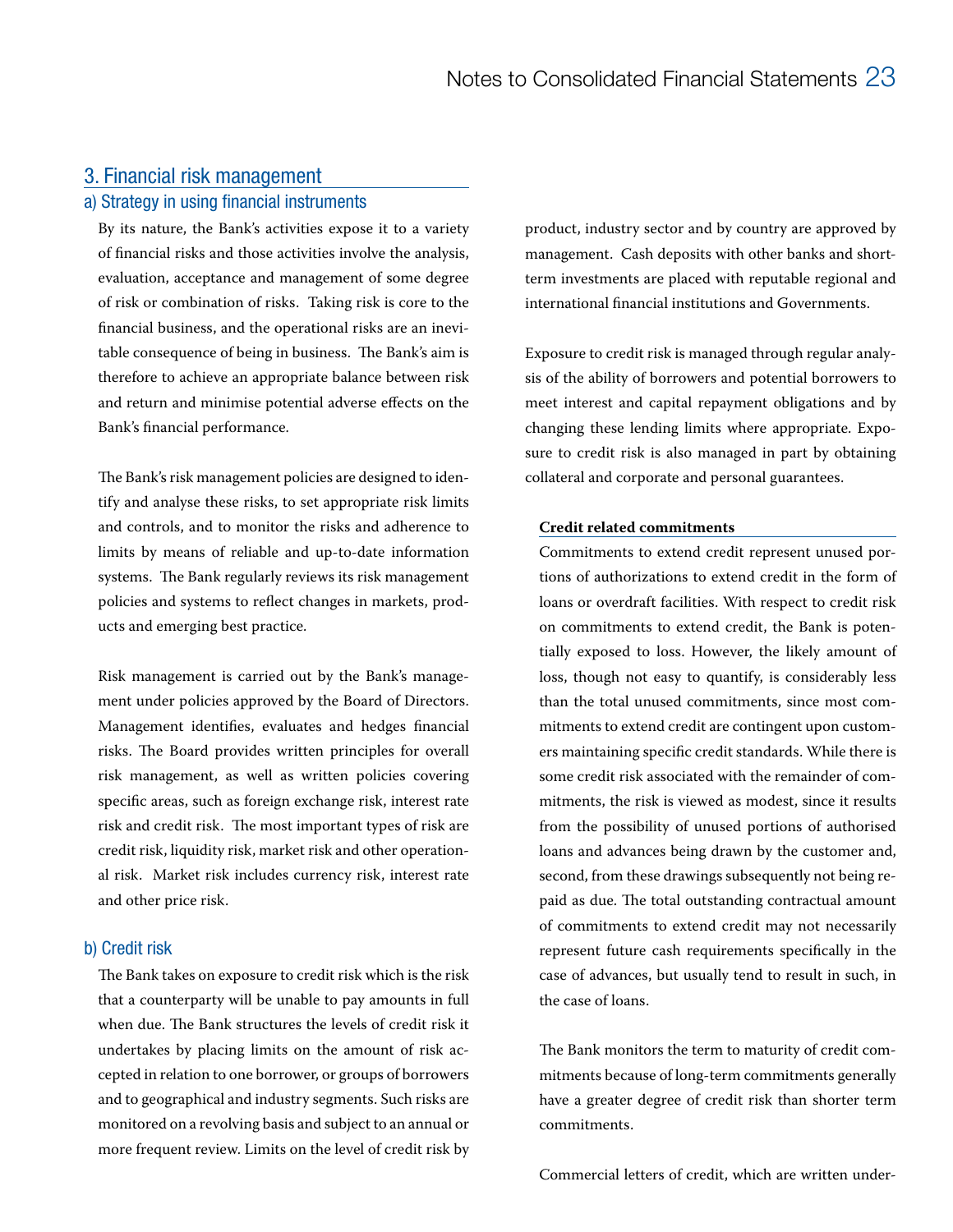# 24 Notes to Consolidated Financial Statements

takings by the Bank on behalf of a customer authorizing a third party to draw drafts on the Bank up to a stipulated amount under specific terms and conditions are collateralised and therefore carry less risk than direct borrowing.

The Bank's exposure to credit risk is concentrated as detailed below. Antigua and Barbuda is the home country of the Bank where the predominant activity is commercial banking services.

As a major indigenous bank in Antigua and Barbuda, the Bank accounts for a significant share of credit exposure to many sectors of the economy. However, credit risk is spread over a diversity of personal and commercial customers.

Geographic sector risk concentrations within the customer loan portfolio are as follows:

|                            | 2006 2006 |               | 2005 2005                       |      |
|----------------------------|-----------|---------------|---------------------------------|------|
|                            |           | $\frac{0}{6}$ |                                 | $\%$ |
| <b>ANTIGUA AND BARBUDA</b> |           |               | 412,149,219 100 406,086,597 100 |      |

Economic sector risk concentrations with the customer loan portfolio were as follows:

|                                 | 2006            | 2006       | 2005            | 2005 |
|---------------------------------|-----------------|------------|-----------------|------|
|                                 | $$^{\prime}000$ | $\%$       | $$^{\prime}000$ | $\%$ |
| Private individuals             | 182,962         | 44         | 195,518         | 48   |
| Wholesale and retail            | 58,122          | 14         | 58,326          | 14   |
| Other                           | 90,015          | 22         | 44,425          | 11   |
| Government bodies               | 18,539          | 4          | 39,147          | 10   |
| Professional and other services | 26,439          | 7          | 35,981          | 9    |
| Manufacturing                   | 19,087          | 5          | 20,263          | 5    |
| Tourism                         | 12,367          | 3          | 8,560           | 2    |
| Agricultural                    | 4,618           | 1          | 3,866           | 1    |
| <b>TOTAL BEFORE DEDUCTION</b>   |                 |            |                 |      |
| OF ALLOWANCE FOR LOAN           |                 |            |                 |      |
| <b>IMPAIRMENT</b>               | 412,149         | <b>100</b> | 406,086         | 100  |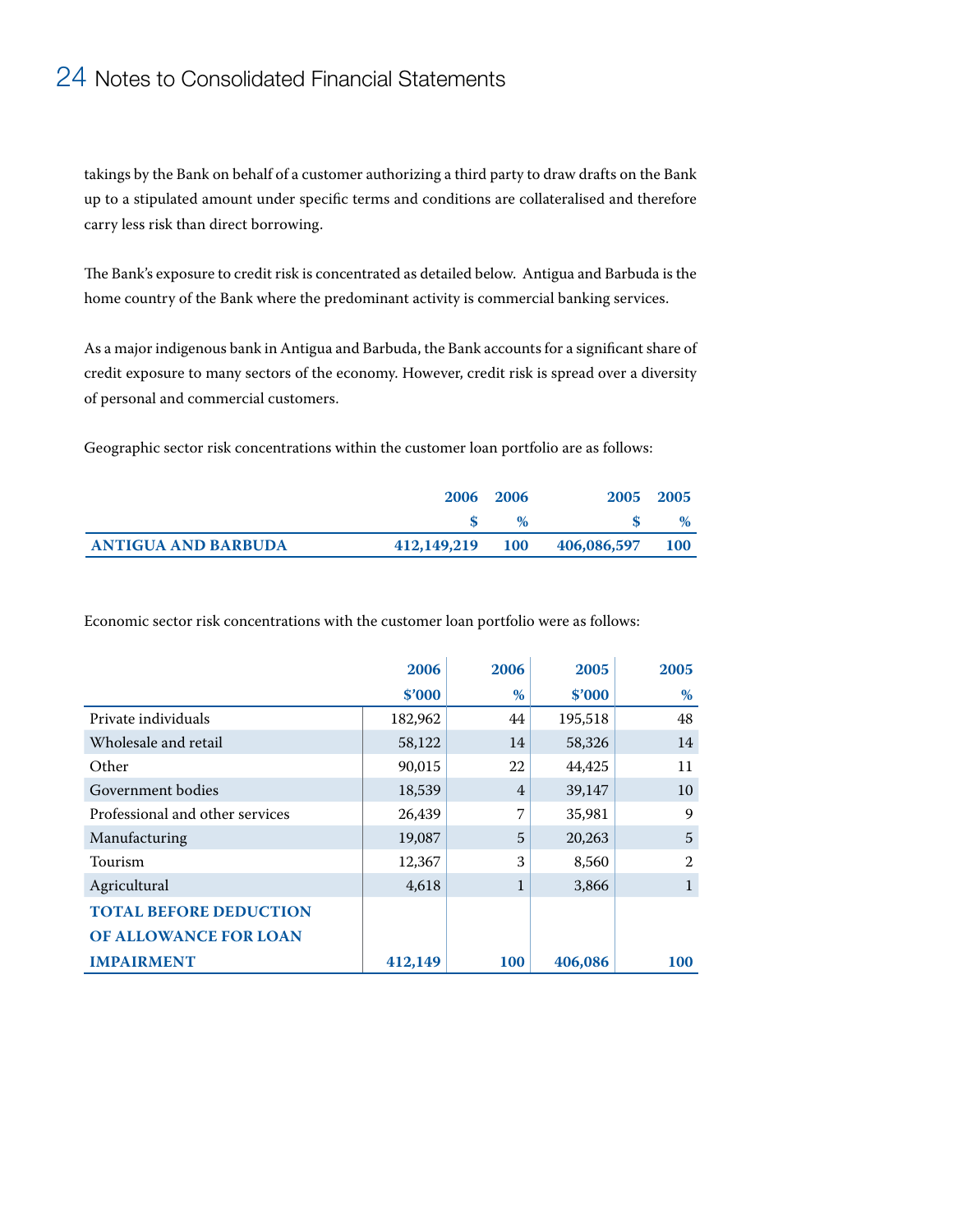#### c) Interest rate risk

The bank advances loans and receives deposits as a part of its normal course of business from both related and third parties. The interest rates on loans generally reflect interest based on market rates. Investment securities and customer deposits generally attract fixed interest rates. The bank mitigates its interest rate risk by matching the maturity periods of its assets and liabilities. The following table below outlines the Bank's interest rate risk:

 $\overline{1}$ 

| 2006             | 2005           |
|------------------|----------------|
|                  |                |
| 11.5%            | 12.0%          |
| 7.5%             | 8.5%           |
| $8.5\% - 11.0\%$ | $10.5 - 12.0%$ |
| 11.0%            | 12.5%          |
| 19.5%            | 19.5%          |
|                  |                |
|                  |                |
| 7.0%             | 7.0%           |
| 6.5%             | 6.5%           |
|                  |                |
|                  |                |
| 3.0%             | 3.0%           |
| $3.0\% - 3.5\%$  | 4.8%           |
| 4.8%             | 6.2%           |
| $6.0\% - 6.5\%$  | 6.5%           |
|                  | 8.25%          |
| 6.5%             | 6.5%           |
|                  |                |

#### d) Currency risk

The Bank takes on exposure to the effects of fluctuations in the prevailing foreign currency exchange rates on its financial position and cash flows. Management sets limits on the level of exposure by currency and in total for both overnight and intra-day positions.

Substantially all of the bank's transactions and assets and liabilities are denominated in Eastern Caribbean dollars or United States dollars. Therefore, the Bank has no significant exposure to currency risk.

#### e) Liquidity risk

The bank is exposed to daily calls on its available cash resources from overnight deposits, current accounts and maturing deposits. Management sets limits on the minimum proportion of maturing funds available to meet such calls and on the minimum level of inter-bank and other borrowing facilities that should be in place to cover withdrawals at unexpected levels of demand.

The table right analyses assets and liabilities of the bank into relevant maturity groupings based on the remaining period at the balance sheet date to the contractual maturity date: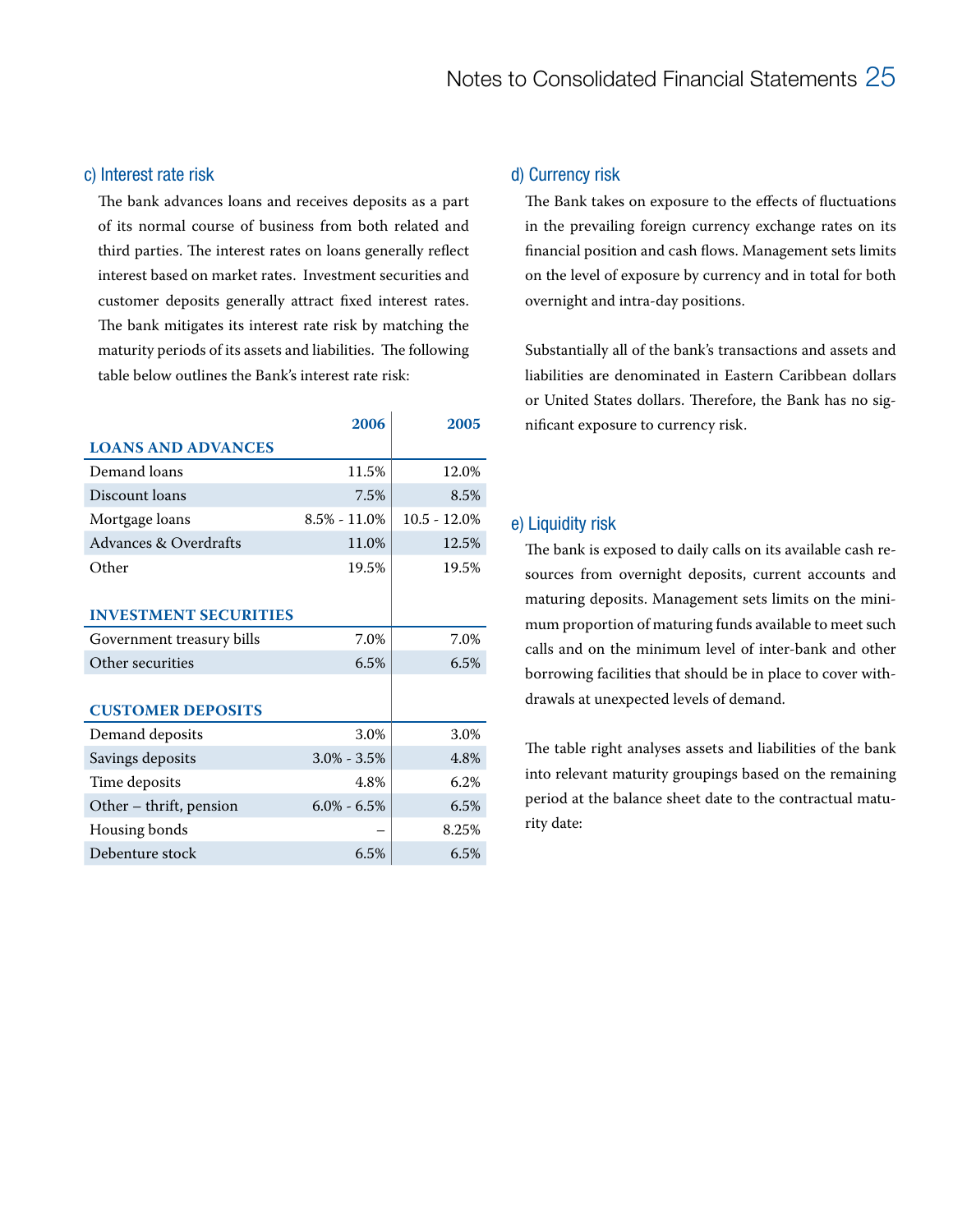## Maturities of assets and liabilities, September 30, 2006

|                                                          | Up to 1 year             |                         | 1-5 years Over 5 years   | <b>Total</b> |
|----------------------------------------------------------|--------------------------|-------------------------|--------------------------|--------------|
|                                                          | \$                       | \$                      | \$                       | \$           |
| <b>ASSETS</b>                                            |                          |                         |                          |              |
| Cash and due from other banks                            | 90,648,901               |                         |                          | 90,648,901   |
| Treasury bills                                           | 42,319,442               |                         |                          | 42,319,442   |
| Investment securities                                    | 1,008,495                | 11,051,729              | 84,551,062               | 96,611,286   |
| Loans and advances                                       | 58,890,867               | 88,934,829              | 257, 267, 604            | 405,093,300  |
| Other assets                                             | 11,397,096               |                         |                          | 11,397,096   |
| Investment in joint venture                              |                          | 259,126                 |                          | 259,126      |
| Income tax recoverable                                   | 1,850,664                |                         |                          | 1,850,664    |
| Property, plant and equipment                            | $\overline{\phantom{0}}$ | 11,343,261              | 26,917,563               | 38,260,824   |
| Pension asset                                            |                          |                         | 4,232,871                | 4,232,871    |
| <b>TOTAL ASSETS</b>                                      | 206,115,465              | 111,588,945             | 372,969,100              | 690,673,510  |
|                                                          |                          |                         |                          |              |
| <b>LIABILITIES</b>                                       |                          |                         |                          |              |
| Customer deposits                                        | 425,814,750              | 117,299,435             |                          | 543,114,185  |
| Other liabilities and accrued expenses                   | 10,491,690               | 2,169,495               |                          | 12,661,185   |
| Due under repurchase agreements                          | $\qquad \qquad -$        | 17,374,034              | $\overline{\phantom{m}}$ | 17,374,034   |
| Long-term liabilities                                    |                          | 29,107,500              |                          | 29,107,500   |
| Deferred tax                                             | 228,781                  | 2,687,130               |                          | 2,915,911    |
| <b>TOTAL LIABILITIES</b>                                 | 436,535,221              | 168,637,594             |                          | 605,172,815  |
|                                                          |                          |                         |                          |              |
| NET LIQUIDITY GAP, SEPTEMBER 30, 2006                    | (230, 419, 756)          | (57,048,649)            | 372,969,100              | 85,500,695   |
|                                                          |                          |                         |                          |              |
| MATURITIES OF ASSETS AND LIABILITIES, SEPTEMBER 30, 2005 |                          |                         |                          |              |
|                                                          |                          |                         |                          |              |
| <b>TOTAL ASSETS</b>                                      | 205, 117, 915            | 113,448,083 363,396,108 |                          | 681,962,106  |
|                                                          |                          |                         |                          |              |
| <b>TOTAL LIABILITIES</b>                                 | 442,125,891              | 137,817,700             | 31,238,298               | 611,181,889  |
|                                                          |                          |                         |                          |              |
| NET LIQUIDITY GAP, SEPTEMBER 30, 2005                    | (237,007,976)            | (24, 369, 617)          | 332,157,810              | 70,780,217   |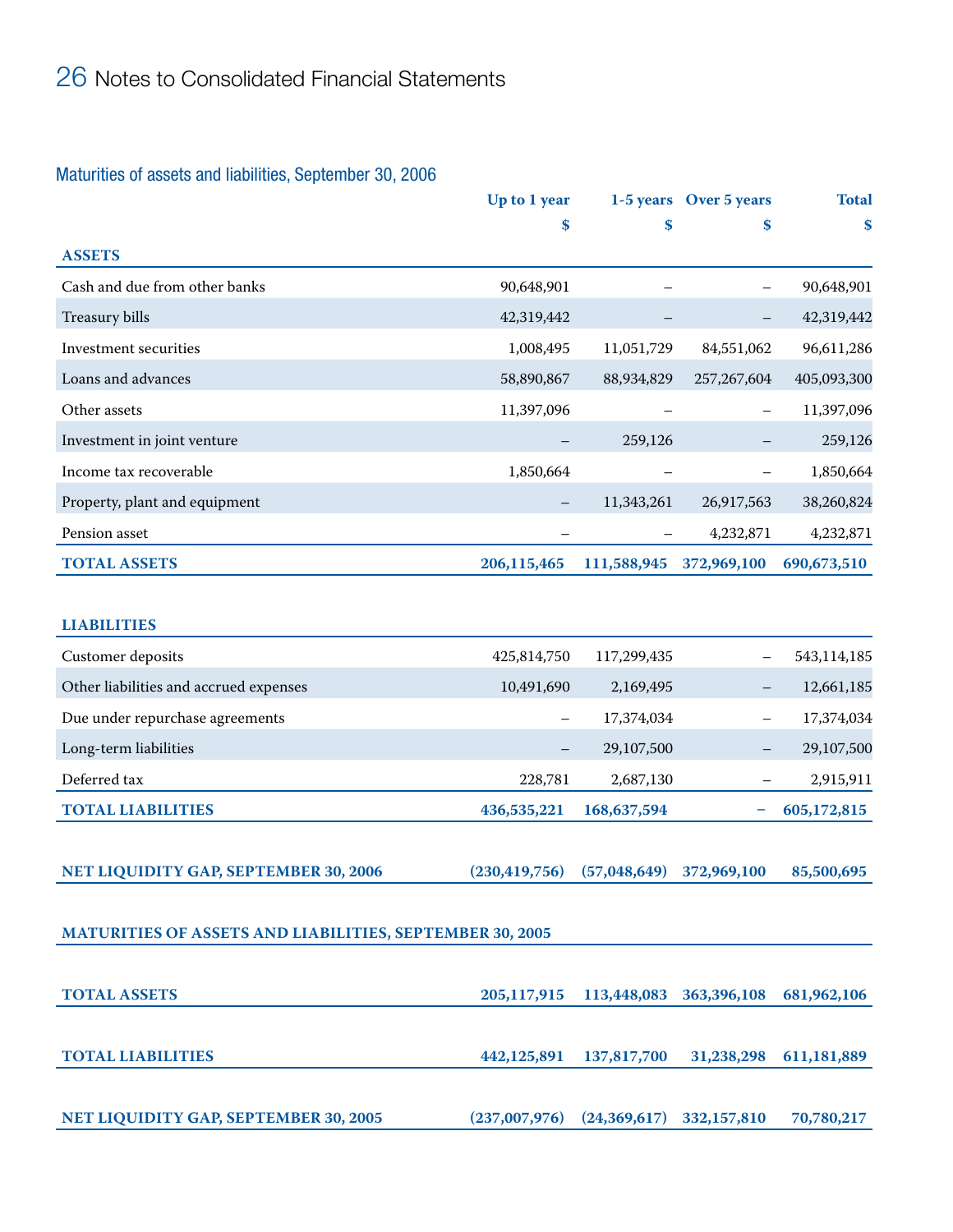The matching and controlled mismatching of the maturities and interest rates of assets and liabilities is fundamental to the management of the Bank. It is unusual for banks to be ever completely matched since business transacted is often of uncertain term and of different types. An unmatched position potentially enhances profitability, but also increases the risk of losses.

The maturities of assets and liabilities and the ability to replace, at an acceptable cost, interestbearing liabilities as they mature, are important factors in assessing the liquidity of the Bank and its exposure to changes in interest rates and exchange rates.

#### f) Fair value

|                                         | <b>Carrying value</b> |             |             | <b>Fair value</b> |
|-----------------------------------------|-----------------------|-------------|-------------|-------------------|
|                                         | 2006                  | 2005        | 2006        | 2005              |
|                                         | \$                    | \$          | \$          | \$                |
| <b>FINANCIAL ASSETS</b>                 |                       |             |             |                   |
| Cash and balances with the Central Bank | 34,525,443            | 31,957,410  | 34,525,443  | 31,957,410        |
| Treasury bills                          | 42,319,442            | 39,812,803  | 42,319,442  | 39,812,803        |
| Due from other banks                    | 56,126,458            | 66,994,877  | 56,126,458  | 66,994,877        |
| Loans and advances                      | 405,093,300           | 390,886,316 | 405,093,300 | 390,886,316       |
| Investment securities                   | 96,611,286            | 97,346,224  | 96,611,286  | 97,346,224        |
| Other assets                            | 11,397,096            | 1,820,458   | 11,397,096  | 1,820,458         |
| Investment in joint venture             | 259,126               | 2,023,187   | 259,126     | 2,023,187         |
| Pension asset                           | 4,232,871             | 4,289,024   | 4,232,871   | 4,289,024         |
|                                         | 650,565,022           | 635,130,299 | 650,565,022 | 635,130,299       |
|                                         |                       |             |             |                   |

#### **Financial liabilities**

| Customers' deposits             | 543,114,185 | 554, 161, 707 | 543,114,185                         | 554, 161, 707 |
|---------------------------------|-------------|---------------|-------------------------------------|---------------|
| Other liabilities               | 12,661,185  | 8,951,014     | 12,661,185                          | 8,951,014     |
| Due under repurchase agreements | 17,374,034  | 18,544,847    | 17,374,034                          | 18,544,847    |
| Long-term liabilities           | 29,107,500  | 29,362,500    | 29,107,500                          | 29,362,500    |
|                                 | 602,256,904 |               | 611,020,068 602,256,904 611,020,068 |               |

The following methods and assumptions have been used to estimate the fair value of each class of financial instruments for which it is practical to estimate a value:

#### **Short-term financial assets and liabilities**

The carrying value of these assets and liabilities is a reasonable estimate of their fair value because of the short maturity of these instruments. Short-term financial assets are comprised of cash resources and short term investments, fixed deposits, interest receivable, and other assets. Short-term financial liabilities are comprised of demand deposits interest payable and certain other liabilities.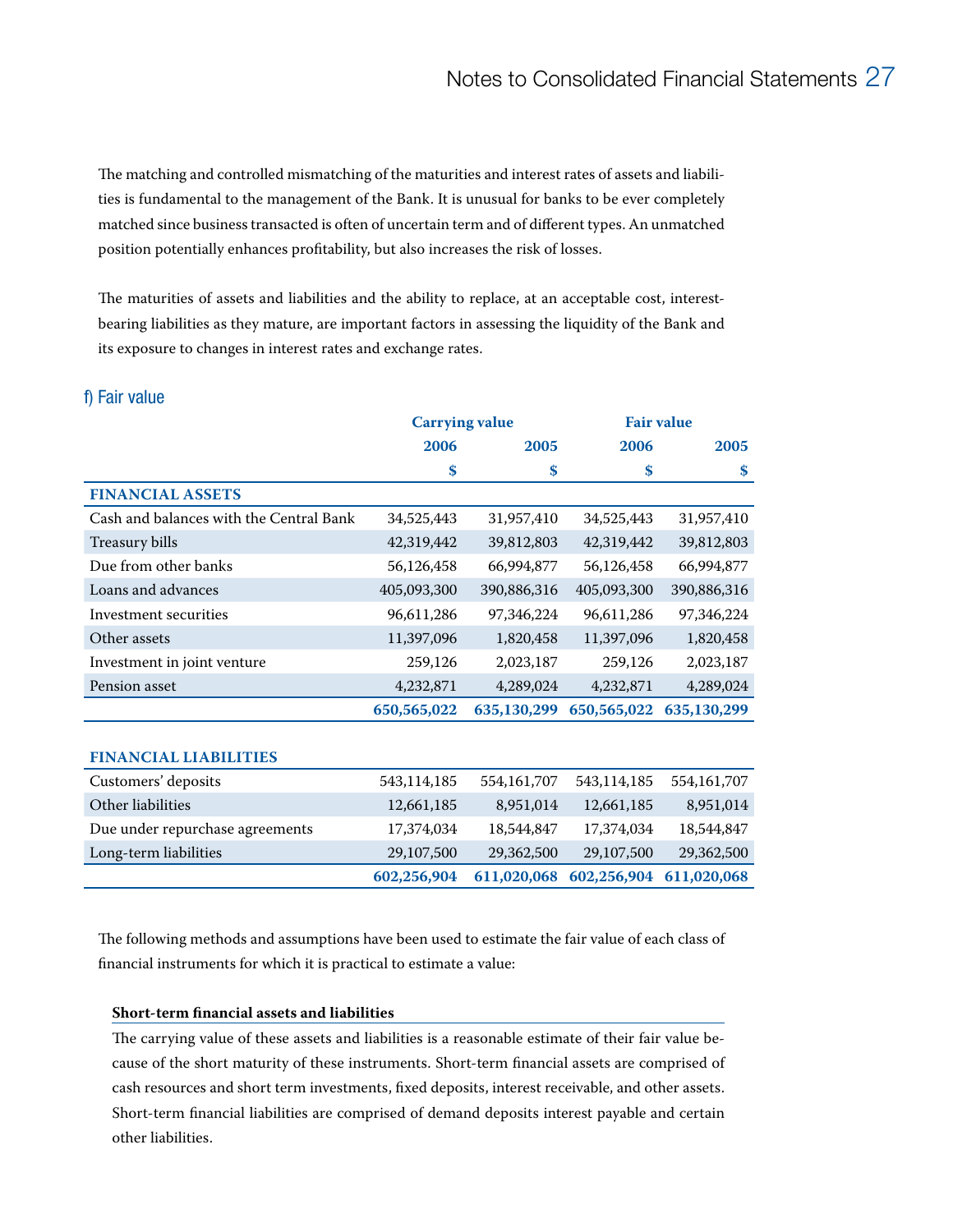#### **Loans and advances**

These assets result from transactions conducted in the normal course of business and their values are not adversely affected by unusual terms. The inherent rates of interest in the portfolio approximate market conditions and yield discounted cash flow values which are substantially in accordance with financial statement amounts.

#### **Customers' deposits**

The fair value of items with no stated maturity is assumed to be equal to their carrying values. Deposits with fixed rate characteristics are at rates which are not significantly different from current rates and are assumed to have discounted cash flow values which approximate carrying values.

#### **Investment securities**

Fair value is based on quoted market values. Where fair values are not available for equity investments that are not quoted in an active market, fair value has been assumed to approximate to cost. This basis is reasonable where there is no objective evidence of impairment of the securities. Where these securities are impaired fair value of equity investments is determined by management using an appropriate valuation method

#### g) Capital management

The Bank's objectives when managing capital, which is a broader concept than the 'equity' on the face of balance sheets, are:

- • To comply with the capital requirements set by the regulators of the banking market where the Bank operates.
- To safeguard the Bank's ability to continue as a going concern so that it can continue to provide returns for shareholders and benefits for other stakeholders; and
- To maintain a strong capital base to support the development of its business.

Capital adequacy and the use of regulatory capital are monitored daily by the Bank's management, employing techniques based on the guidelines developed by the Eastern Caribbean Central Bank (the "Central Bank"), for supervisory purposes. The required information is filed with the Central Bank on a quarterly basis.

The Central Bank requires each bank or banking group to: (a) hold a minimum level of the regulatory capital and (b) maintain a ratio of total regulatory capital to the riskweighted asset (the 'Basel ratio') at an agreed minimum percentage.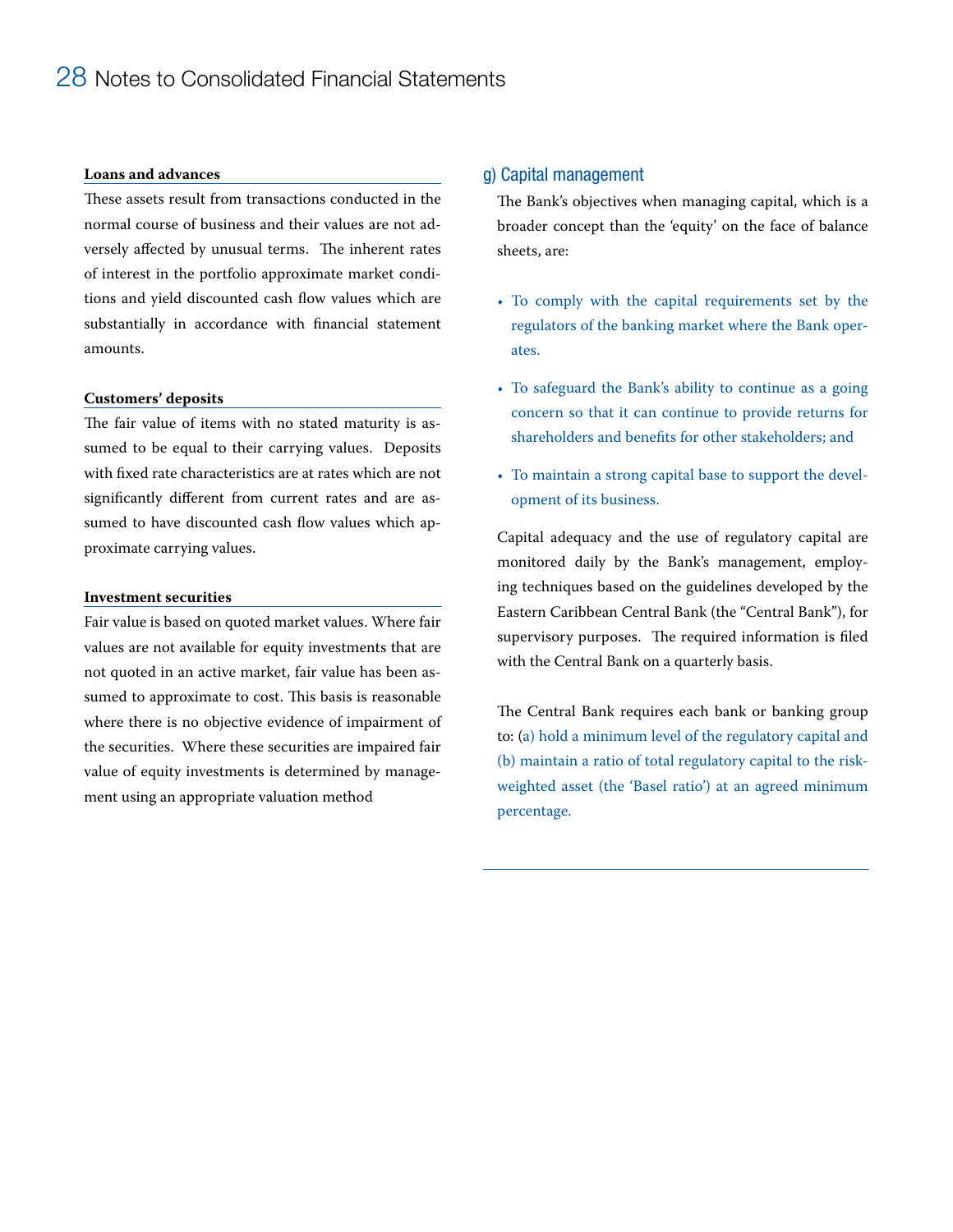# 4. Critical accounting estimates and judgements in applying accounting policies and key sources of estimation uncertainty

The Bank makes estimates and assumptions that affect the reported amounts of assets and liabilities within the next financial year. Estimates and judgements are continually evaluated and based on historical experience and other factors, including expectations of future events that are believed to be reasonable under the circumstances.

#### (a) Impairment losses on loans and advances

The Bank reviews its loan portfolios to assess impairment on a quarterly basis. In determining whether an impairment loss should be recorded in the income statement, the Bank makes judgements as to whether there is any observable data indicating that there is a measurable decrease in the estimated future cash flows from a portfolio of loans before the decrease can be identified with an individual loan in that portfolio. This evidence may include observable data indicating that there has been an adverse change in the payment status of borrowers in a group, or national or local economic conditions that correlate with defaults on assets in the group. Management uses estimates based on historical loss experience for assets with credit risk characteristics and objective evidence of impairment similar to those in the portfolio when scheduling its future cash flows. The methodology and assumptions used for estimating both the amount and timing of future cash flows are reviewed regularly to reduce any differences between loss estimates and actual loss experience.

To the extent that the net present value of estimated cash flows differs by  $+/-5%$ , the provision would be estimated \$755,066 lower or \$1,612,172 higher.

#### (b) Impairment of available-for-sale equity investments

The Bank determines that available-for-sale equity investments are impaired when there has been a significant or prolonged decline in the fair value below its cost. This determination of what is significant or prolonged requires judgement. In making this judgement, the Bank evaluates among other factors, the normal volatility in share price. In addition, impairment may be appropriate when there is evidence of a deterioration in the financial health of the investee, industry and sector performance, changes in technology, and operational and financing cash flows. There were no such declines in fair value noted during the current year.

#### (c) Estimate of pension benefits

The present value of the pension obligations depends on a number of factors that are determined on an actuarial basis using a number of assumptions. The assumptions used in determining the net cost (income) for pensions include the discount rate. Any changes in these assumptions will impact the carrying amount of pension obligations.

The Bank determines the appropriate discount rate at the end of each year. This is the interest rate that should be used to determine the present value of estimated future cash outflows expected to be required to settle the pension obligations. In determining the appropriate discount rate, the company considers the interest rates of corporate bonds that are denominated in the currency in which the benefits will be paid, and that have terms to maturity approximating the terms of the related pension liability.

Other key assumptions for pension obligations are based in part on current market conditions. Additional information is disclosed in note 13.

#### (d) Estimate of income taxes

The Bank is subject to income taxes in Antigua and Barbuda. Judgement is required in determining the provision for income taxes. There are some transactions and calculations for which the ultimate tax determination is uncertain during the ordinary course of business. The Bank recognises liabilities for anticipated tax audit issues based on estimates of whether additional taxes will be due. Where the final tax outcome of these matters is different from the amounts that were initially recorded, such differences will impact the income tax provisions in the period in which such determination is made. Were the actual final outcome to differ by +/-10% from management's estimates, the impact on the current income tax provision would be estimated \$168,986 lower or higher.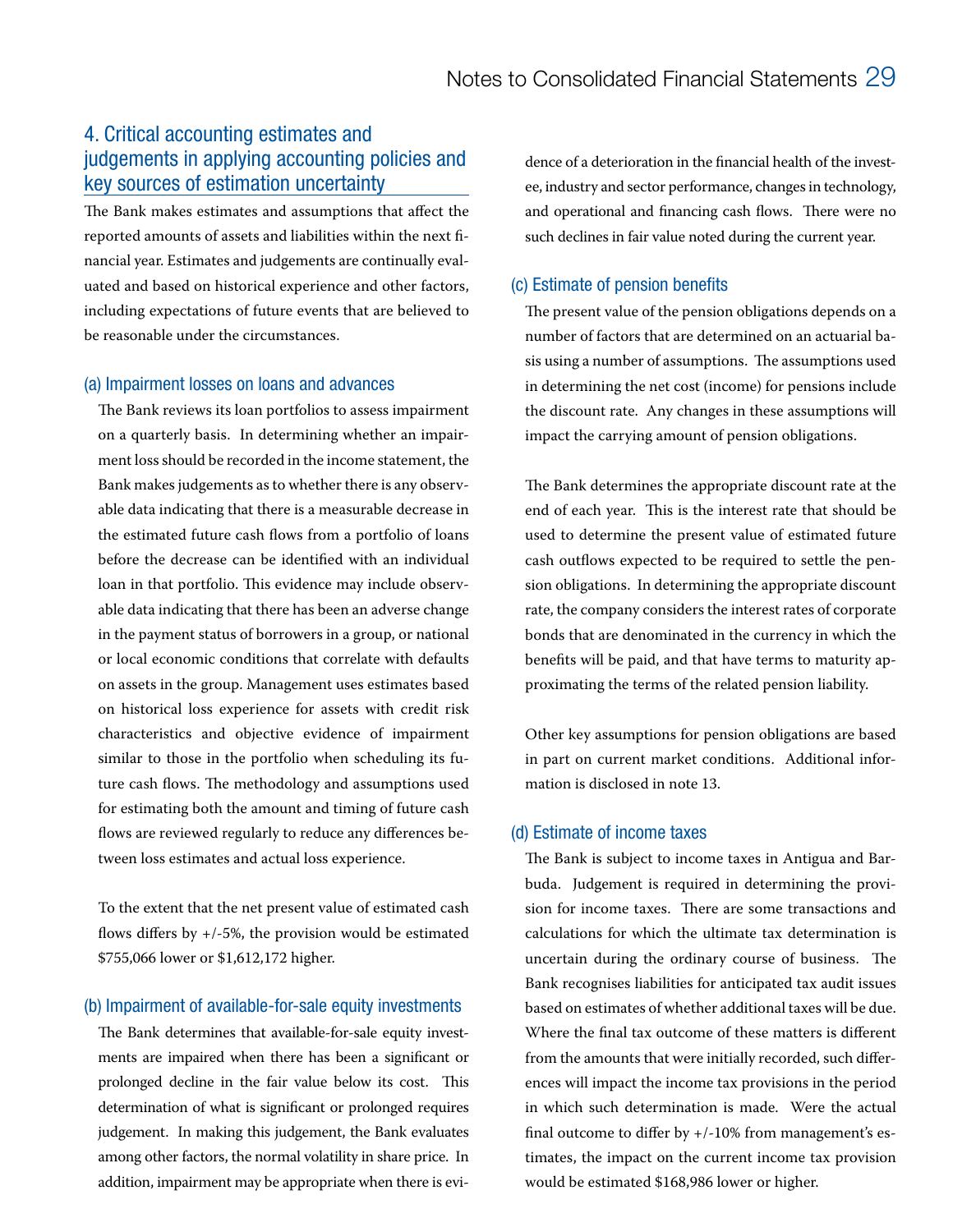# 5. Cash And Balances With The Central Bank

|                                                                    | 2006       | 2005       |
|--------------------------------------------------------------------|------------|------------|
|                                                                    | S          | S          |
| Cash on hand                                                       | 3,028,169  | 4,125,383  |
| Balances with the Eastern Caribbean Central Bank (ECCB) other than |            |            |
| mandatory reserve deposits                                         | 2,832,409  | 5,957,884  |
| <b>INCLUDED IN CASH AND CASH EQUIVALENTS (NOTE 28)</b>             | 5,860,578  | 10,083,267 |
| Mandatory reserve deposits                                         | 28,664,865 | 21,874,143 |
| <b>TOTAL CASH AND BALANCES WITH THE CENTRAL BANK</b>               | 34,525,443 | 31,957,410 |

Commercial banks doing banking business in member states of the Organization of the Eastern Caribbean States are required to maintain a non-interest bearing reserve with the ECCB equivalent to 6% of their total deposit liabilities (excluding inter-bank deposits and foreign currencies). This reserve deposit is not available for use in the Bank's day-to-day operations, and is non-interest bearing.

The bank's subsidiary company has placed a statutory deposit with the Government of Antigua equivalent to 2½% of its deposit liabilities.

# 6. Due From Other Banks

|                                                        | 2006       | 2005       |
|--------------------------------------------------------|------------|------------|
|                                                        | \$         | S          |
| Operating accounts with other banks                    | 10,441,058 | 8,421,745  |
| Term deposits with other banks                         | 39,219,435 | 56,250,269 |
| Items in the course of collection from other banks     | 6,099,278  | 1,453,945  |
|                                                        |            |            |
| <b>INCLUDED IN CASH AND CASH EQUIVALENTS (NOTE 28)</b> | 55,759,771 | 66,125,959 |
|                                                        |            |            |
| Interest receivable                                    | 363,687    | 868,918    |
| <b>TOTAL DUE FROM OTHER BANKS</b>                      | 56,123,458 | 66,994,877 |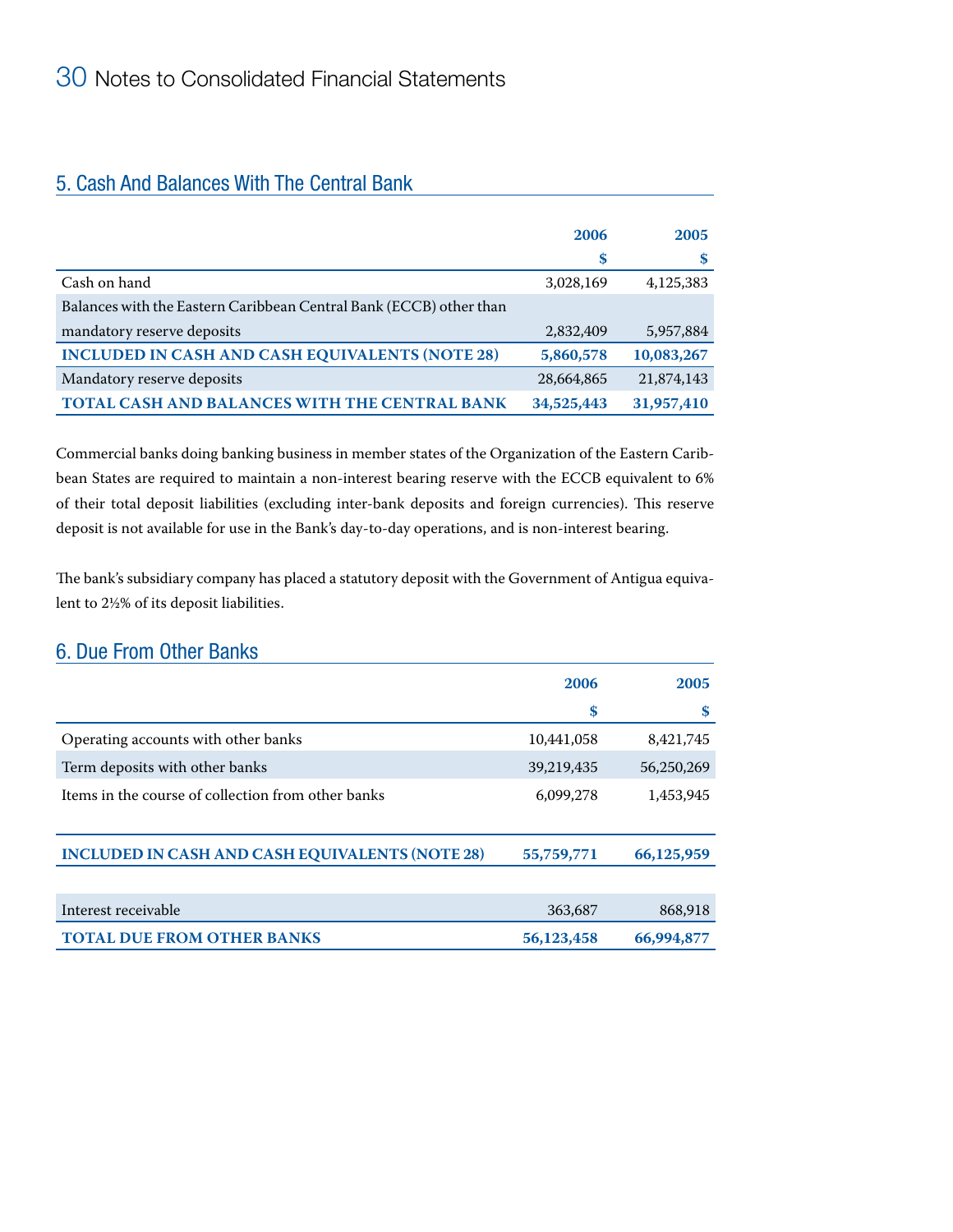# 7. Treasury Bills

|                                                                                                                                                                       | <b>Nominal Value</b><br>2006<br>\$ | Cost<br>2006<br>\$ | <b>Nominal Value</b><br>2005<br>\$ | Cost<br>2005<br>\$ |
|-----------------------------------------------------------------------------------------------------------------------------------------------------------------------|------------------------------------|--------------------|------------------------------------|--------------------|
| Treasury bills at amortised cost – OECS Gov-<br>ernments with maturity dates from November<br>$2006$ – January 2007 and interest rates ranging<br>from 6.44% to 9.75% | 40,500,000                         | 39,906,700         | 38,500,000                         | 37,939,200         |
| <b>INCLUDED IN CASH AND CASH</b><br><b>EQUIVALENTS (NOTE 28)</b>                                                                                                      | 40,500,000                         | 39,906,700         | 38,500,000                         | 37,939,200         |
| Interest receivable                                                                                                                                                   |                                    | 2,412,742          |                                    | 1,873,603          |
| <b>TOTAL TREASURY BILLS</b>                                                                                                                                           | 40,500,000                         | 42,319,442         | 38,500,000                         | 39,812,803         |

Government of Antigua and Barbuda bonds totalling \$3,936,604 (2005: \$3,936,604) have been hypothecated to obtain general credit facilities from the Eastern Caribbean Central Bank.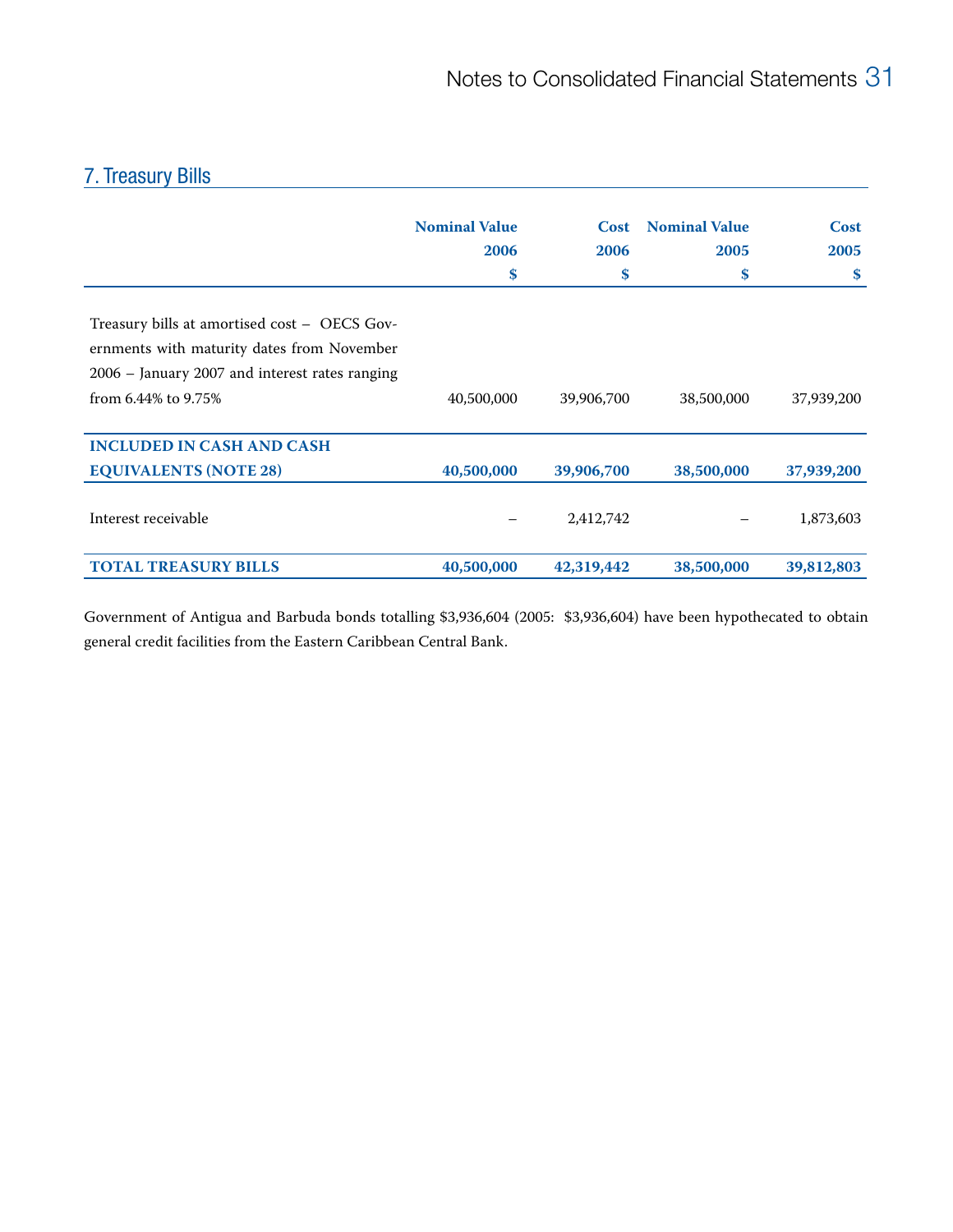# 8. Investment Securities

|                                                          | 2006        | 2005        |
|----------------------------------------------------------|-------------|-------------|
|                                                          | \$          | \$          |
| <b>AVAILABLE FOR SALE - UNQUOTED</b>                     |             |             |
| Equity Securities (US\$)                                 | 8,843,333   | 7,510,000   |
| Equity Securities (EC\$)                                 | 5,326,402   | 3,852,151   |
| <b>TOTAL AVAILABLE FOR SALE - UNQUOTED</b>               | 14,169,735  | 11,362,151  |
|                                                          |             |             |
| <b>AVAILABLE FOR SALE - QUOTED</b>                       |             |             |
| Equity securities (EC\$)                                 | 11,458,850  | 9,074,981   |
| Debt Securities (US\$)                                   |             | 5,400,000   |
| <b>TOTAL AVAILABLE FOR SALE - QUOTED</b>                 | 11,458,850  | 14,474,981  |
|                                                          |             |             |
| <b>LOANS AND RECEIVABLES</b>                             | 72,721,649  | 74,212,474  |
|                                                          |             |             |
| <b>TOTAL INVESTMENT SECURITIES - GROSS</b>               | 98,350,234  | 100,049,606 |
|                                                          |             |             |
| Provision for impairment – available for sale - unquoted | (2,835,000) | (3,378,999) |
| Provision for impairment - loans and receivables         | (2,251,800) | (2,251,800) |
| <b>TOTAL PROVISION FOR IMPAIRMENT</b>                    | (5,086,800) | (5,630,799) |
|                                                          |             |             |
| <b>TOTAL INVESTMENT SECURITIES - NET</b>                 | 93,263,434  | 94,418,807  |
|                                                          |             |             |
| <b>INTEREST RECEIVABLE</b>                               | 3,347,852   | 2,927,417   |
| <b>TOTAL INVESTMENT SECURITIES</b>                       | 96,611,286  | 97,346,224  |

The movement in investment securities may be summarised as follows:

|                                                    | <b>Available For</b> | <b>Loans And</b>   |              |
|----------------------------------------------------|----------------------|--------------------|--------------|
|                                                    | <b>Sale</b>          | <b>Receivables</b> | <b>Total</b> |
|                                                    | \$                   | \$                 | -S           |
| <b>BALANCE AS OF SEPTEMBER 30, 2005</b>            | 22,458,132           | 71,960,674         | 94,418,806   |
| Additions                                          | 615,200              |                    | 615,200      |
| Disposals (sale and redemption)                    | (5,400,000)          | (2,607,218)        | (8,007,218)  |
| Net gains from change in fair value transferred to |                      |                    |              |
| equity                                             | 5,120,253            |                    | 5,120,253    |
| Amortization of bond discount                      |                      | 1,116,393          | 1,116,393    |
| <b>BALANCE AS OF SEPTEMBER 30, 2006</b>            | 22,793,585           | 70,469,849         | 93,263,434   |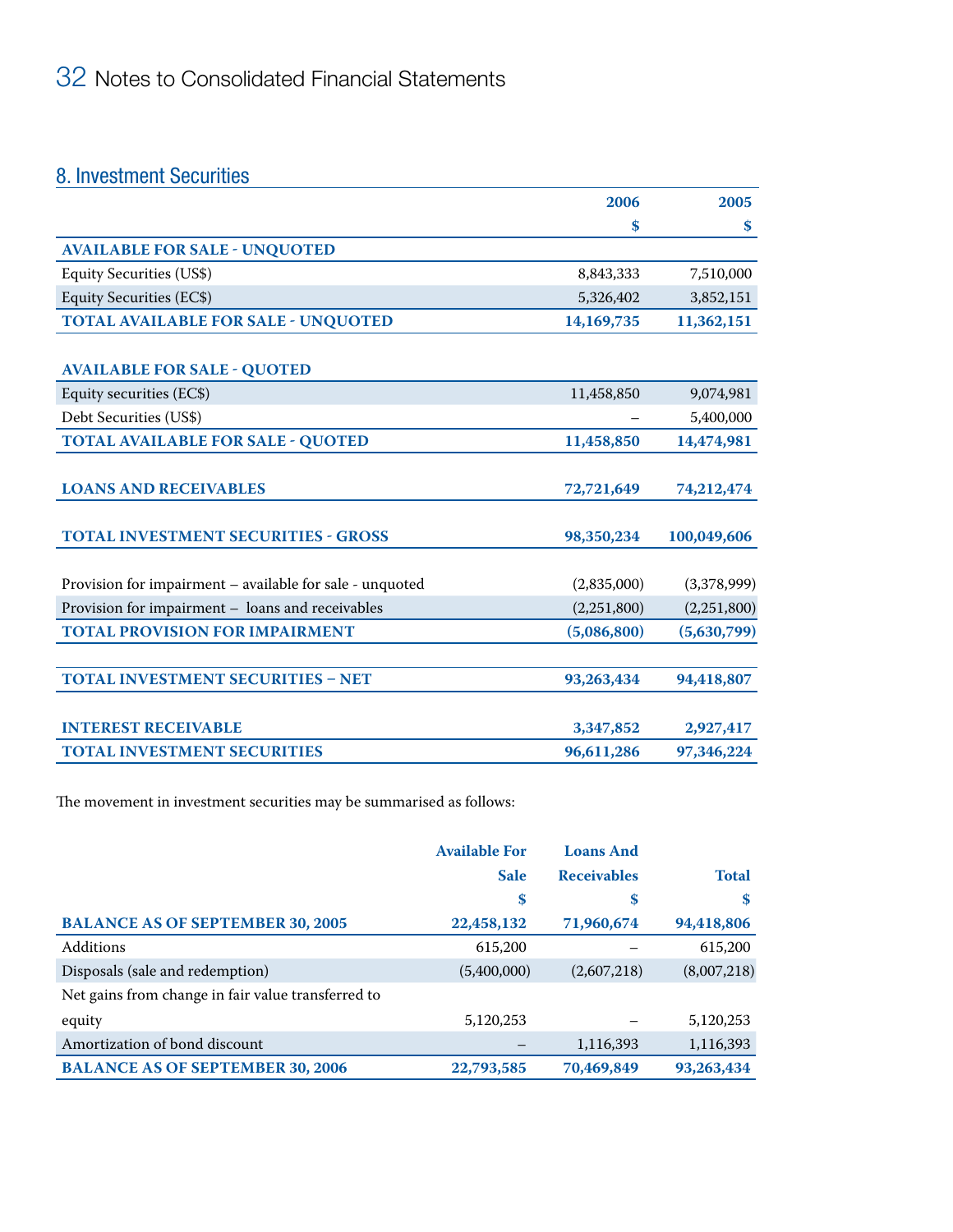There are no losses from disposal of investment securities.

United States government securities totalling \$Nil (2005: \$5,400,000) have been hypothecated to obtain general credit facilities from Bank of America International. Impairment losses of \$Nil (2005: \$921,999) were recognised in the income statement.

Unquoted securities for which fair values could not be readily obtained are recognised at amortised cost. This basis is reasonable where there is no objective evidence of impairment of the security. Further, a range of possible fair values could not be determined due to their being no active market as the securities exchange market in the region is still developing.

## 9. Loans And Advances

|                                                              | 2006           | 2005           |
|--------------------------------------------------------------|----------------|----------------|
|                                                              | \$             | \$             |
| <b>Business loans</b>                                        | 177,405,276    | 176,710,002    |
| Mortgage loans                                               | 148,901,456    | 149,303,033    |
| Personal loans                                               | 69,610,643     | 64,903,202     |
| Staff loans                                                  | 8,869,900      | 10,803,752     |
| <b>Bridging loans</b>                                        | 3,864,729      | 782,001        |
| Directors loans                                              | 2,290,861      | 2,490,810      |
| Credit card advances                                         | 1,206,354      | 1,093,797      |
|                                                              | 412,149,219    | 406,086,597    |
| <b>INTEREST RECEIVABLE</b>                                   | 14,138,090     | 10,265,276     |
| <b>ALLOWANCE FOR LOAN IMPAIRMENT</b>                         | (21, 194, 009) | (25, 465, 557) |
| <b>TOTAL LOANS AND ADVANCES</b>                              | 405,093,300    | 390,886,316    |
| <b>ALLOWANCE FOR LOAN IMPAIRMENT</b>                         |                |                |
| The movement in allowance for loan impairment is as follows: |                |                |
| Balance, beginning of year                                   | 25,465,557     | 24,721,265     |
| Provision for loan impairment                                | 125,431        | 1,015,677      |
| Loan recoveries                                              | (381, 591)     | (49, 298)      |
| Write-off of loan balances                                   | (4,015,388)    |                |
| Adjustment to provision upon adoption of IFRS (IAS 39)       |                | (222,087)      |
| <b>BALANCE, END OF YEAR</b>                                  | 21,194,009     | 25,465,557     |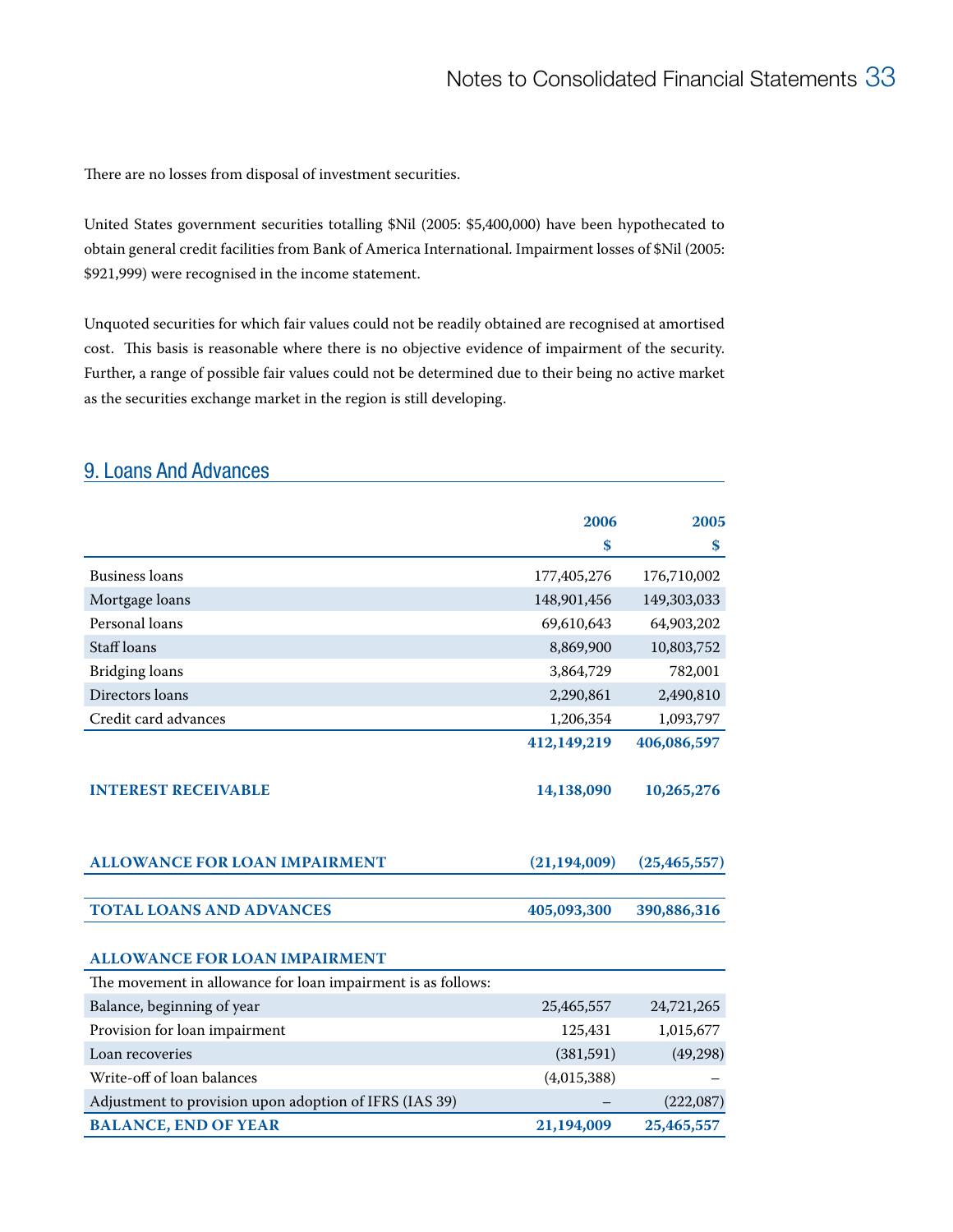# 34 Notes to Consolidated Financial Statements

According to the Eastern Caribbean Central Bank loan provisioning guidelines, the calculated allowance for loan impairment amounts to \$27,170,079 (2005: \$28,034,072) and the difference between this figure and the loan loss provision calculated under IAS 39 has been set aside as a specific reserve. The carrying value of impaired loans at the year end was \$25,224,322 (2005: \$27,218,570). Interest receivable on loans not recognized for statutory purposes amounted to \$6,640,261 (2005: \$5,324,095), and is included in the reserve.

# 10. Other Assets

|                                                   | 2006<br>S   | 2005      |
|---------------------------------------------------|-------------|-----------|
| Bills receivable                                  | 9,069,947   |           |
| Miscellaneous receivables                         | 3,561,977   | 1,657,294 |
| Prepayments                                       | 205,609     | 163,164   |
|                                                   | 12,837,533  | 1,820,458 |
| Less provision for impairment of bills receivable | (1,440,437) |           |
| <b>TOTAL OTHER ASSETS</b>                         | 11,397,096  | 1,820,458 |

During the year \$1,440,437 was recorded as impairment of bills receivables in the general and administrative expenses.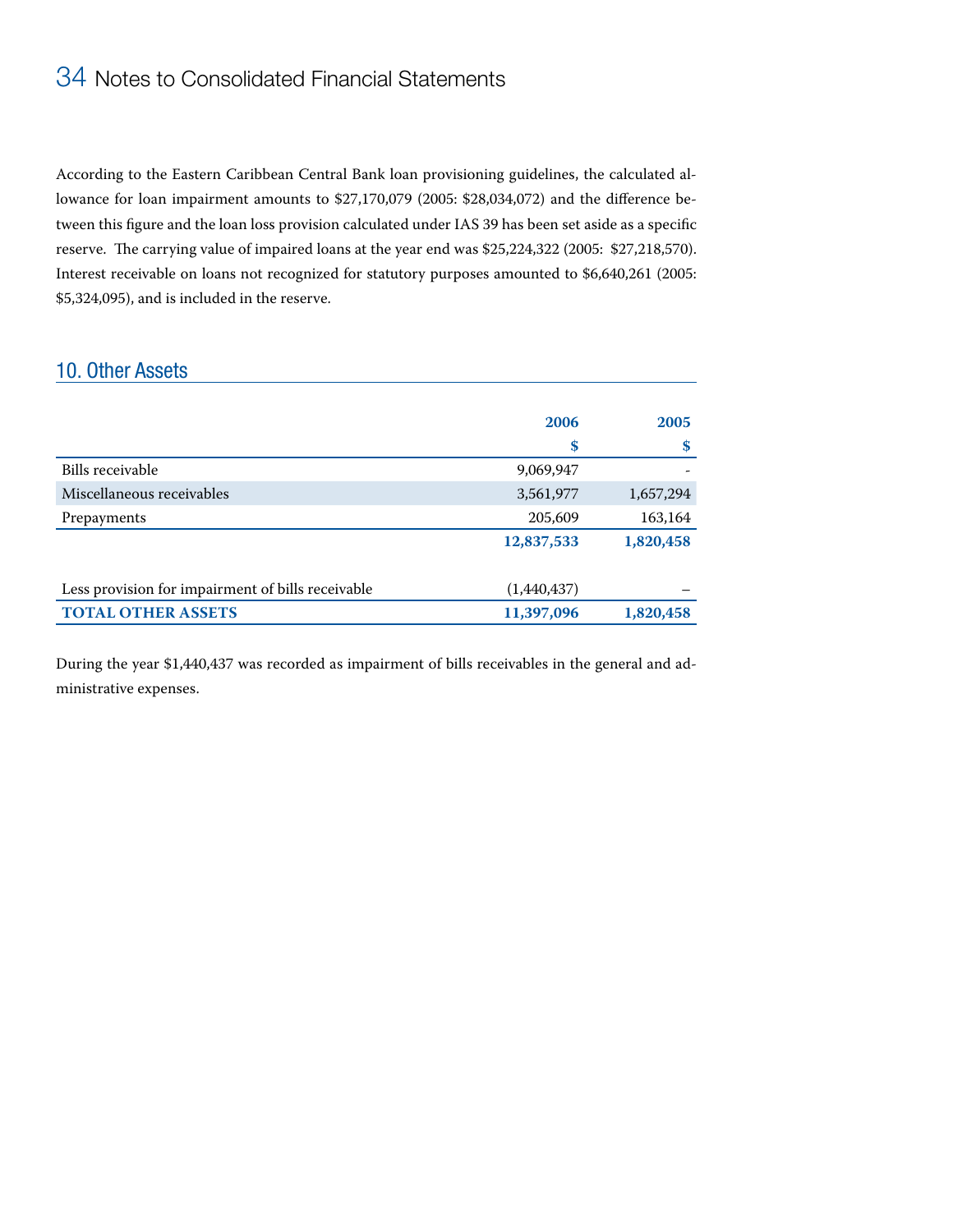11. Property, Plant And Equipment 11. Property, Plant And Equipment

|                                                    | <b>I</b><br><u>a</u>     | ATM, Buildings<br>Improvements<br>& Building | <b>Fixtures</b><br>Furniture | Equipment    | Motor<br>Vehicles | Computer<br>Hardware | Computer<br>Software | Car Park     | <b>Total</b>   |
|----------------------------------------------------|--------------------------|----------------------------------------------|------------------------------|--------------|-------------------|----------------------|----------------------|--------------|----------------|
| YEAR ENDED SEPTEMBER 30, 2005                      | ¢                        | ₩                                            | Đ                            | Đ            | Đ                 | ¢                    | Đ                    | Đ            | Đ              |
| Opening net book amount                            | 3,551,500                | 23,750,951                                   | 1,070,368                    | 1,323,309    | 336,182           | 862,956              | 332,517              | 42,109       | 31,269,892     |
| Revaluation adjustment                             | 7,291,820                | (4,272,911)                                  |                              |              |                   |                      |                      |              | 3,018,909      |
| Additions                                          |                          | 1,105,466                                    | 134,859                      | 493,853      |                   | $31,\!515$           | 20,141               | $\mathbf{I}$ | 1,785,834      |
| Disposal                                           | $\mathsf{I}$             |                                              | (20, 708)                    | (28, 389)    | (155, 757)        |                      |                      | $\mathsf{l}$ | (204, 854)     |
| Write back of accumulated depreciation - disposals | $\mathbf{I}$             |                                              | 20,708                       | 20,582       | 134,592           | $\mathbf{I}$         |                      | $\mathbf{I}$ | 175,882        |
| Depreciation charge                                | $\mathbf{I}$             | (289, 602)                                   | (390, 632)                   | (476, 336)   | (129, 999)        | (385, 691)           | (166, 638)           | (5,039)      | (1,843,937)    |
| Transfers in (out)                                 | $\mathsf{I}$             | (854, 312)                                   | 854,312                      |              |                   |                      | (70, 656)            |              | (70, 656)      |
| Write back of accumulated depreciation-revaluation | $\mathsf{I}$             | 4,945,344                                    |                              |              |                   |                      |                      |              | 4,945,344      |
| <b>CLOSING NET BOOK AMOUNT</b>                     | 10,843,320               | 24,384,936                                   | 1,668,907                    | 1,333,019    | 185,018           | 508,780              | 115,364              | 37,070       | 39,076,414     |
| 2005<br>30,<br><b>AT SEPTEMBER</b>                 |                          |                                              |                              |              |                   |                      |                      |              |                |
| Cost or valuation                                  | 320<br>10,843,           | 25,800,911                                   | 4,867,425                    | 6,810,238    | 739,994           | 7,898,782            | 1,883,924            | 160,615      | 59,005,209     |
| Accumulated depreciation                           |                          | (1,415,975)                                  | (3, 198, 518)                | (5,477,219)  | (554, 976)        | (7,390,002)          | (1,768,560)          | (123,545)    | (19,928,795)   |
|                                                    |                          |                                              |                              |              |                   |                      |                      |              |                |
| NET BOOK AMOUNT                                    | 320<br>10,843,           | 24,384,936                                   | 1,668,907                    | 1,333,019    | 185,018           | 508,780              | 115,364              | 37,070       | 39,076,414     |
| YEAR ENDED SEPTEMBER 30, 2006                      |                          |                                              |                              |              |                   |                      |                      |              |                |
| Opening net book amount                            | 320<br>10,843,           | 24,384,936                                   | 1,668,907                    | 1,333,019    | 185,018           | 508,780              | 115,364              | 37,070       | 39,076,414     |
| Additions                                          |                          |                                              | 15,908                       | 90,181       | $\mathsf{I}$      | 163,372              | 919,215              |              | 1,188,676      |
| Transfer from intangible asset                     | $\mathbf{I}$             | $\mathbf{I}$                                 |                              | $\mathbf{I}$ | $\mathbf{I}$      |                      | 1,023,330            | $\mathbf{I}$ | 1,023,330      |
| Disposal                                           | $\mathsf{I}$             | Т.                                           | (38, 019)                    | I            | -1                | (116, 415)           |                      | $\mathsf{I}$ | (154, 434)     |
| Write back of accumulated depreciation - disposals | $\mathbf{I}$             |                                              | 792                          |              |                   | 116,415              |                      |              | 117,207        |
| Depreciation charge                                | $\overline{\phantom{a}}$ | (658, 666)                                   | (490, 790)                   | (335, 224)   | (104, 217)        | (337, 478)           | (1,059,315)          | (4,679)      | (2,990,369)    |
|                                                    |                          |                                              |                              |              |                   |                      |                      |              |                |
| <b>CLOSING NET BOOK AMOUNT</b>                     | 10,843,320               | 23,726,270                                   | 1,156,798                    | 1,087,976    | 80,801            | 334,674              | 998,594              | 32,391       | 38,260,824     |
| AT SEPTEMBER 30, 2006                              |                          |                                              |                              |              |                   |                      |                      |              |                |
| Cost or valuation                                  | 10,843,320               | 25,800,911                                   | 4,845,314                    | 6,784,004    | 739,994           | 8,062,154            | 3,826,469            | 160,615      | 61,062,781     |
| Accumulated depreciation                           | $\mathsf{I}$             | (2,074,641)                                  | (3,688,516)                  | (5,696,028)  | (659, 193)        | (7,727,480)          | (2,827,875)          | (128, 224)   | (22, 801, 957) |
|                                                    |                          |                                              |                              |              |                   |                      |                      |              |                |
| NET BOOK AMOUNT                                    | 10,843,320               | 23,726,270                                   | 1,156,798                    | 1,087,976    | 80,801            | 334,674              | 998,594              | 32,391       | 38,260,824     |

# Notes to Consolidated Financial Statements 35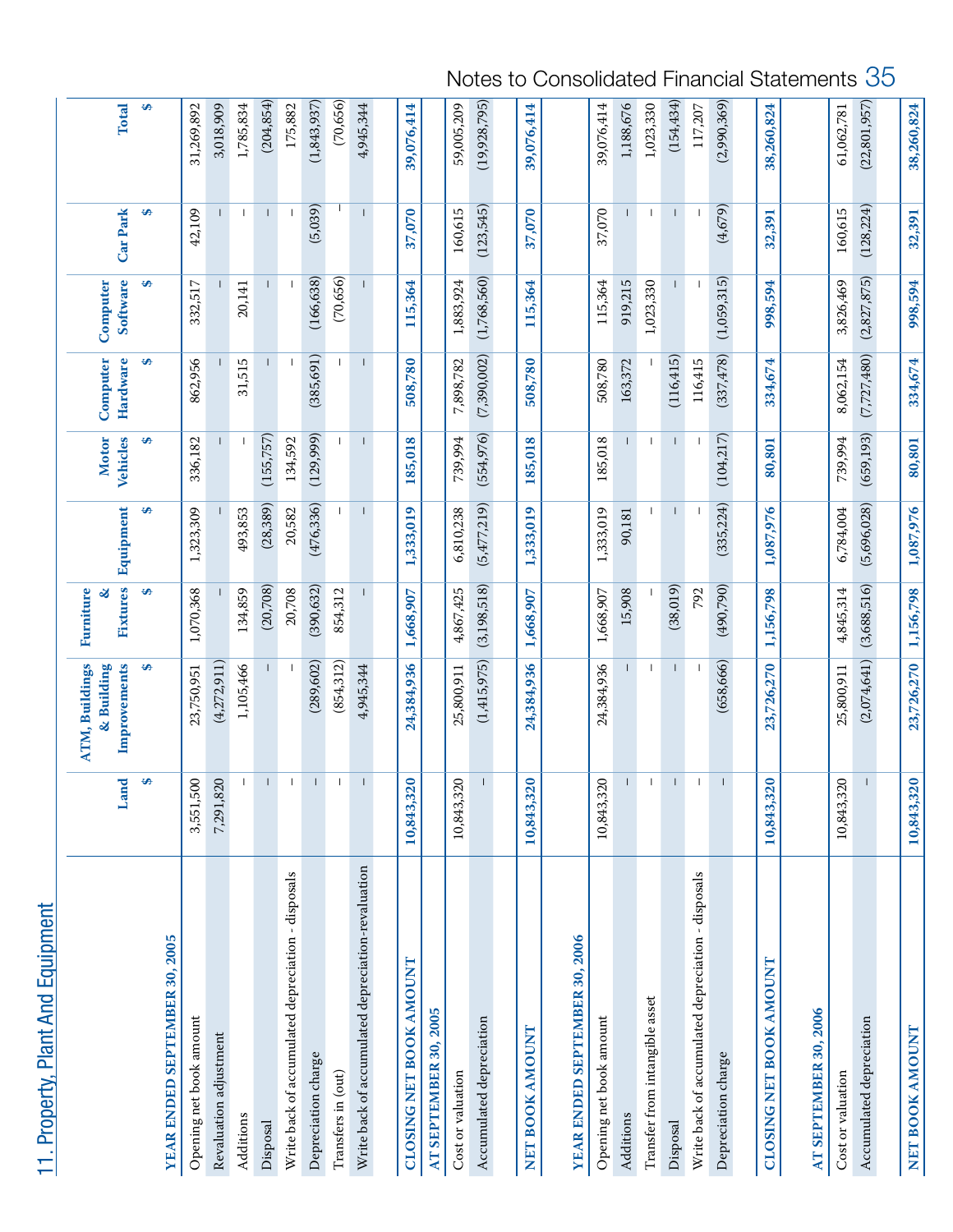# 36 Notes to Consolidated Financial Statements

As of September 30, 2005, all of the Bank's land and buildings and improvements were revalued based on the appraisal made on September 30, 2004 by an independent firm of appraisers. Valuations were made on the basis of comparative recent market transactions on arm's length terms. The revaluation surplus net of applicable deferred income taxes was credited to 'other reserves in shareholder's equity' (note 23).

The following is the historical cost carrying amount of land and buildings carried at revalued amounts as of September 30, 2006.

|                          | Land                     | <b>Building</b> | <b>Total</b> |
|--------------------------|--------------------------|-----------------|--------------|
|                          |                          |                 |              |
| Cost                     | 3,551,500                | 30,129,910      | 33,681,410   |
| Accumulated depreciation | $\overline{\phantom{0}}$ | (7,008,829)     | (7,008,829)  |
| <b>NET BOOK VALUES</b>   | 3,551,500                | 23,121,081      | 26,672,581   |

## 12 Intangible Assets

|                                                   | 2006        | 2005      |
|---------------------------------------------------|-------------|-----------|
|                                                   | \$          |           |
| <b>BANKING SOFTWARE LICENSE</b>                   |             |           |
| Balance at beginning of year                      | 1,023,330   | 545,402   |
| Additions during the year                         |             | 477,928   |
| Reclassification to property, plant and equipment | (1,023,330) |           |
| <b>BALANCE AT END OF YEAR</b>                     |             | 1,023,330 |

The Bank started using the new Flex-cube retail banking software during the year. This was therefore reclassified as property, plant and equipment.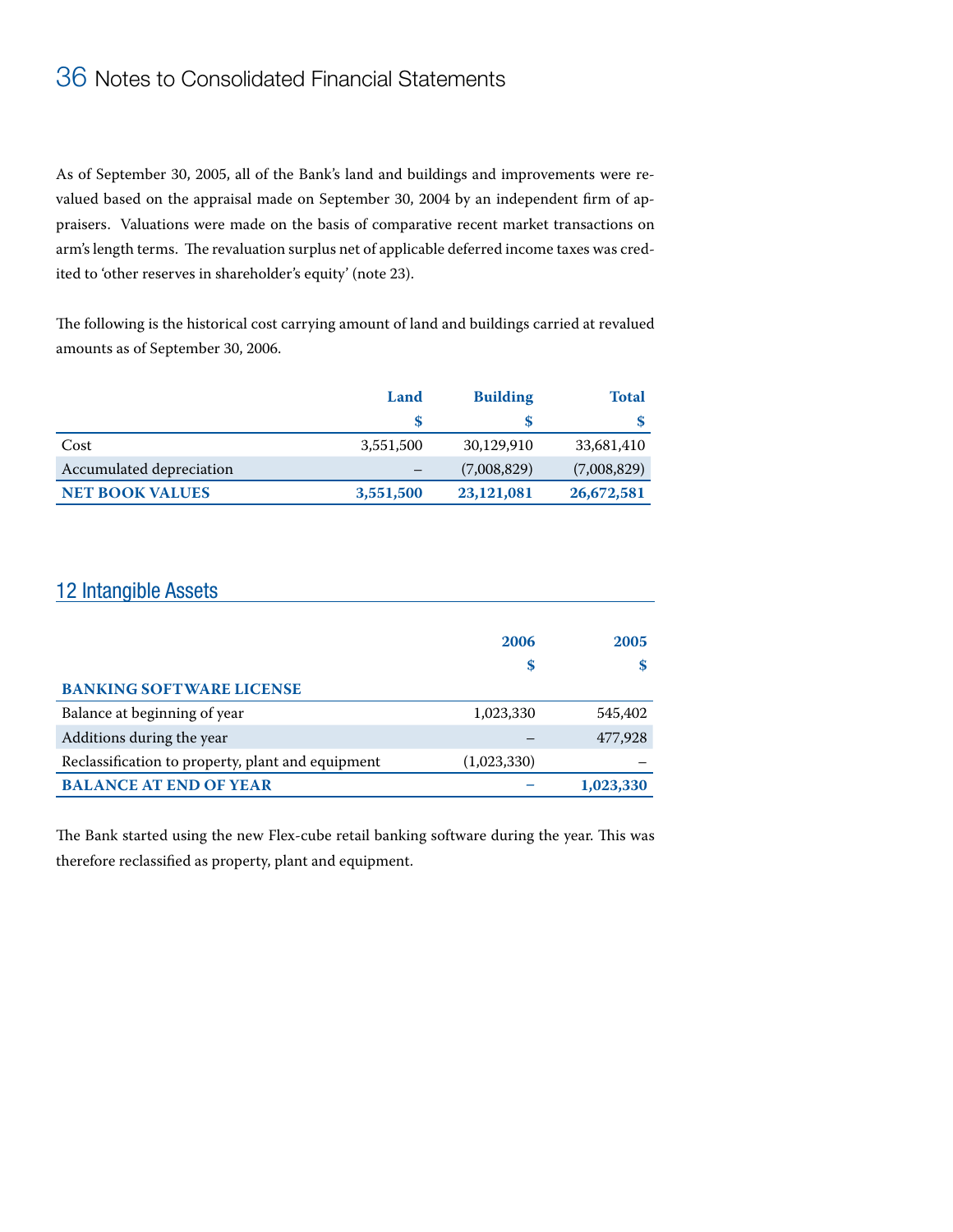## 13 Pension Asset

The Bank contributes to a defined benefit pension scheme covering substantially all full-time employees. The assets of the Plan are held separately in independent trust administered funds. The pension scheme is valued every three years by an independent qualified actuary, Derek M. Osborne, FSA (Nassau, Bahamas). The latest available valuation was at September 30, 2005 using the projected unit credit method, and showed that the fair value of the Fund's assets of \$12,664,200 represented 158% of the benefits that had accrued to members as at that date. At September 30, 2005 the actuarial valuation showed an adequately funded Plan with assets exceeding the projected plan benefits by 17%, and a recommended contribution rate by the Bank, for the next three years, of 6.80% of pensionable salaries.

Assumptions used in determining the present value of the obligation were as follows:

|                                               | 2006        | 2005        |
|-----------------------------------------------|-------------|-------------|
|                                               | $\%$        | $\%$        |
| Discount rate at end of year                  | 8.0         | 8.0         |
| Expected return on plan assets at end of year | 6.0         | 6.0         |
| Future promotional salary increases           | $1.8 - 8.6$ | $1.8 - 8.6$ |
| Future pension increases                      | 0.0         | 0.0         |
| Future changes in Social Security ceiling     |             |             |

Contributions to the pension scheme for the year ended September 30, 2006 amounted to \$287,082, being Antigua Commercial Bank: \$257,080; ACB Mortgage & Trust: \$30,002 (2005: \$286,539 – Antigua Commercial Bank, \$255,745: ACB Mortgage & Trust, \$30,794). The Bank's contributions are adjusted according to the actuary's recommendations.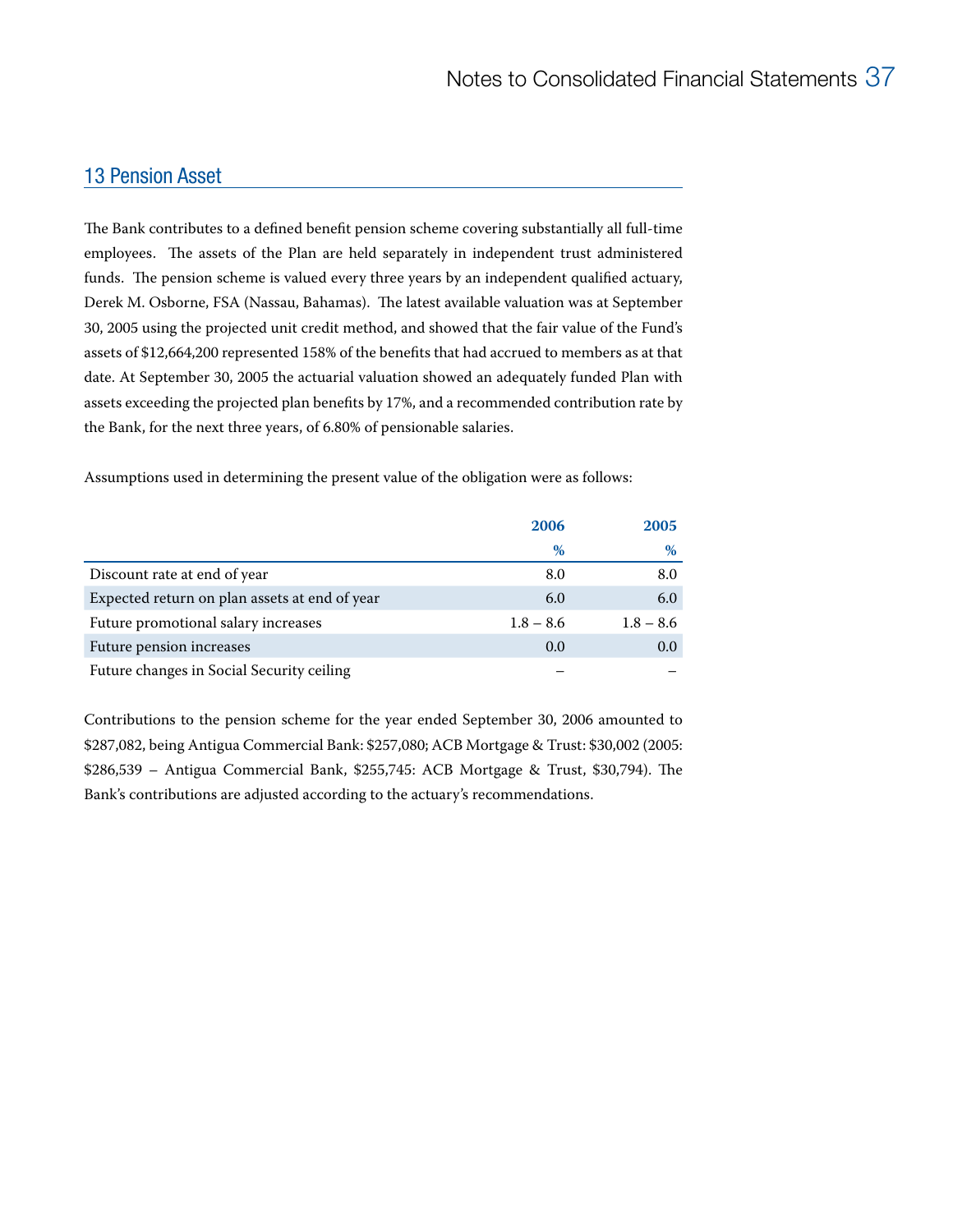# 38 Notes to Consolidated Financial Statements

|                                                                                 | 2006        | 2005        |
|---------------------------------------------------------------------------------|-------------|-------------|
|                                                                                 | \$          | \$          |
| THE AMOUNTS RECOGNISED IN THE BALANCE SHEET ARE AS FOLLOWS:                     |             |             |
| Present value of pension obligation                                             | (8,821,099) | (7,998,056) |
| Fair value of plan assets                                                       | 13,431,090  | 12,664,200  |
|                                                                                 |             |             |
| PRESENT VALUE OF OVER FUNDED OBLIGATIONS                                        | 4,609,991   | 4,666,144   |
|                                                                                 |             |             |
| <b>UNRECOGNISED ACTUARIAL (GAINS) LOSSES</b>                                    | (377, 120)  | (377, 120)  |
|                                                                                 |             |             |
| NET ASSET RECOGNISED IN BALANCE SHEET                                           | 4,232,871   | 4,289,024   |
|                                                                                 |             |             |
| <b>MOVEMENT IN THE NET ASSET RECOGNISED IN THE BALANCE SHEET IS AS FOLLOWS:</b> |             |             |
| Net asset at start of year                                                      | 4,289,024   | 4,353,888   |
| Net expense recognised in the income statement                                  | (343, 235)  | (351, 403)  |
| Contributions paid during the year                                              | 287,082     | 286,539     |
|                                                                                 |             |             |
| <b>NET ASSET AT END OF YEAR</b>                                                 | 4,232,871   | 4,289,024   |
|                                                                                 |             |             |
| THE AMOUNTS RECOGNISED IN THE INCOME STATEMENT ARE AS FOLLOWS:                  |             |             |
| Current service cost                                                            | 463,243     | 449,751     |
| Interest on defined benefit obligation                                          | 639,844     | 631,954     |
| Expected return on plan assets                                                  | (759, 852)  | (730, 302)  |
| <b>TOTAL EXPENSE INCLUDED IN SALARY COSTS</b>                                   | 343,235     | 351,403     |

The actual return on plan assets for the year was \$731,501 (2005: \$500,822).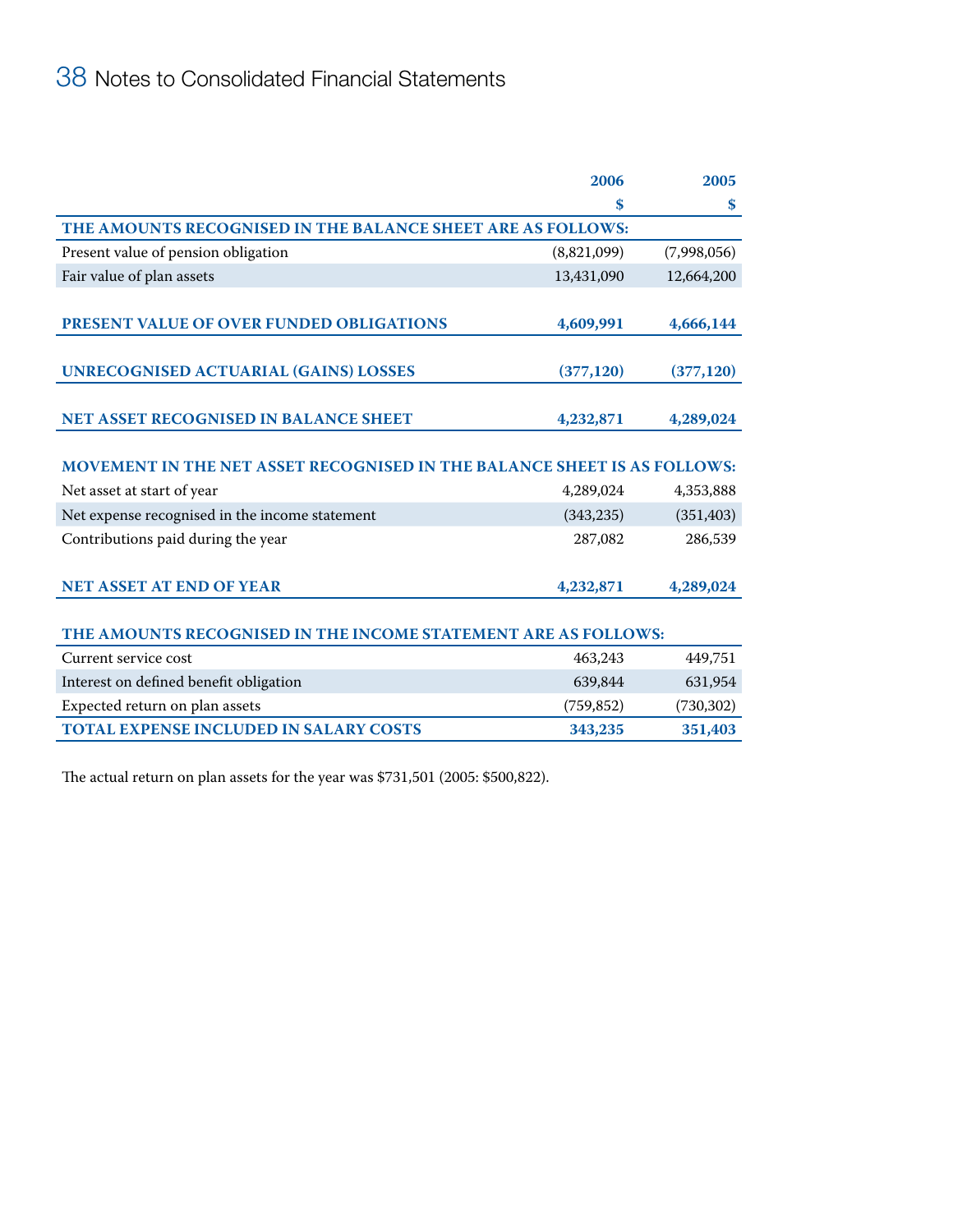# 14. Customers' Deposits

|                                  | 2006          | 2005          |
|----------------------------------|---------------|---------------|
|                                  | \$            | \$            |
| Current accounts                 | 100,052,259   | 93,080,236    |
| Savings accounts                 | 261,462,373   | 257,891,973   |
| Time deposits                    | 151,496,182   | 163,328,588   |
| <b>Other Deposits</b>            | 23,027,014    | 33,626,890    |
|                                  |               |               |
|                                  | 536,037,828   | 547,927,687   |
|                                  |               |               |
| <b>INTEREST PAYABLE</b>          | 7,076,357     | 6,234,020     |
| <b>TOTAL CUSTOMERS' DEPOSITS</b> | 543, 114, 185 | 554, 161, 707 |

# 15. Other Liabilities And Accrued Expenses

|                                                     | 2006       | 2005      |
|-----------------------------------------------------|------------|-----------|
|                                                     | S          | S         |
| Accounts payable and accrued expenses               | 6,251,698  | 2,184,403 |
| Manager's cheques                                   | 3,396,235  | 1,925,780 |
| Escrow accounts                                     | 1,022,188  | 1,674,437 |
| Unclaimed dividends and dividends payable           | 893,123    | 968,618   |
| Credit life insurance payable                       | 183,785    | 110,144   |
| Statutory deductions payable                        | 128,620    | 91,870    |
| Bills payable                                       | 95,054     | 510,685   |
| Severance accruals                                  | 56,543     | 427,917   |
| Legal fees and court settlement accruals            |            | 579,031   |
| Other sundry payables                               | 633,939    | 478,129   |
| <b>TOTAL OTHER LIABILITIES AND ACCRUED EXPENSES</b> | 12,661,185 | 8,951,014 |

## 16. Dividends

The dividend proposed in respect of the 2006 financial year end is 40% of paid up capital or EC\$2,000,000 (2005: 50% or EC\$2,500,000). The financial statements for the year ended September 30, 2006 do not reflect this proposed dividend which, if ratified, will be accounted for in equity as an appropriation of retained earnings in the year ended September 30, 2008. An interim dividend of 25% was declared and paid on November 21, 2007.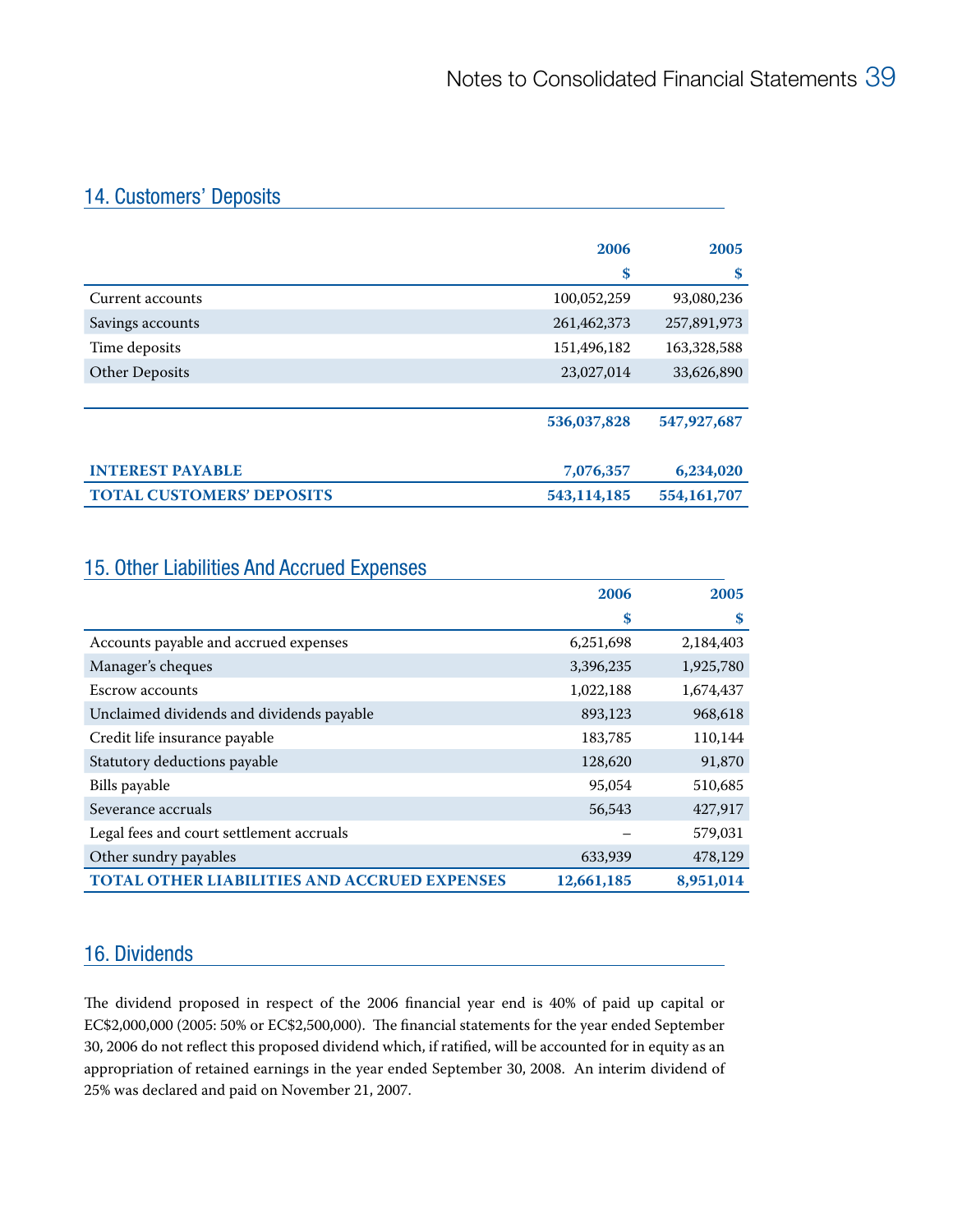# 17. Taxation

|                                            | 2006        | 2005        |
|--------------------------------------------|-------------|-------------|
|                                            | \$          | \$          |
| <b>INCOME TAX RECOVERABLE</b>              |             |             |
| Income tax recoverable, beginning of year  | 3,883,291   | 3,977,313   |
| Payments made during year                  | 125,199     | 1,502,394   |
| Current tax expense                        | (1,689,863) | (1,809,533) |
| Prior year over accrual                    | (467, 963)  | 213,117     |
| <b>INCOME TAX RECOVERABLE, END OF YEAR</b> | 1,850,664   | 3,883,291   |
| <b>INCOME TAX EXPENSE</b>                  |             |             |
| Operating income for the year              | 18,110,913  | 17,484,267  |
| Income tax expense at statutory rate       | 5,027,816   | 5,134,672   |
| Untaxed interest income                    | (1,075,818) | (828, 864)  |
| Effect of other permanent differences      | 544,395     | 1,496,236   |
| Deferred tax movement in equity            | 20,173      | (2,525,610) |
| Prior years' under (over) accrual          | 1,754,670   | (213, 117)  |
| <b>ACTUAL INCOME TAX EXPENSE</b>           | 6,271,236   | 3,063,317   |

The statutory tax rate for Antigua Commercial Bank is 30% and for ACB Mortgage and Trust is 20%.

|                                                          | 2006        | 2005        |
|----------------------------------------------------------|-------------|-------------|
|                                                          | S           |             |
| <b>DEFERRED TAX ASSET</b>                                |             |             |
| Balance, beginning of year                               | 2,848,772   | 6,902,295   |
| Charge for the year                                      |             | (1,246,579) |
| Movement on revaluation of available for sale securities |             | (609, 510)  |
| Movement on revaluation of buildings                     |             | (201, 730)  |
| Movement on statutory loan loss reserve                  |             | (1,928,003) |
| Reclassification to deferred tax liability               | (2,848,772) | (67,701)    |
|                                                          |             | 2,848,772   |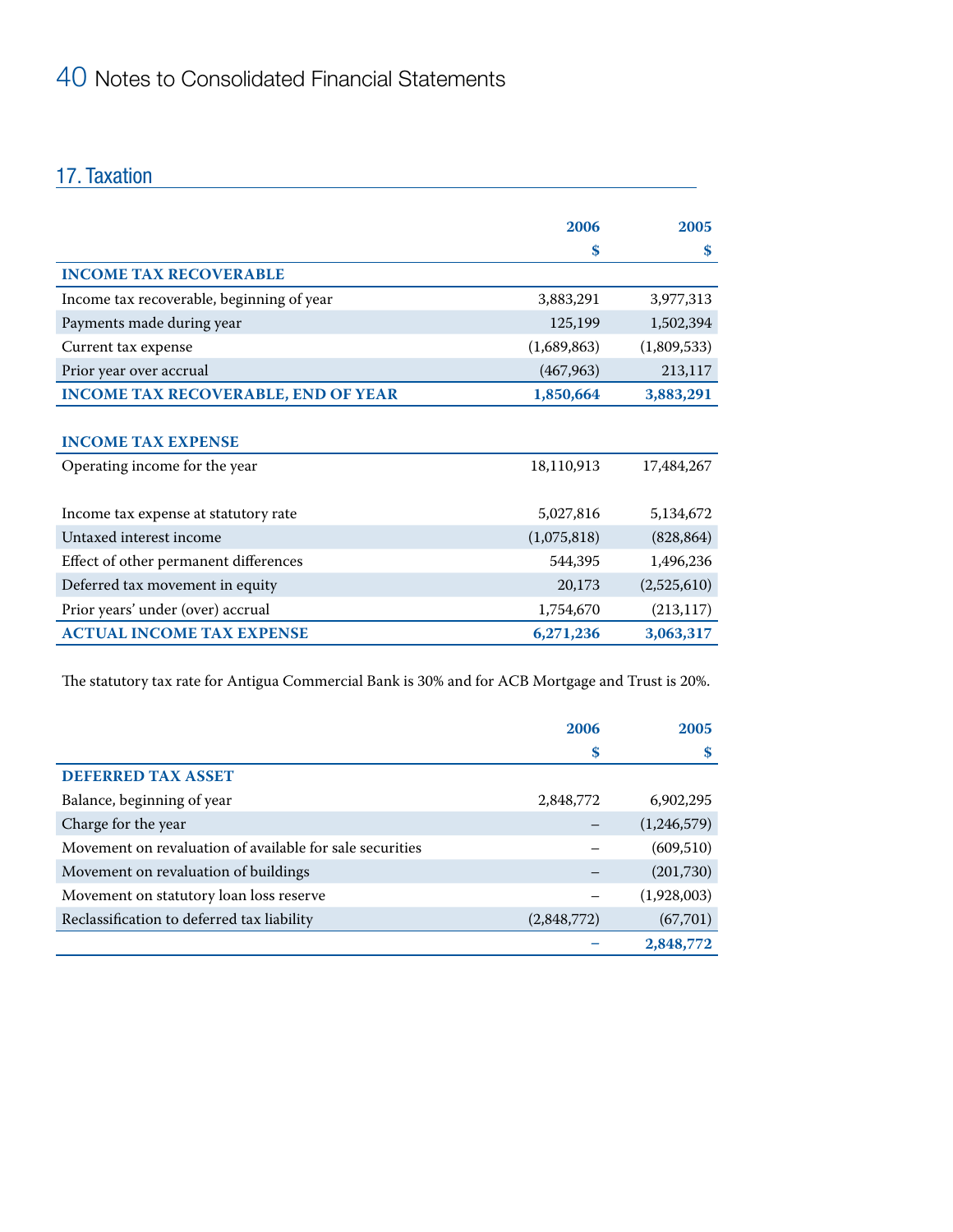The components of the deferred tax asset are as follows:

|                                | 2006 | 2005        |
|--------------------------------|------|-------------|
|                                | S    |             |
| Decelerated capital allowances |      | 1,679,662   |
| Tax losses                     |      | 4,375,446   |
| Revaluation of AFS securities  |      | (1,076,603) |
| Revaluation of buildings       |      | (201, 730)  |
| Statutory loan loss reserve    |      | (1,928,003) |
|                                |      | 2,848,772   |

#### **Deferred tax liability**

| Balance, beginning of year                               | (161, 821)    | 67,701     |
|----------------------------------------------------------|---------------|------------|
| Reclassification from deferred tax asset                 | 2,848,772     |            |
| Charge for the year                                      | (4, 113, 409) | (220, 322) |
| Movement on revaluation of available for sale securities | (1,509,626)   | (9,200)    |
| Movement on revaluation of buildings                     | 20,173        |            |
| <b>BALANCE, END OF YEAR</b>                              | (2,915,911)   | (161, 821) |

The components of the deferred tax liability are as follows:

|                                                              | 2006        | 2005       |
|--------------------------------------------------------------|-------------|------------|
|                                                              | \$          | S          |
| Tax losses                                                   | 3,091,681   |            |
| Accelerated (decelerated) capital allowances                 | 1,999,319   | (80, 121)  |
| Revaluation of buildings                                     | (181, 557)  |            |
| Pension asset                                                | (1,269,861) |            |
| Deferred tax on revaluation of available for sale securities | (2,667,929) | (81,700)   |
| Statutory loan loss reserve                                  | (3,887,564) |            |
| <b>BALANCE, END OF YEAR</b>                                  | (2,915,911) | (161, 821) |

The Bank has incurred income tax losses in 2003 with a remaining balance amounting to \$10,305,602 which may be carried forward and applied to reduce taxable income up to the period ended September 30, 2009 by an amount not exceeding one half of the taxable income in any one year of assessment prior to the expiration of the losses.

The income tax recoverable does not represent agreed amounts due from the Tax Authority. The amount is reflective of the Bank's position concerning its tax balance with the Inland Revenue on the basis of its records. However, as tax returns for years of assessment 1999 to the present have not been finalised with the IRD, there is uncertainty as to the eventual recoverability of the amount.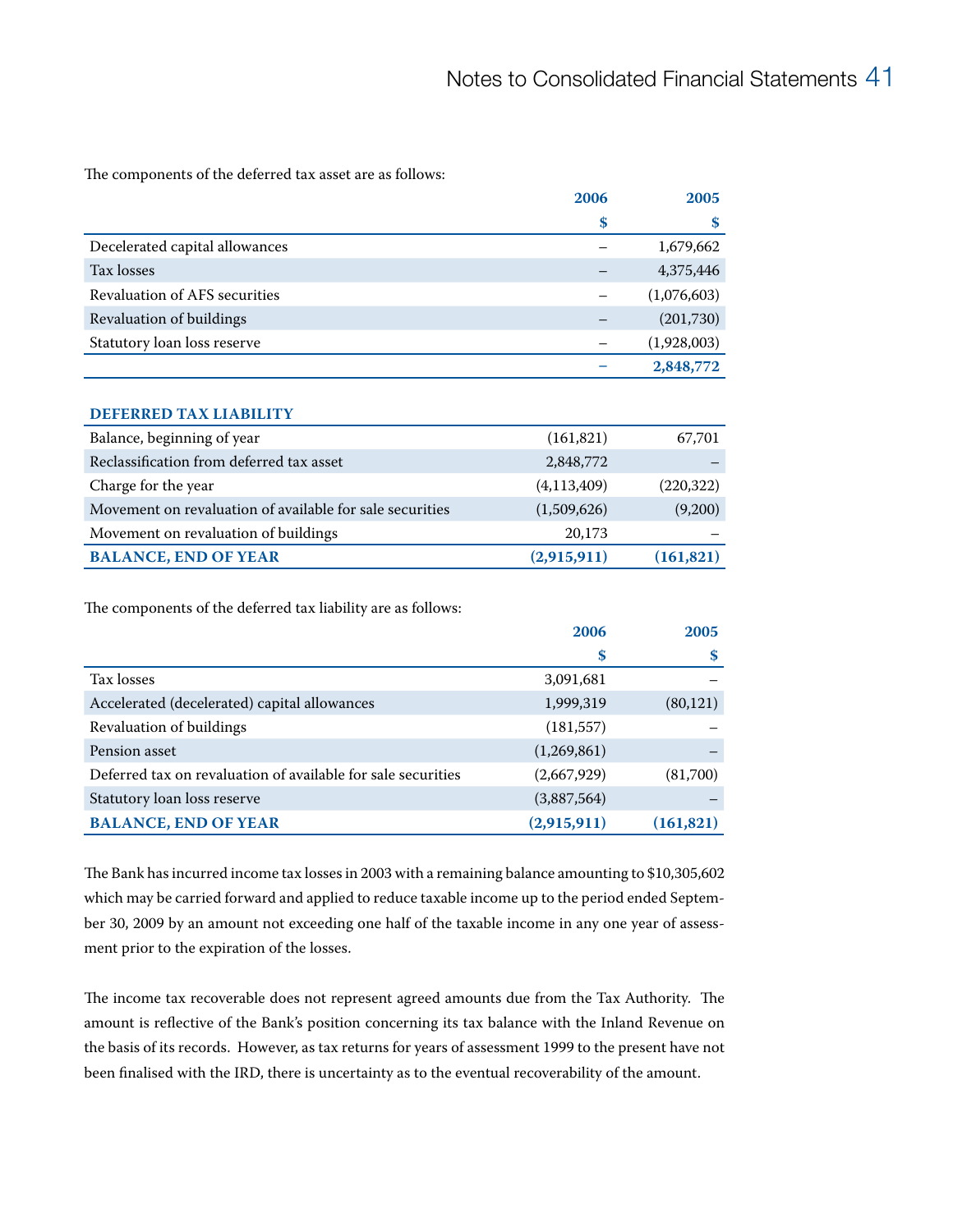# 18. Related party transactions

The volumes of related party transactions, outstanding balances at the year end and related expenses and income for the year are as follows:

|                                         | 2006       | 2005       |
|-----------------------------------------|------------|------------|
|                                         | S          |            |
| <b>LOANS TO DIRECTORS</b>               |            |            |
| Loans outstanding at beginning of year  | 5,477,026  | 5,831,629  |
| Loans issued during the year            |            |            |
| Loans repayments during the year        | (607, 444) | (354, 603) |
| <b>LOANS OUTSTANDING AT END OF YEAR</b> | 4,869,582  | 5,477,026  |

Interest income earned on directors' loans and advances during the year is \$465,369 (2005: \$564,853). The average interest rate on directors' loans is 8% (2005: 10%) and these are granted on an arms length basis.

|                                   | 2006        | 2005        |
|-----------------------------------|-------------|-------------|
|                                   | S           |             |
| <b>DEPOSITS BY DIRECTORS</b>      |             |             |
| Deposits at beginning of year     | 4,147,357   | 4,067,360   |
| Deposits received during the year | 3,067,934   | 2,929,578   |
| Deposits repaid during the year   | (3,067,368) | (2,849,581) |
| <b>DEPOSITS AT END OF YEAR</b>    | 4,147,923   | 4, 147, 357 |

Interest expense paid on directors' deposits during the year is \$87,783 (2005: \$91,319). The average interest rate on directors' deposits is 2% (2005: 3%) and these are accepted on an arms length basis.

#### Remuneration of key members of management

During the year, salaries and related benefits were paid to key members of management allocated as follows:

|                    | 2006    | 2005    |
|--------------------|---------|---------|
|                    | S       | ъ       |
| Salaries and wages | 513,456 | 513,030 |
| Other staff costs  | 185,476 | 180,217 |
| Pension costs      | 10,600  | 7,344   |
|                    | 709,532 | 700,591 |

#### Joint venture

During the year, the Bank acquired computer software and related costs of \$1,915,735 (2005: \$477,928) from the joint venture, Straight Through Processing Inc. (see note 26)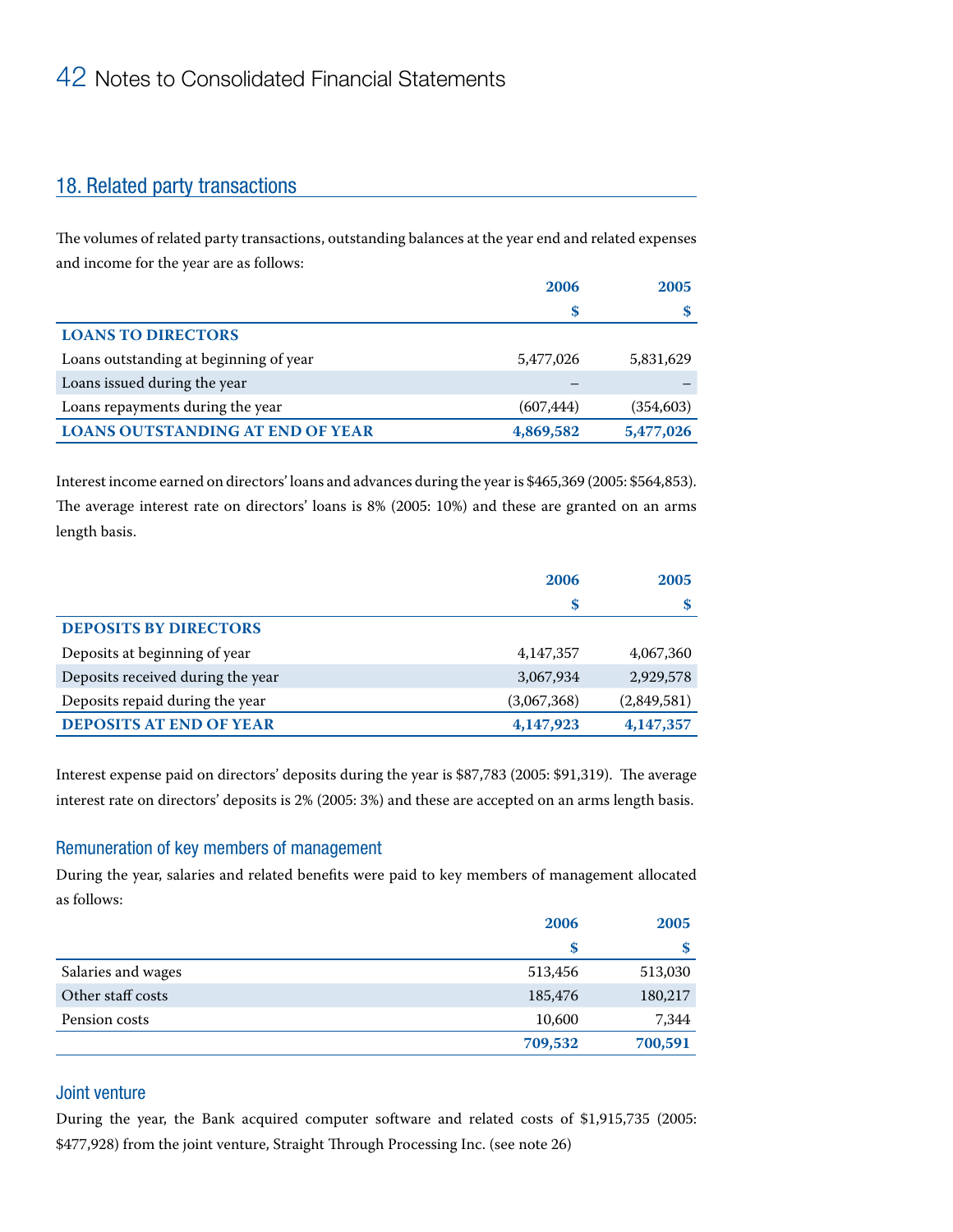# 19. Due Under Repurchase Agreements

|                                              | 2006       | 2005       |
|----------------------------------------------|------------|------------|
|                                              |            |            |
| Antigua Pier Group Series A bonds            | 16,294,034 | 16,924,847 |
| Antigua Pier Group Series B bonds            | 1,080,000  | 1,620,000  |
| <b>TOTAL DUE UNDER REPURCHASE AGREEMENTS</b> | 17,374,034 | 18,544,847 |

The repurchase agreements indicate that ACB agrees to transfer APG Bonds to the buyer and simultaneously agrees with the buyer to repurchase said securities at a determined date. In all of the above cases the repurchase price was equivalent to the face value.

## 20. Long-term Liabilities

|                                            | 2006 | 2005 |
|--------------------------------------------|------|------|
|                                            |      |      |
| <b>DEBENTURE STOCKS AND HOUSING BONDS:</b> |      |      |

#### **Authorised:**

| 29,362,500<br>94,000,000      |            |
|-------------------------------|------------|
| Housing bonds<br>-            | 42,000,000 |
| Debenture stock<br>29,362,500 | 52,000,000 |

#### **Debenture stock:**

#### **Issued and fully paid:**

| Debenture stock at beginning of year | 29,362,500 | 15,222,500 |
|--------------------------------------|------------|------------|
| Debenture stock sold                 |            | 14,150,000 |
| Debenture stock redeemed             | (255,000)  | (10,000)   |
| DEBENTURE STOCK AT END OF YEAR       | 29,107,500 | 29,362,500 |

Housing bonds accrue interest from 7% - 8.5% and mature in 2006. Debenture stock accrue interest from 5.5% - 7% and mature from March 31, 2009 to April 1, 2010.

|                                                                     | 2006       | 2005       |
|---------------------------------------------------------------------|------------|------------|
|                                                                     | S          | -S         |
| <b>DEBENTURE STOCKS:</b>                                            |            |            |
| Debenture stock 7th issue at 7% p.a. maturing on March 31, 2009     | 5,122,500  | 5,222,500  |
| Debenture stock 8th issue at 6% p.a. maturing on March 31, 2009     | 9,875,000  | 9,990,000  |
| Debenture stock 9th issue at 6% p.a. maturing on September 30, 2009 | 4,930,000  | 4,970,000  |
| Debenture stock 10th issue at 5.5% p.a. maturing on March 31, 2010  | 9,180,000  | 9,180,000  |
| Total long-term liabilities                                         | 29,107,500 | 29,362,500 |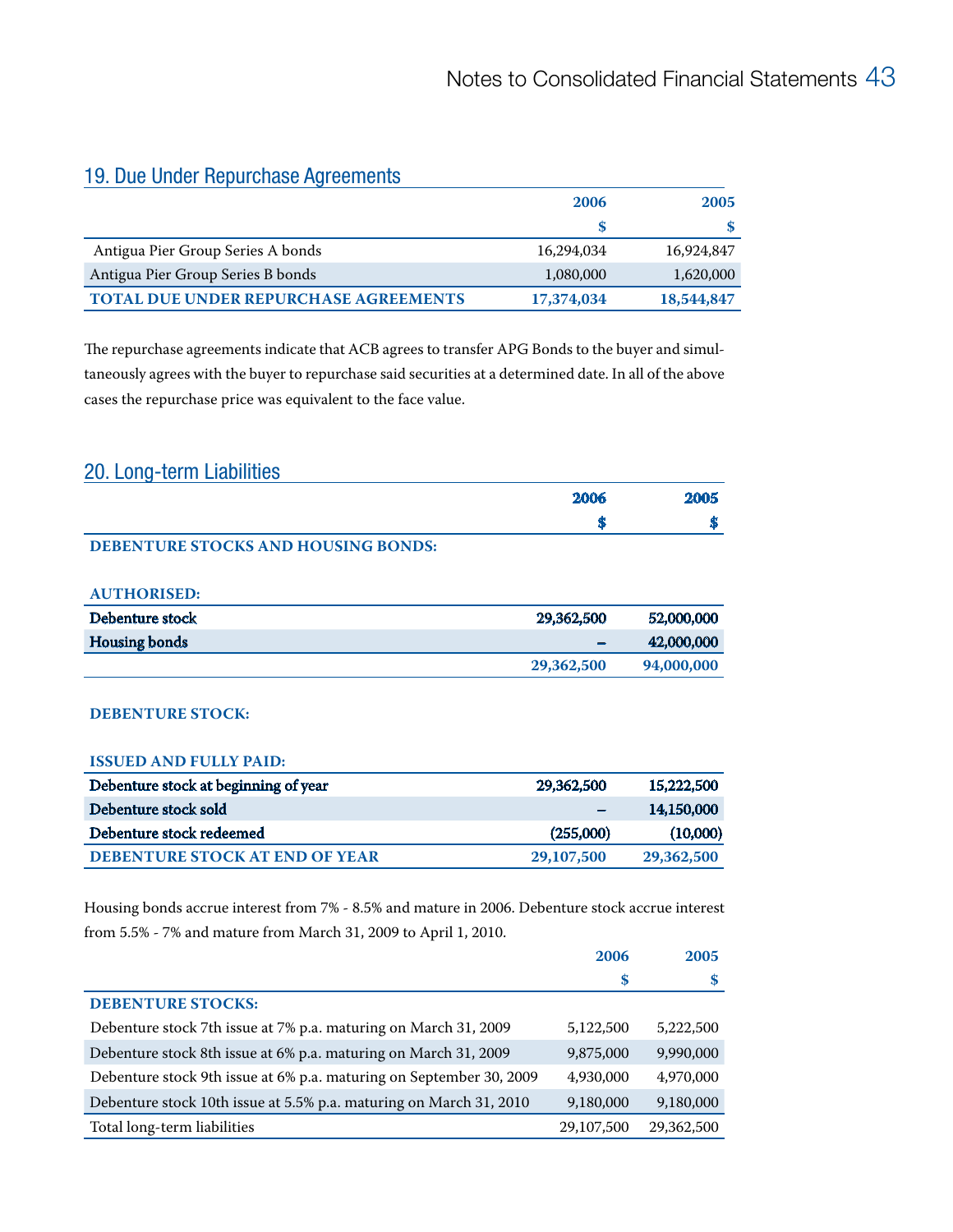# 21. Share Capital

|                                        | 2006      | 2005      |
|----------------------------------------|-----------|-----------|
|                                        | \$        | \$        |
| <b>AUTHORISED SHARE CAPITAL</b>        |           |           |
| 3,762,500 shares at nil par value      | 5,000,000 | 5,000,000 |
|                                        |           |           |
| <b>ISSUED AND FULLY PAID</b>           |           |           |
| 12,500 shares of no par value          |           |           |
| (originally issued at \$100 per share) | 1,250,000 | 1,250,000 |
| 3,750,000 shares of no par value       |           |           |
| (originally issued at \$1 per share)   | 3,750,000 | 3,750,000 |
|                                        | 5,000,000 | 5,000,000 |
|                                        |           |           |

# 22. Statutory Reserve

|                                             | 2006      | 2005      |
|---------------------------------------------|-----------|-----------|
|                                             |           |           |
| <b>BALANCE AT BEGINNING AND END OF YEAR</b> | 8,859,132 | 8,132,595 |

Section 14 (1) of the Antigua and Barbuda Banking Act of 2005 provides that not less than 20% of each year's net earnings shall be set aside to a reserve fund whenever the fund is less than the paidup capital of the Bank. This section also applies to the subsidiary company.

# 23. Other Reserves

|                                                     | 2006       | 2005       |
|-----------------------------------------------------|------------|------------|
|                                                     | \$         | \$         |
| General reserve                                     | 26,723,105 | 26,723,105 |
| Reserve for loan loss                               | 13,435,330 | 7,771,107  |
| Revaluation reserve - property                      | 7,715,453  | 7,762,523  |
| Capital reserve                                     | 7,461,949  | 7,461,949  |
| Revaluation reserve – available for sale securities | 6,449,500  | 2,838,872  |
| Pension reserve                                     | 4,232,871  | 4,289,024  |
| <b>TOTAL OTHER RESERVES</b>                         | 66,018,208 | 56,846,580 |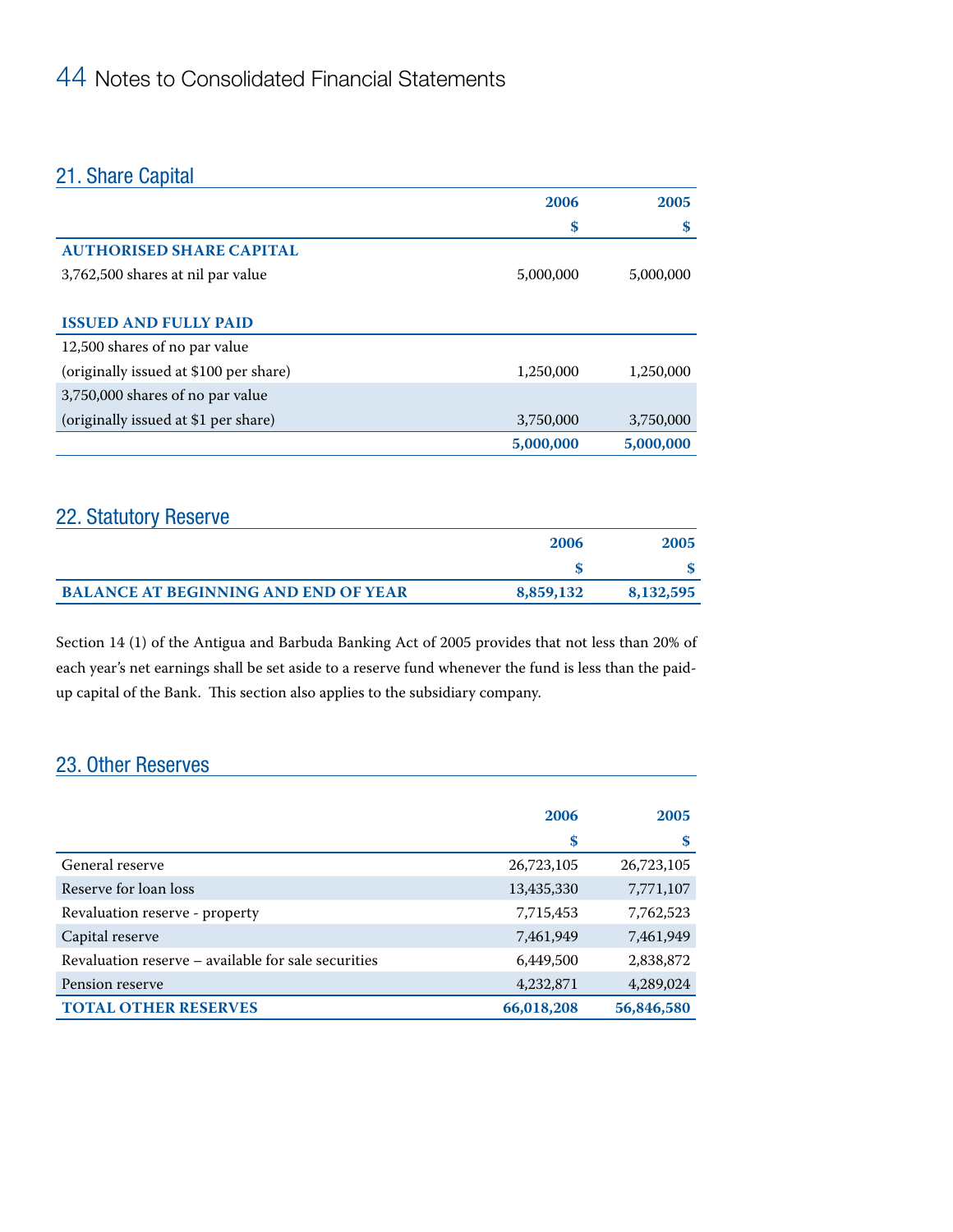#### Revaluation Reserves

|                                                               | 2006         | 2005       |
|---------------------------------------------------------------|--------------|------------|
|                                                               | \$           |            |
| <b>BALANCE, BEGINNING OF YEAR</b>                             | 10,601,395   | 1,379,881  |
| Appreciation in market value of investment securities, net of |              |            |
| tax of \$1,509,626 (2005: \$618,710)                          | 3,610,628    | 1,458,991  |
| Appreciation in market value of property (release through     |              |            |
| depreciation), net of tax of \$20,173 (2005: \$201,730)       | (47,070)     | 7,762,523  |
|                                                               |              |            |
| <b>BALANCE, END OF YEAR</b>                                   | 14, 164, 953 | 10,601,395 |

| <b>REPRESENTED BY REVALUATION RESERVES ATTRIBUTABLE TO:</b> |            |            |
|-------------------------------------------------------------|------------|------------|
| Available for sale investment securities                    | 6.449.500  | 2,838,872  |
| Property                                                    | 7,715,453  | 7,762,523  |
|                                                             | 14,164,953 | 10,601,395 |
|                                                             |            |            |

An independent valuation of land and buildings was conducted in 2005 (note 11).

#### General Reserve

At the discretion of the Board of Directors, amounts are periodically appropriated from net income to general reserve for general purposes and for possible future loan losses.

#### Capital Reserve

Included in this balance is an amount of \$6,171,428 recorded in the prior years for share premium recognised.

#### Pension Reserve

The Board of Directors has decided to appropriate annually out of net income the amounts necessary to maintain a pension reserve equivalent to the pension asset.

#### Revaluation Reserve – Property

This represents the increase in property, plant and equipment's carrying amount as a result of revaluation.

#### Revaluation Reserve – Available for Sale Securities

Quoted market securities are stated at market value with the unrealized gains (losses) reflected in equity until realized.

#### Loan Loss Reserve

The reserve represents the additional provision required by the Eastern Caribbean Central Bank prudential guidelines as compared to the provision measured in accordance with International Financial Reporting Standards, including the interest on loans not recognized for statutory purposes.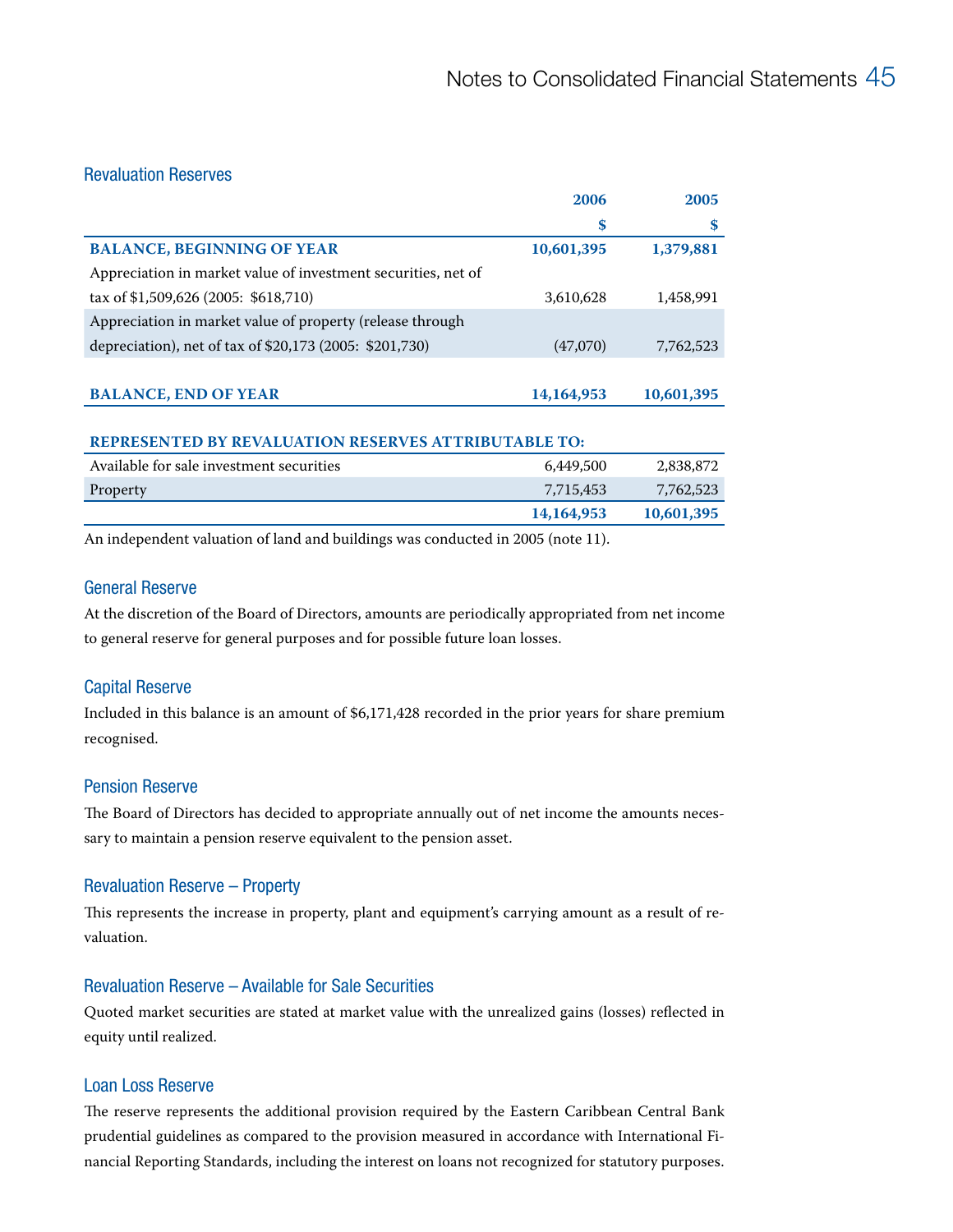# 24. Other Operating Income

|                                     | 2006       | 2005      |
|-------------------------------------|------------|-----------|
|                                     | \$         | S         |
| Fees and commissions                | 5,165,522  | 4,017,926 |
| Foreign exchange                    | 2,753,550  | 1,641,315 |
| Dividend income                     | 2,146,776  | 1,383,821 |
| Credit life insurance service fees  |            | 783,319   |
| Miscellaneous income                | 281,474    | 276,799   |
| <b>TOTAL OTHER OPERATING INCOME</b> | 10,347,322 | 8,103,180 |

# 25. General and administrative expenses

|                                           | 2006       | 2005       |
|-------------------------------------------|------------|------------|
|                                           | \$         | \$         |
| Salaries and related costs                | 10,208,395 | 10,713,996 |
| Receivable impairment allowance           | 1,440,437  |            |
| <b>Utilities</b>                          | 873,321    | 703,264    |
| Software operating expenses               | 830,240    |            |
| Insurance expense                         | 827,862    | 820,772    |
| Repairs and maintenance                   | 542,901    | 675,565    |
| Telephone, postage, telegram expenses     | 436,094    | 402,472    |
| Printing and stationery expenses          | 416,751    | 383,435    |
| 50th Anniversary celebrations             | 397,536    |            |
| Cleaning                                  | 273,860    | 246,417    |
| Security services                         | 269,937    | 287,679    |
| <b>Branch losses</b>                      | 257,770    | 509,319    |
| Advertising and promotion                 | 234,784    | 315,028    |
| Agency expenses                           | 217,880    | 321,446    |
| Licenses and taxes                        | 216,357    | 257,743    |
| Shareholders' meeting expenses            | 171,775    | 152,719    |
| Legal and professional fees               | 142,985    | 330,716    |
| Rent                                      | 127,550    | 67,948     |
| Subscriptions and fees                    | 122,627    | 89,248     |
| Vehicle expenses                          | 84,138     | 72,741     |
| <b>ECCB</b> expenses                      | 62,054     | 62,649     |
| Travel and entertainment                  | 39,270     | 84,172     |
| Loss on disposal of fixed assets          | 37,227     | 28,972     |
| Correspondent company charges             | 567        | 1,886      |
| Court settlement (recovery) expenses      |            | (105, 266) |
| Miscellaneous expenses                    | 276,024    | 310,074    |
| TOTAL GENERAL AND ADMINISTRATIVE EXPENSES | 18,508,342 | 16,732,995 |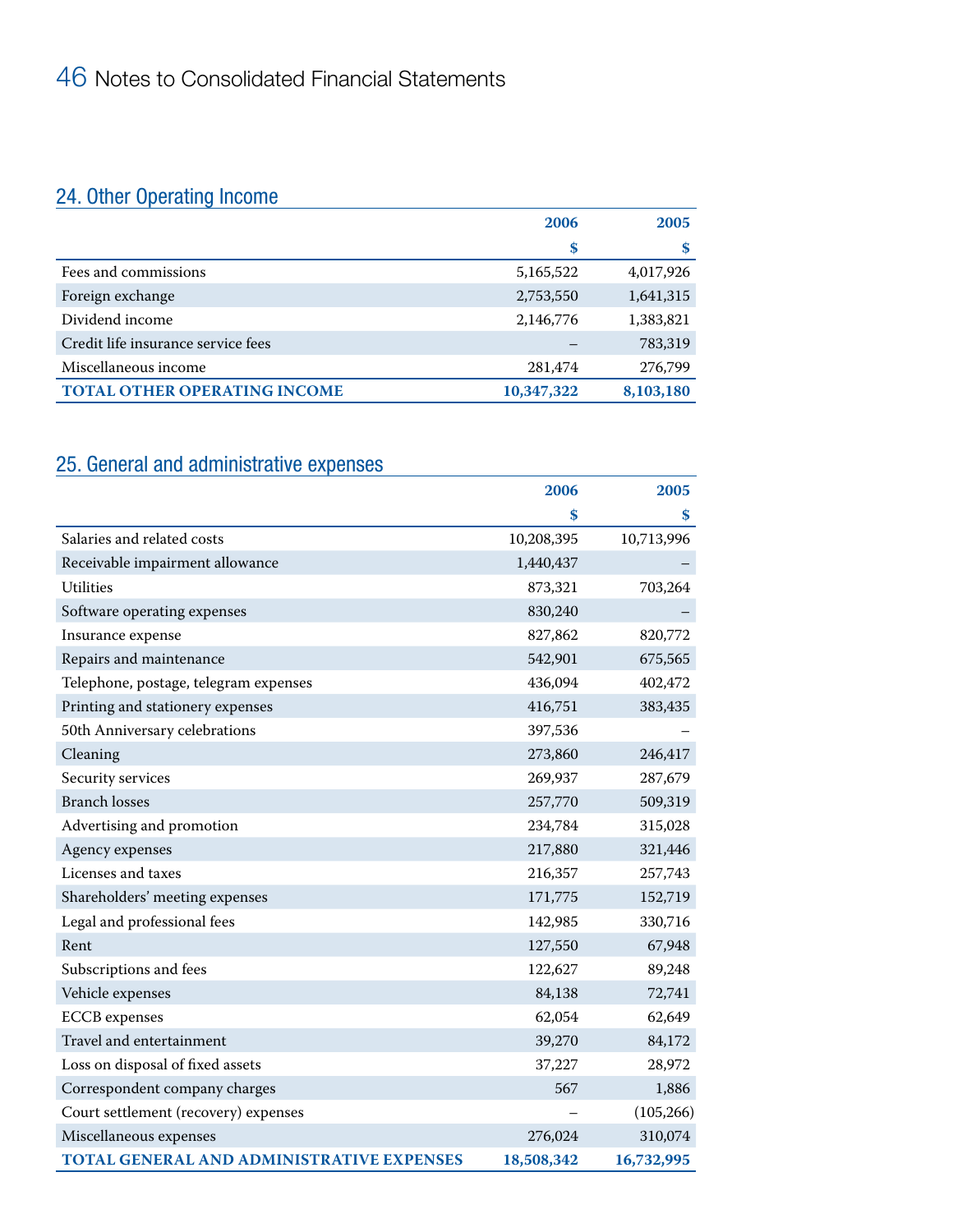# 26. Investment In Joint Venture Entity

|                                         | 2006        | 2005        |
|-----------------------------------------|-------------|-------------|
|                                         | \$          | S           |
| <b>STRAIGHT THROUGH PROCESSING INC.</b> |             |             |
| Balance at beginning of year            | 2,023,187   | 2,513,933   |
| Advances                                |             | 540,000     |
| Share of results for the year           | (1,504,935) | (1,030,746) |
| Impairment                              | (259, 126)  |             |
| <b>BALANCE AT END OF YEAR</b>           | 259,126     | 2,023,187   |

Straight Through Processing Inc. is a financial services application provider delivering business-tobusiness data processing and business process outsourcing services.

The cost of the investment is comprised of share capital and long term advances as follows:

|               | 2006      | 2005      |
|---------------|-----------|-----------|
|               | S         |           |
| Share capital | 2,430,000 | 2,430,000 |
| Advances      | 2,989,826 | 2,989,826 |
|               | 5,419,826 | 5,419,826 |

The Bank's interest in the joint venture, which is unlisted, is as follows:

|      |                |           |                    | Long-       |                 |                 |                 |          |
|------|----------------|-----------|--------------------|-------------|-----------------|-----------------|-----------------|----------|
|      | <b>Current</b> | Long-term | <b>Current</b>     | term        |                 |                 | <b>Profit</b>   |          |
|      | assets         | assets    | <b>liabilities</b> | liabilities | <b>Revenues</b> | <b>Expenses</b> | $(\text{loss})$ | $\%$     |
|      | \$             | S         |                    | S           | S               | S               | S               | Interest |
| 2006 | 870,596        | 4,142,165 | 3,903,802          | 6,052,107   | 1,824,095       | 5,420,142       | (3.596.047)     | 50       |
| 2005 | 914,482        | 7,475,906 | 2,501,003          | 6,144,588   | 1,769,063       | 3,830,554       | (2,061,491)     | 50       |

There are no contingencies relating to the Bank's interest in the joint venture.